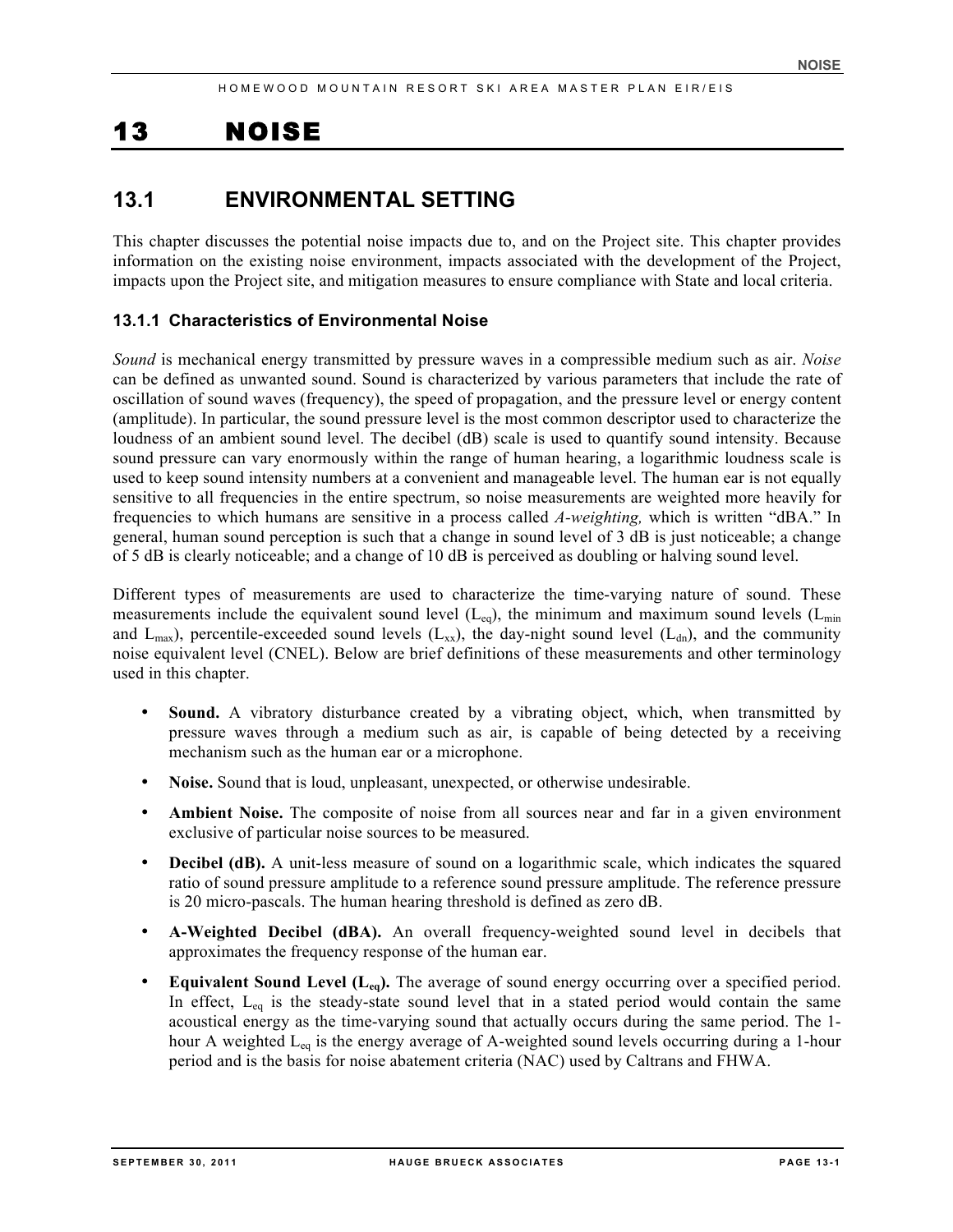- **Exceedance Sound Level (** $L_{xx}$ **).** The sound level exceeded during the stated percentage of the time during a sound level measurement period. For example, L<sub>90</sub> is the sound level exceeded 90% of the time and  $L_{10}$  is the sound level exceeded 10% of the time.
- **Maximum and Minimum Sound Levels (L<sub>max</sub> and L<sub>min</sub>).** The maximum or minimum sound level measured during a measurement period.
- **Day-Night Level (L<sub>dn</sub>).** The energy average of the A-weighted sound levels occurring during a 24-hour period, with 10 dB added to the A-weighted sound levels occurring during the period from 10:00 PM to 7:00 AM.
- **Community Noise Equivalent Level (CNEL).** The energy average of the A-weighted sound levels occurring during a 24-hour period with 5 dB added to the A-weighted sound levels occurring during the period from 7:00 PM to 10:00 PM and 10 dB added to the A-weighted sound levels occurring during the period from 10:00 PM to 7:00 AM.
- **Vibration.** Mechanical oscillations about an equilibrium point.
- **Peak Particle Velocity (PPV).** A measurement of ground vibration defined as the maximum speed (measured in inches per second) at which a particle in the ground is moving relative to its inactive state.

 $L_{dn}$  and CNEL values rarely differ by more than 1 dB. As a matter of practice,  $L_{dn}$  and CNEL values are considered equivalent and are treated as such in this assessment. Typical indoor and outdoor noise levels are shown in Table 13-1.

# **Table 13-1**

| <b>Common Outdoor Activities</b>                                        | <b>Noise Level</b><br>(dBA) | <b>Common Indoor Activities</b>                       |
|-------------------------------------------------------------------------|-----------------------------|-------------------------------------------------------|
| Jet fly-over at 1000 feet                                               | $-110-$                     | Rock band concert                                     |
| Gas lawn mower at 3 feet                                                | $-100-$                     |                                                       |
| Diesel truck at 50 feet at 50 mph                                       | $-90-$                      | Food blender at 3 feet                                |
|                                                                         | $-80-$                      | Garbage disposal at 3 feet                            |
| Gas lawn mower, 100 feet;<br>Noisy urban area, daytime; Commercial area | $-70-$                      | Vacuum cleaner at 10 feet:<br>Normal speech at 3 feet |
| Heavy traffic at 300 feet                                               | $-60-$                      | Large business office                                 |
| Quiet urban daytime                                                     | $-50-$                      | Dishwasher next room                                  |
| Quiet urban nighttime                                                   | $-40-$                      | Theater, large conference room (background)           |
| Quiet suburban nighttime                                                | $-30-$                      | Library                                               |
| Quiet rural nighttime                                                   | $-20-$                      | Bedroom at night                                      |
|                                                                         | $-10-$                      | Broadcast/recording studio                            |
| Lowest threshold of human hearing                                       | $-0-$                       | Lowest threshold of human hearing                     |

## Typical Noise Levels

Source: California Department of Transportation 1998.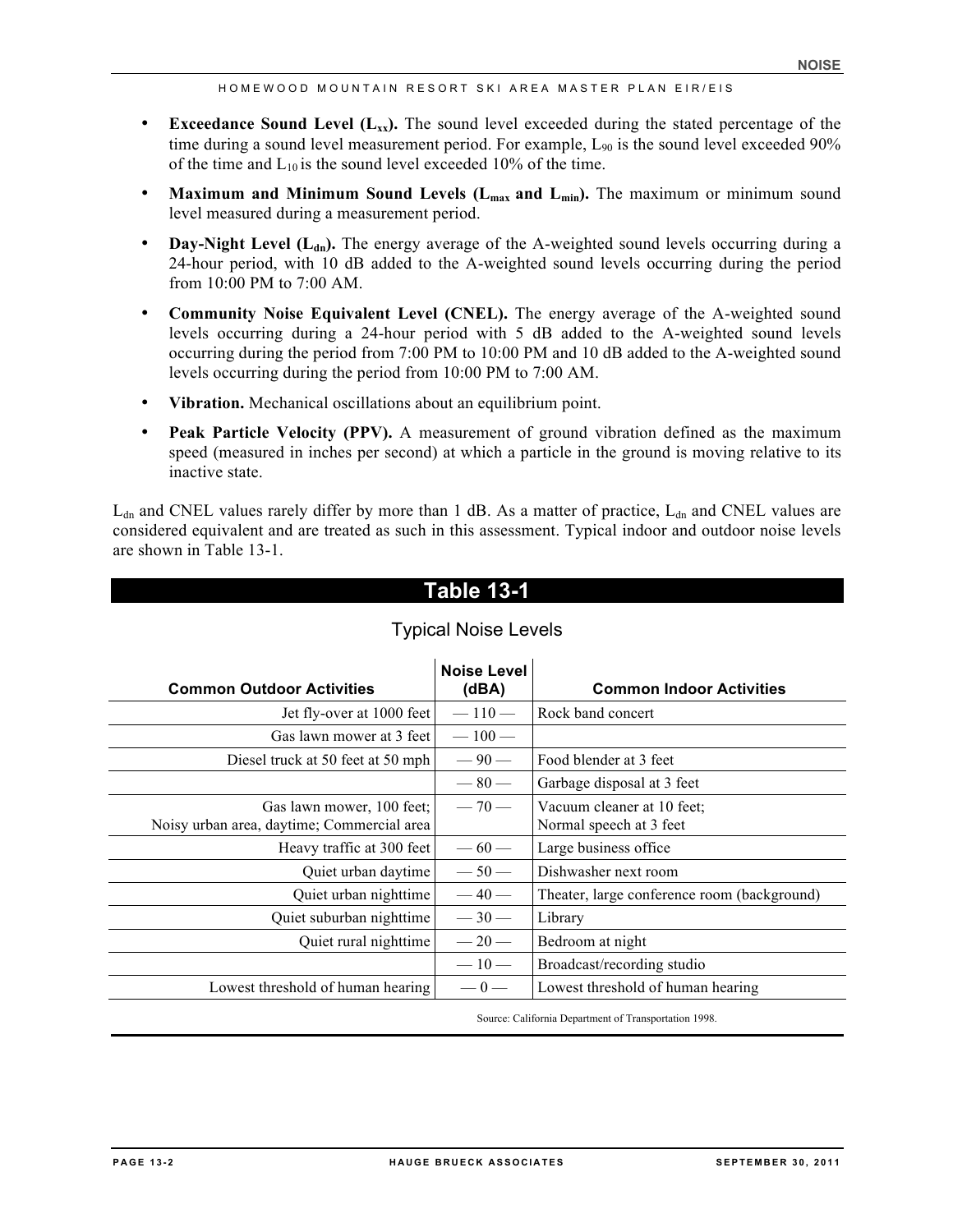#### **13.1.2 Effects of Noise on People**

The effects of noise on people can be placed in three categories:

- 1. Subjective effects of annoyance, nuisance, and dissatisfaction;
- 2. Interference with activities such as speech, sleep, and learning; and
- 3. Physiological effects such as hearing loss or sudden startling.

Environmental noise typically produces effects in the first two categories. Workers in industrial plants can experience noise in the last category. There is no completely satisfactory way to measure the subjective effects of noise or the corresponding reactions of annoyance and dissatisfaction. A wide variation in individual thresholds of annoyance exists and different tolerances to noise tend to develop based on an individual's past experiences with noise.

Thus, an important way of predicting a human reaction to a new noise environment is the way it compares to the existing environment to which one has adapted: the so-called ambient noise level. In general, the more a new noise exceeds the previously existing ambient noise level, the less acceptable the new noise will be judged by those hearing it. With regard to increases in A-weighted noise level, the following relationships occur:

- A change in noise levels of 3 dBA is considered a just-perceivable difference;
- A change in level of 5 dBA is a noticeable difference, and
- A 10 dBA change is subjectively heard as approximately a doubling in loudness (White, 1975).

Stationary point sources of noise – including stationary mobile sources such as idling vehicles – attenuate (lessen) at a rate of approximately 6 dB per doubling of distance from the source, depending on environmental conditions (i.e. atmospheric conditions and either vegetative or manufactured noise barriers, etc.). Widely distributed noises, such as a large industrial facility spread over many acres, or a street with moving vehicles, would typically attenuate at a lower rate, between 3 dB and 4.5 dB per doubling of distance.

## **13.1.3 Vibration**

Operation of heavy construction equipment, particularly pile driving and other impacts devices such as pavement breakers create seismic waves that radiate along the surface of the earth and downward into the earth. These surface waves can be felt as ground vibration. Vibration from operation of this equipment can result in effects ranging from annoyance of people to damage of structures. Varying geology and distance will result in different vibration levels containing different frequencies and displacements. In all cases, vibration amplitudes will decrease with increasing distance.

Perceptible ground-borne vibration is generally limited to areas within a few hundred feet of construction activities. As seismic waves travel outward from a vibration source, they excite the particles of rock and soil through which they pass and cause them to oscillate. The actual distance that these particles move is usually only a few ten-thousandths to a few thousandths of an inch. The rate or velocity (in inches per second) at which these particles move is the commonly accepted descriptor of the vibration amplitude, referred to as the peak particle velocity (PPV).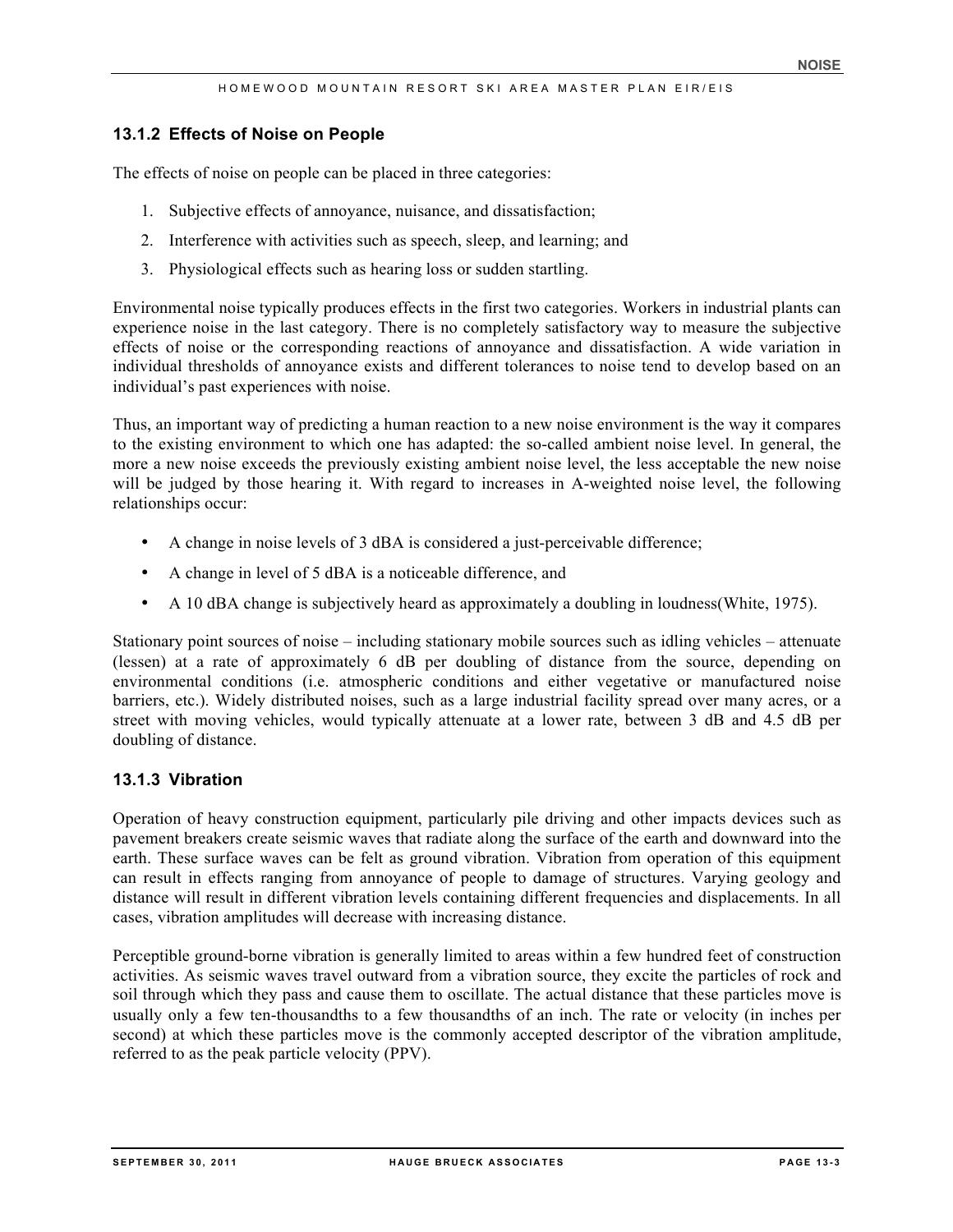Table 13-2 summarizes typical vibration levels generated by construction equipment (Federal Transit Administration 2006).

| <b>Equipment</b>             | PPV at 25 feet |
|------------------------------|----------------|
| Pile driver (impact)         | 0.644 to 1.518 |
| Pile drive (sonic/vibratory) | 0.170 to 0.734 |
| Vibratory roller             | 0.210          |
| Hoe ram                      | 0.089          |
| Large bulldozer              | 0.089          |
| Caisson drilling             | 0.089          |
| Loaded trucks                | 0.076          |
| Jackhammer                   | 0.035          |
| Small bulldozer              | 0.003          |

Vibration amplitude attenuates (the gradual loss in intensity) over distance and is a complex function of how energy is imparted into the ground and the soil conditions through which the vibration is traveling. Equation 1, below, can be used to estimate the vibration level at a given distance for typical soil conditions (Federal Transit Administration 2006). PPV<sub>ref</sub> is the reference PPV from Table 13-2:

## **Equation 1**

 $PPV = PPV_{ref} x (25/Distance)^{1.5}$ 

Tables 13-3 and 13-4 summarize typical human response to transient and continuous vibration that is usually associated with construction activity. Equipment or activities typical of continuous vibration include: excavation equipment, static compaction equipment, tracked vehicles, traffic on a roadway, vibratory pile drivers, pile-extraction equipment, and vibratory compaction equipment. Equipment or activities typical of single-impact (transient) or low-rate repeated impact vibration include: impact pile drivers, blasting, drop balls, "pogo stick" compactors, and crack-and-seat equipment (California Department of Transportation 2004).

# **Table 13-3**

## Human Response to Transient Vibration

| PPV   | <b>Human Response</b>  |  |  |
|-------|------------------------|--|--|
| 2.0   | Severe                 |  |  |
| 0.9   | Strongly perceptible   |  |  |
| 0.24  | Distinctly perceptible |  |  |
| 0.035 | Barely perceptible     |  |  |
|       | Source: Caltrans 2004. |  |  |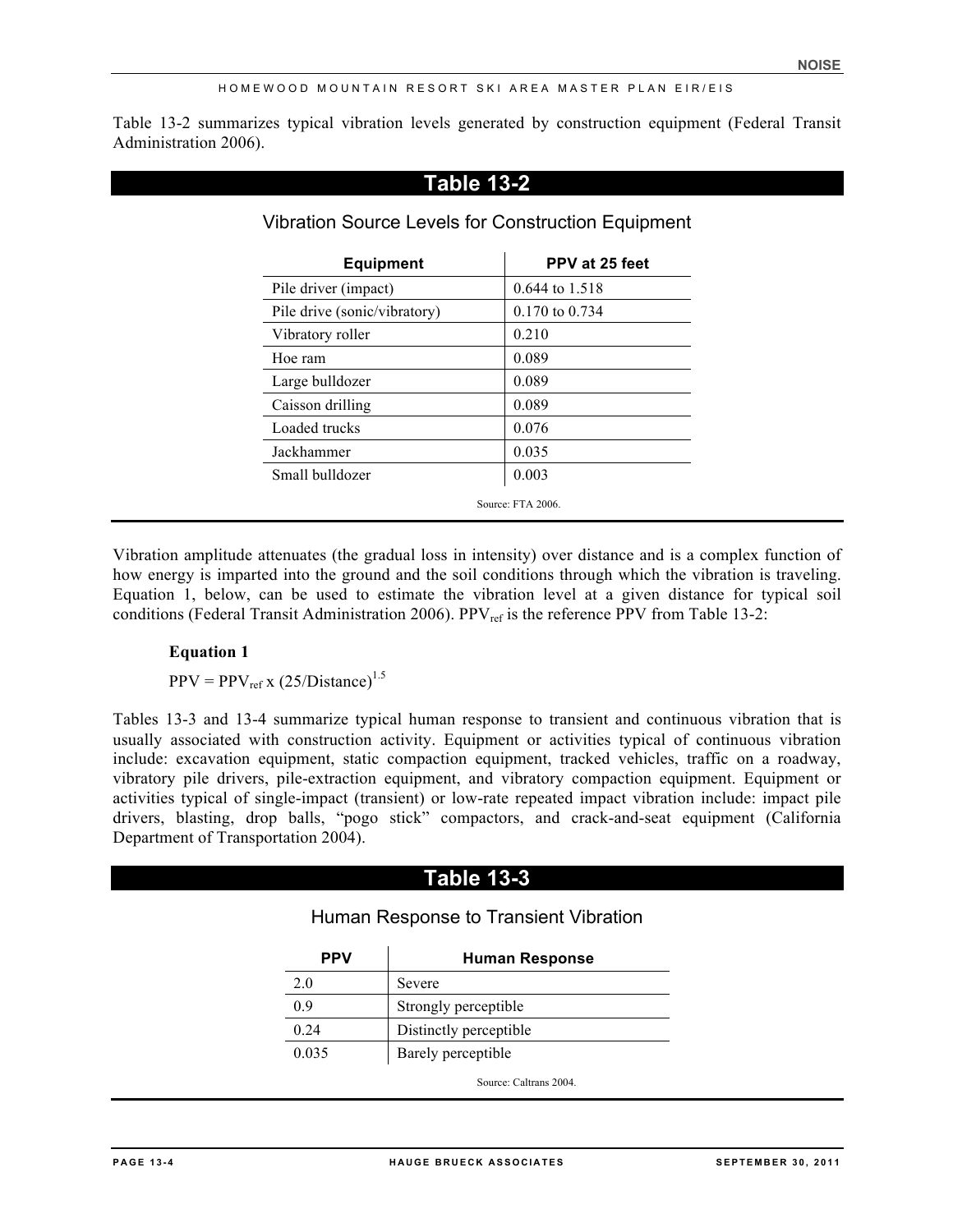# **Table 13-4**

| <b>PPV</b>                | <b>Human Response</b>  |  |
|---------------------------|------------------------|--|
| 3.6 (at 2 Hz) to 0.4      | Very disturbing        |  |
| $0.7$ (at 2 Hz) to $0.17$ | Disturbing             |  |
| 0.10                      | Strongly perceptible   |  |
| 0.035                     | Distinctly perceptible |  |
| 0.012                     | Slightly perceptible   |  |
|                           | Source: Caltrans 2004  |  |

#### Human Response to Continuous Vibration

#### **13.1.4 Blasting Airblast and Vibration**

Blasting is unlikely, but may be required as part of Project construction activities. The two primary environmental effects of blasting are airblast and groundborne vibration. The following is a brief discussion of each of these effects.

#### *Ground Vibration*

Blasting creates seismic waves that radiate along the surface of the earth and downward into the earth. These surface waves can be felt as ground vibration. Ground vibration can result in effects ranging from annoyance of people to damage of structures. Varying geology and distance will result in different vibration levels containing different frequencies and displacements. Vibration amplitudes decrease with increasing distance.

As seismic waves travel outward from a blast, they excite the particles of rock and soil through which they pass and cause them to oscillate. The actual distance that these particles move is usually only a few ten-thousandths to a few thousandths of an inch. The rate or velocity (in inches per second) at which these particles move is the commonly accepted descriptor of the vibration amplitude, referred to as the PPV.

#### *Airblast*

Energy released in an explosion creates an air overpressure (commonly called an airblast) in the form of a propagating wave. If the receiver is close enough to the blast, the overpressure can be felt as the pressure front of the airblast passes. The accompanying booming sound lasts for only a few seconds. The explosive charges used in mining and mass grading are typically wholly contained in the ground, resulting in an airblast with frequency content below about 250 cycles per second, or Hz.

Because an airblast lasts for only a few seconds, use of  $L_{eq}$  (a measure of sound level averaged over a specified period of time) to describe blast noise is inappropriate. Airblast is properly measured and described as a linear peak air overpressure (i.e., an increase above atmospheric pressure) in pounds per square inch (psi). Modern blast monitoring equipment is also capable of measuring peak overpressure data in terms of unweighted dB. Decibels, as used to describe airblast, should not be confused with or compared to dBA, which are commonly used to describe relatively steady-state noise levels. An airblast with a peak overpressure of 130 dB can be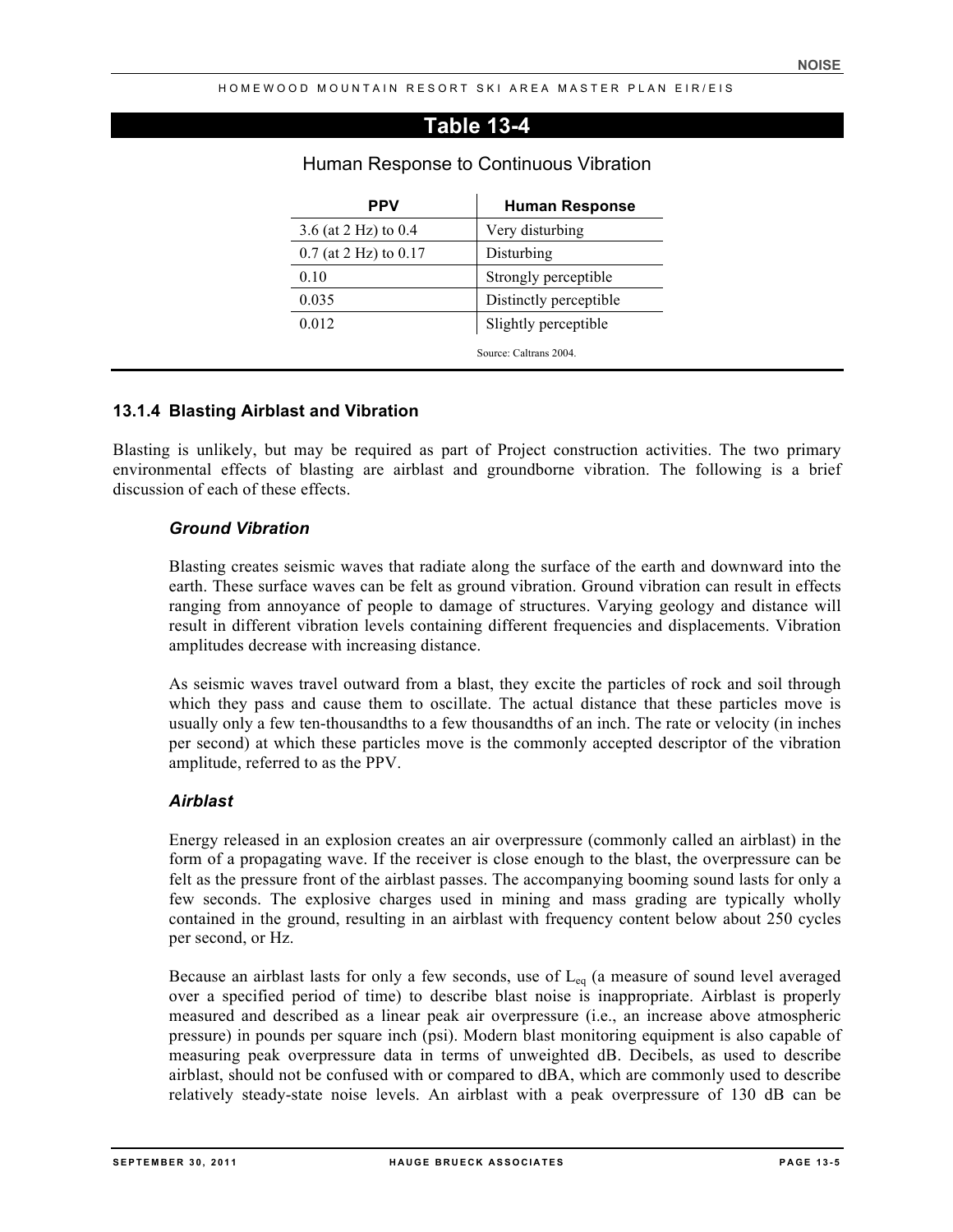described as being mildly unpleasant, whereas exposure to jet aircraft noise at a level of 130 dBA would be painful and deafening.

#### *Human Response to Airblast and Vibration*

Human response to blast vibration and airblast is difficult to quantify. Vibration and airblast can be felt or heard well below the levels that produce any damage to structures. The duration of the event and blast frequency have an effect on human response. Blast events are relatively short, on the order of several seconds for sequentially delayed blasts. Generally, as blast duration and vibration frequency increase, the potential for adverse human response increases. Studies have shown that a few blasts of longer duration will produce a less adverse human response than short blasts that occur more often.

Table 13-5 summarizes the average human response to vibration and airblast that may be anticipated when a person is at rest in quiet surroundings. If the person is engaged in any type of physical activity, the level required for the responses indicated are increased considerably.

It is important to understand that the forgoing describes the average responses of individuals. Individual responses can fall anywhere within the full range of the human response spectrum. At one extreme are those people who receive some tangible benefit from the blasting operation and probably would not be disturbed by any level of vibration and airblast, as long as it does not damage their property. At the opposite extreme are people who would be disturbed by even barely detectable vibration or airblast. Individuals at either of these two extremes were not considered in the listing of average human response or in the impact conclusions that follow.

# **Response Ground Vibration Range PPV (inches per second) Airblast Range (dB)** Barely to distinctly perceptible  $0.02-0.10$  50–70 Distinctly perceptible to strongly perceptible  $0.10-0.50$  70–90 Strongly perceptible to mildly unpleasant  $0.50-1.00$  90–120 Mildly unpleasant to distinctly unpleasant 1.00–2.00 120–140 Distinctly unpleasant to intolerable 2.00–10.00 140–170

# Human Response to Airblast and Ground Vibration from Blasting

**Table 13-5**

Source: Caltrans 2004.

## **13.1.5 Regional Setting**

The Project site is located within Placer County on the west shoreline of Lake Tahoe, six miles south of Tahoe City along SR 89. Land uses in the Project area include the Homewood Mountain Resort (HMR) and associated recreation and commercial uses, and commercial and residential uses in the vicinity. The main sources of noise are from ski resort operations and from vehicular traffic along SR 89. Noise sources in Placer County include noise from traffic traveling on roadways within the County, aircraft overflights, and recreational activities such as boating and skiing.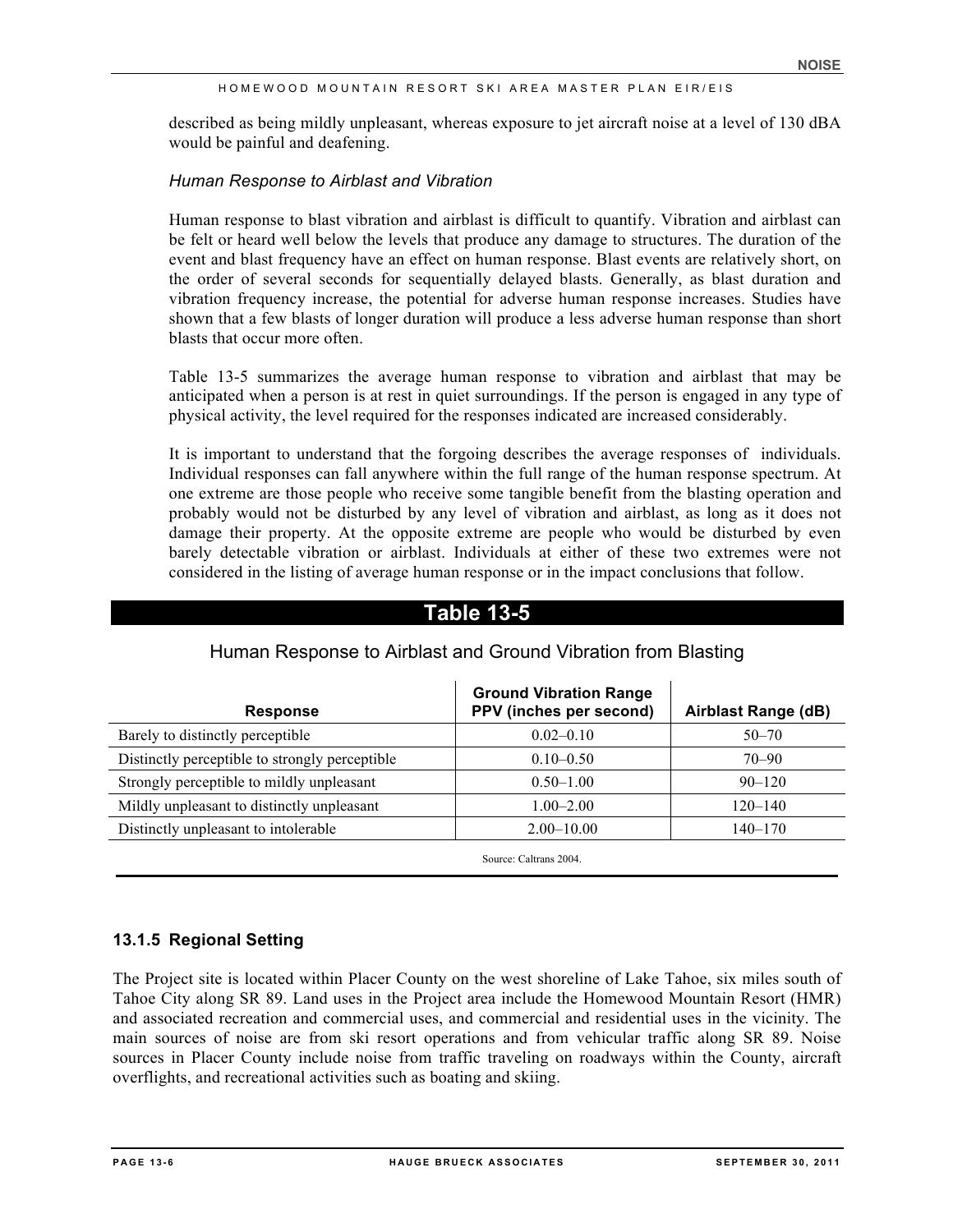#### **13.1.6 Local Setting**

#### *Stationary Sources*

Existing noise sources associated with HMR operation include automobile traffic, snowmaking, and occasional outdoor concerts. j.c. brennan  $\&$  associates conducted ambient noise monitoring for existing conditions with and without snowmaking at various locations around the Project area. Table 13-6 provides ambient noise monitoring results during a period without snowmaking, and Table 13-7 provides ambient noise monitoring results during snowmaking (j.c. brennan and Associates 2007, 2009).

Table 11-4 (Historic Traffic Volumes) in Chapter 11 – Transportation, Parking, and Circulation shows historic traffic volumes in the HMR area. Large-scale concerts are normally held twice a year during the summer months. The amplification of voice and instrumental music together with applause and audience response can result in excessive noise at nearby residences. In general, snowmaking occurs at nighttime throughout the ski season, depending on the amount of natural snowfall. Snowmaking may occur continually for several days at a time early in the season, or prior to opening of the ski resort to establish an early base of snow. Snow grooming typically occurs every night during the ski season. Parking lot activities and automobile traffic occur during the times the ski facility is open, with peak periods of activity in the morning and evening hours. Snow removal occurs in the parking lots after snowfall, typically at nighttime.

# **Table 13-6**

|               |                     |             |             | Average Measured Hourly Noise Levels, dBA |                  |                |          |          |                  |                  |          |
|---------------|---------------------|-------------|-------------|-------------------------------------------|------------------|----------------|----------|----------|------------------|------------------|----------|
|               |                     |             | <b>CNEL</b> |                                           |                  | <b>Daytime</b> |          |          |                  | <b>Nighttime</b> |          |
| <b>Site</b>   | Location            | <b>Date</b> | (dBA)       | L <sub>eq</sub>                           | $L_{\text{max}}$ | $L_{50}$       | $L_{90}$ | $L_{ea}$ | $L_{\text{max}}$ | $L_{50}$         | $L_{90}$ |
| $\mathbf{A}$  | Southeastern        | March 23-   | 54.2        | 50.8                                      | 59.6             | 32.2           | 28.5     | 47.0     | 57.1             | 25.5             | 22.2     |
|               | Project             | 25, 2007    | 53.0        | 51.2                                      | 61.1             | 32.3           | 28.8     | 45.0     | 48.9             | 25.3             | 22.2     |
|               | Boundary            |             | 51.0        | 51.2                                      | 60.4             | 34.2           | 30.2     | 40.8     | 43.9             | 27.1             | 23.6     |
| B             | Eastern             | March 27-   | 42.4        | 43.9                                      | 53.6             | 24.1           | 21.0     | 27.5     | 43.1             | 22.9             | 20.3     |
|               | Project<br>Boundary | 28, 2007    | 46.9        | 43.8                                      | 59.7             | 34.0           | 30.6     | 39.6     | 47.3             | 30.7             | 26.4     |
| $\mathcal{C}$ | Northeastern        | March 23-   | 62.0        | 50.7                                      | 67.9             | 41.2           | 37.5     | 56.1     | 53.4             | 35.2             | 32.0     |
|               | Project<br>25, 2007 | 50.0        | 50.9        | 66.6                                      | 41.4             | 37.9           | 37.7     | 49.0     | 34.7             | 32.5             |          |
|               | Boundary            |             | 54.1        | 55.8                                      | 68.1             | 41.5           | 38.0     | 36.7     | 47.0             | 34.8             | 32.9     |

## Continuous Ambient Noise Monitoring Results

Source: j.c. brennan & associates , 2007.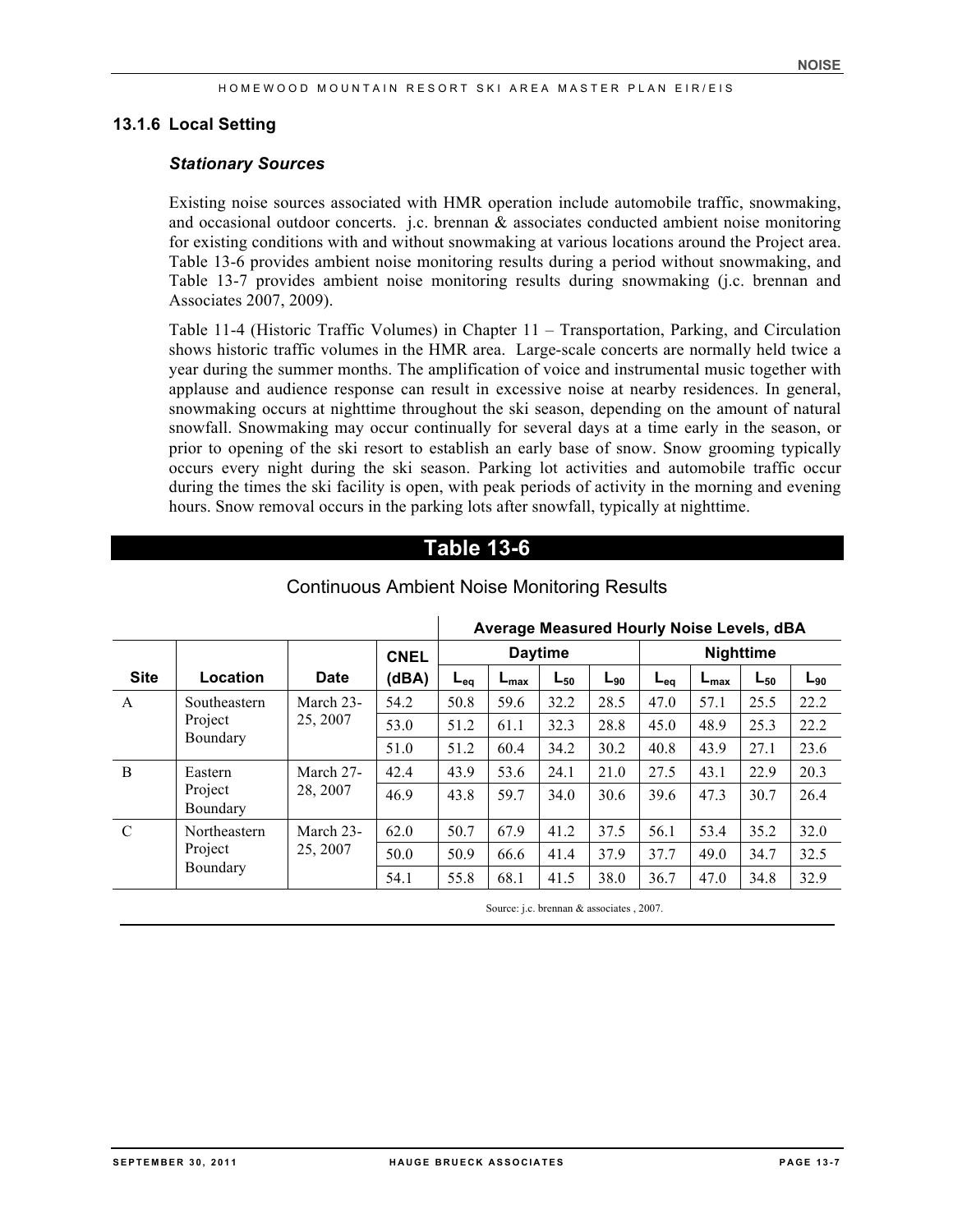# **Table 13-7**

# Continuous Ambient Noise Monitoring Results With and Without Snowmaking

| <b>Site</b>   | Location                         | <b>Date</b>       | <b>CNEL*/dBA</b> |
|---------------|----------------------------------|-------------------|------------------|
| A             | Residential uses near South Base | December 18, 2008 | $65.1*/60.0$     |
|               | area                             | December 19, 2008 | $65.8*/62.7$     |
|               |                                  | December 20, 2008 | $65.4*/59.9$     |
|               |                                  | December 21, 2008 | $58.6$ /**       |
| <sub>B</sub>  | <b>Eastern Project Boundary</b>  | December 18, 2008 | $62.5*/51.6$     |
|               |                                  | December 19, 2008 | $61.7*/55.8$     |
|               |                                  | December 20, 2008 | $55.0* / 48.0$   |
|               |                                  | December 21, 2008 | $52.5/**$        |
| $\mathcal{C}$ | Northeastern Project Boundary    | December 18, 2008 | $50.3*/48.1$     |
|               | December 19, 2008                | $55.9*/52.7$      |                  |
|               |                                  | December 20, 2008 | $43.3*/35.4$     |
|               |                                  | December 21, 2008 | $44.7$ /**       |

Source: j.c. brennan & associates 2009.

Indicates the CNEL with snowmaking operations. Snowmaking was continuous (24 hours each day) from December 18 through December 20, 2008.

\*\* No snowmaking occurred during this day.

The Homewood Volunteer Ski Patrol operates in the Project area. Noise-generating activities include educational clinics, trainings, and special events.

## *Mobile Sources*

Noise sources associated with roadways include traffic along SR 89 and local streets in the Project area. The Project will result in additional trips from employee and ski shuttles and a diala-ride service in the winter and summer, and a water taxi service in the summer. Table 11-4 (Historic Traffic Volumes) in Chapter 11 – Transportation, Parking, and Circulation shows historic traffic volumes in the HMR area.

## *Noise Sensitive Land Uses*

Noise sensitive land uses are generally defined as locations where people reside or where the presence of noise could adversely affect the use of the land. Typical noise-sensitive land uses include residences, schools, hospitals, and parks. Noise-sensitive land uses that could be affected by the Project include existing residences adjacent to the South Base and the North Base areas. Recreational activities in the Project area are not considered noise-sensitive land uses because they are transitory in nature with exposure of users typically being less than one hour. The West Shore Inn is located east across SR 89 approximately 225 feet from the North Base area. The single-family homes, residential condominiums, townhomes, and employee housing in with the Project are considered sensitive receptors once constructed.

The following analysis considers the impact of Project-related noise on the surrounding environment, and the impact of noise from the surrounding environment on the Project.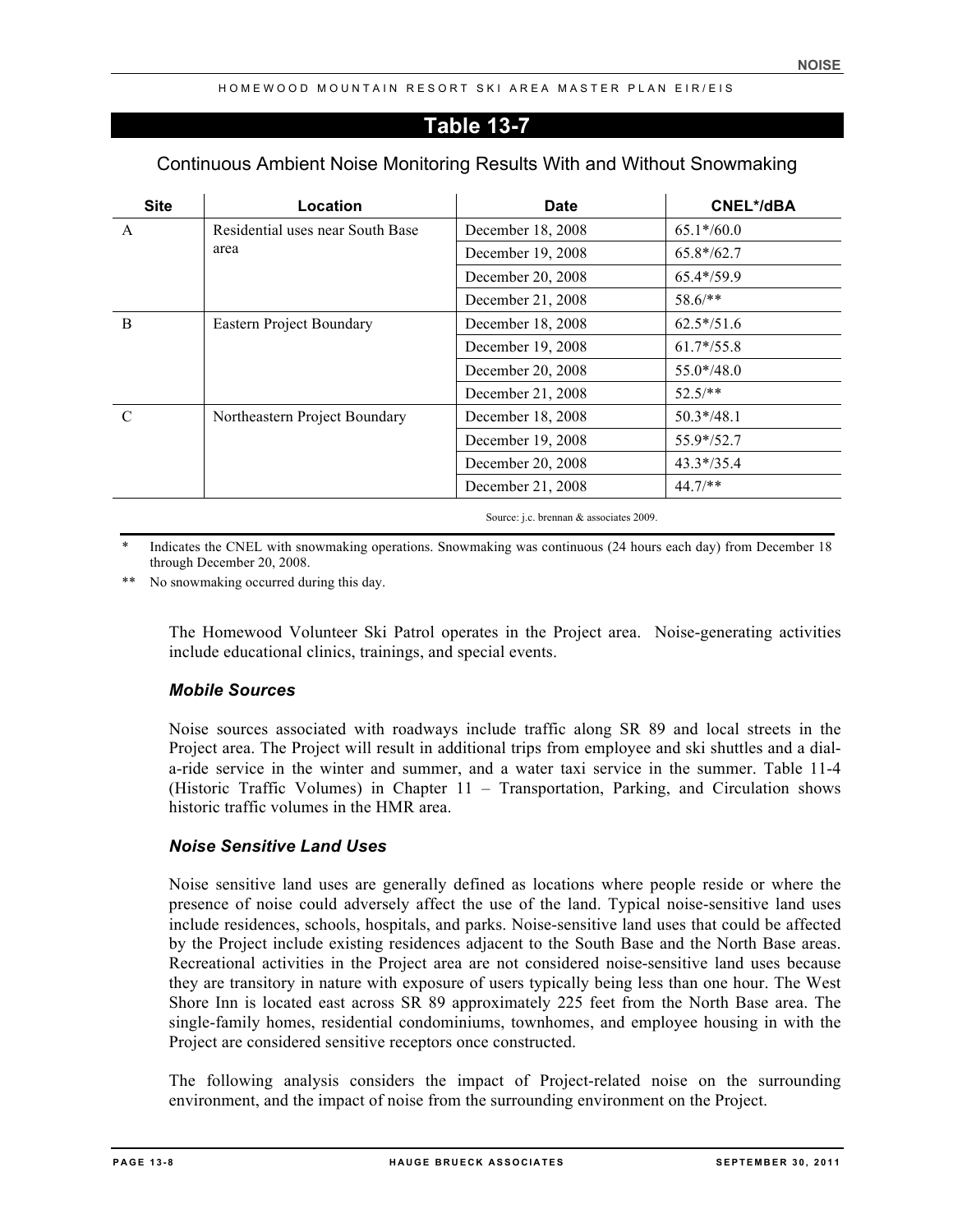# **13.2 REGULATORY SETTING**

## **13.2.1 Federal**

There are no federal regulations that are applicable to noise impacts of the Project. The U.S. Bureau of Mines (USBM) provides recommended limits on airblast and vibration from blasting.

#### *Airblast Criteria*

Conventional noise criteria (for steady-state noise sources) and limits established for repetitive impulsive noise (such as for gun-firing ranges) do not apply to air overpressures from blasting. *USBM Report of Investigations 8485* (U.S. Bureau of Mines 1980a) and the regulations issued more recently by the U.S. Office of Surface Mining and Reclamation Enforcement specify a maximum safe overpressure of 0.013 psi (133 dB) for impulsive airblast when recording is accomplished with equipment having a frequency range of response of at least 2–200 Hz.

#### *Ground Vibration Criteria*

*USBM Report of Investigations 8507* (U.S. Bureau of Mines 1980b) contains blasting-level criteria that can be appropriately applied to keep ground vibration well below levels that might cause damage to neighboring structures. At low-vibration frequencies, velocities of ground vibration are restricted to low levels. As vibration frequency increases, higher velocities are allowed up to a maximum of 2.00 inches per second. Figure 13-1 depicts blasting-level criteria as a function of frequency.



**Figure 13-1. R18507 Alternative Blasting Level Criteria**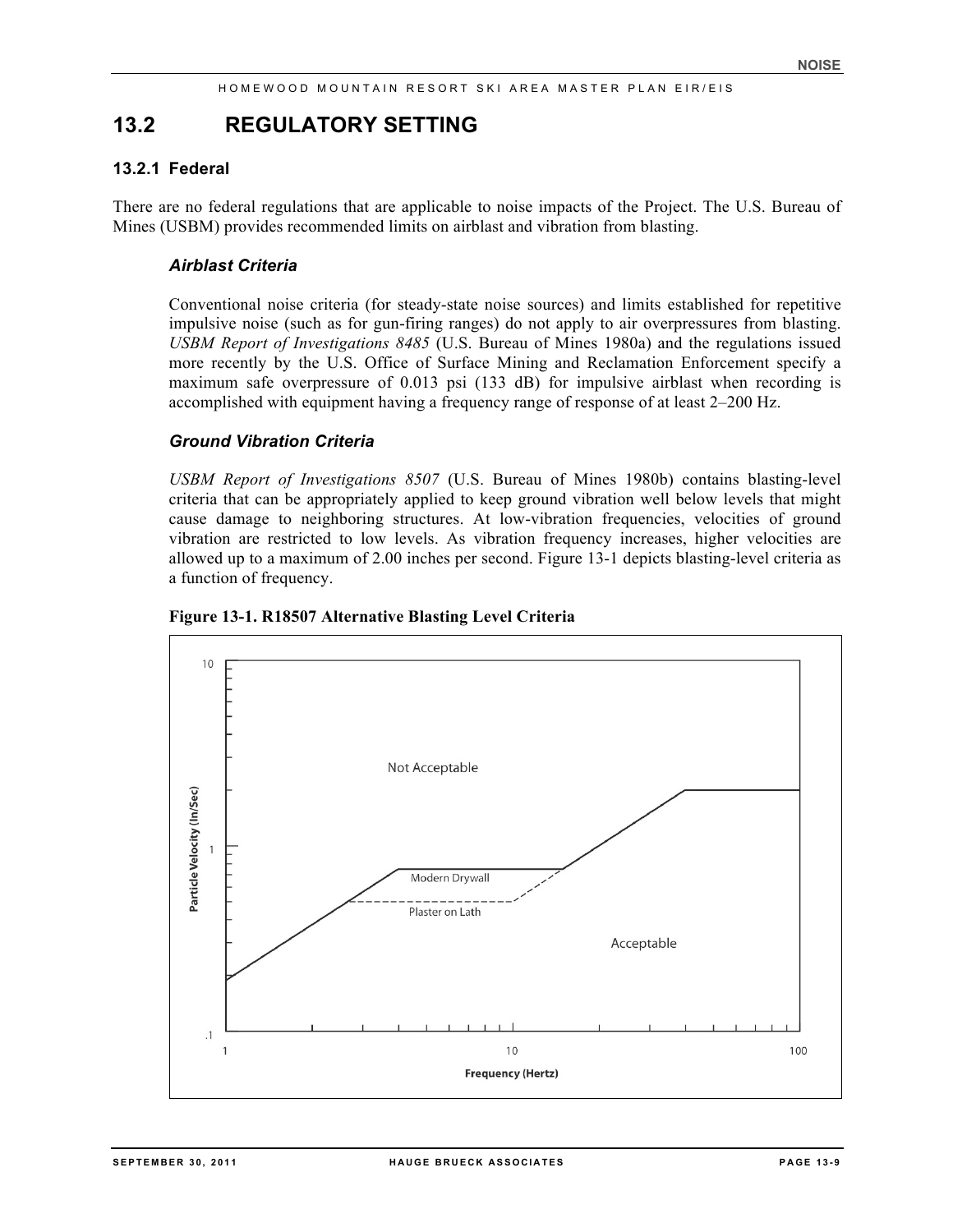To determine the velocity limit from Figure 13-1 that would apply to the neighboring properties, the dominant frequency ranges of the vibration must first be determined. The distribution of explosives, distance from the blast, and the nature of the transmitting medium (soil and rock) between the blast site and the affected structure affect the dominant frequency of the blast vibration. Timing between the detonations also affects the frequency, but only in relatively close proximity to the blast.

At a distance of 500–1,000 feet from the blast, vibration frequency would typically be 25–100 Hz. At a distance of 1,000–2,500 feet, the frequency would be 10–40 Hz. At a distance of 2,500– 5,000 feet, the frequency would be 4–35 Hz. The PPV limits specified in Figure 13-1 range from 0.50 inch per second at 4 Hz to 2.00 inches per second at 40 Hz and above. The limit of 0.50 inches per second is considered a reasonable threshold for this Project given that many of the structures are older.

## **13.2.2 State**

Title 24, Part 2, of the State of California Building Code establishes noise standards for all new multifamily residential units. Where exterior noise levels exceed 60 dBA CNEL/L<sub>dn</sub>, the code stipulates that an acoustical analysis shall be performed and submitted before construction. The acoustical analysis is required to establish mitigation measures that will limit maximum  $CNEL/L<sub>dn</sub>$  levels to 45 dBA in any inhabitable room. Although there are no generally applicable interior noise standards pertinent to all uses, California communities typically adopt a CNEL/L<sub>dn</sub> standard of 45 dBA as a maximum limit on interior noise in all residential units.

## **13.2.3 Local**

## *Placer County General Plan Noise Element*

*Placer County General Plan* (Placer County 1994) goals and policies pertaining to noise are designed to protect County residents from the harmful and annoying effects of exposure to excessive noise. *General Plan* Noise Element Goal 9A and applicable policies include the following:

## **Goal 9.A: To protect County residents from the harmful and annoying effects of exposure to excessive noise.**

**9.A.1.** The County shall not allow development of new noise-sensitive uses where the noise level due to non-transportation noise sources will exceed the noise level standards of Table 9-1 [see Table 13-8 below] as measured immediately within the property line of the new development, unless effective noise mitigation measures have been incorporated into the development design to achieve the standards specified in Table 9-1 [see Table 13-8 below].

**9.A.2.** The County shall require that noise created by new non-transportation noise sources be mitigated so as not to exceed the noise level standards of Table 9-1 [see Table 13-8 below] as measured immediately within the property line of lands designated for noise-sensitive uses.

**9.A.4.** Impulsive noise produced by blasting should not be subject to the criteria listed in Table 9- 1 [see Table 13-8 below]. Single event impulsive noise levels produced by gunshots or blasting shall not exceed a peak linear overpressure of 122 db, or a C-weighted Sound Exposure Level (SEL) of 98 dBC. The cumulative noise level from impulsive sounds such as gunshots and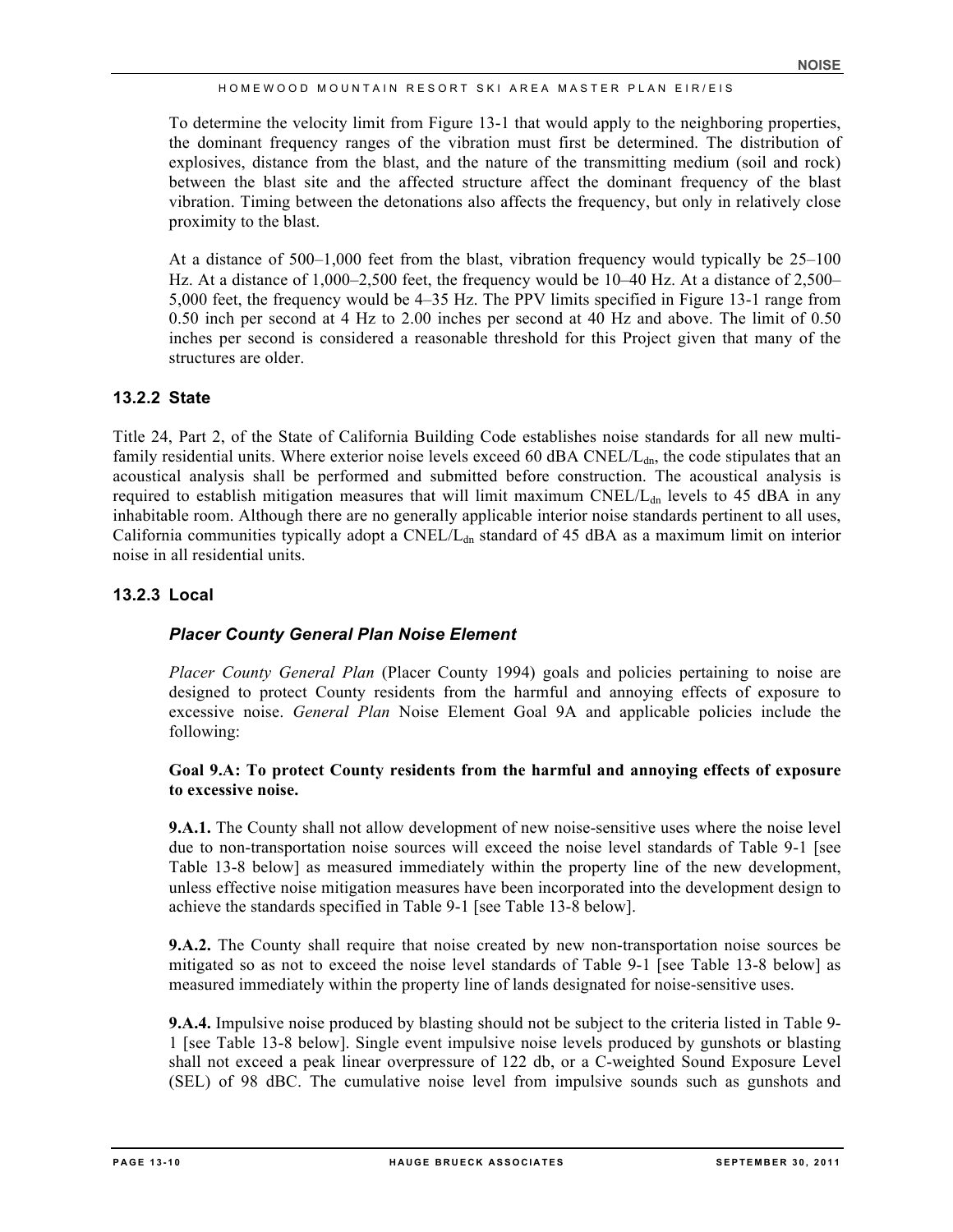blasting shall not exceed 60 dB LCdn or CNELC on any given day. These standards shall be applied at the property line of a receiving land use.

**9.A.5.** Where proposed non-residential land uses are likely to produce noise levels exceeding the performance standards of Table 9-1 [see Table 13-8 below] at existing or planned noise-sensitive uses, the County shall require submission of an acoustical analysis as part of the environmental review process so that noise mitigation may be included in the project design. The requirements for the content of an acoustical analysis are listed in Table 9-2.

**9.A.6.** The feasibility of proposed projects with respect to existing and future transportation noise levels shall be evaluated by comparison to Figure 9-1 [see Table 13-8 below].

**9.A.8.** New development of noise-sensitive land uses shall not be permitted in areas exposed to existing or projected levels of noise from transportation noise sources, including airports, which exceed the levels specified in Table 9-3, unless the project design includes effective mitigation measures to reduce noise in outdoor activity areas and interior spaces to the levels specified in Table 9-3 [see Table 13-9 below].

**9.A.9.** Noise created by new transportation noise sources, including roadway improvement projects, shall be mitigated so as not to exceed the levels specified in Table 9-3 at outdoor activity areas or interior spaces of existing noise-sensitive land uses.

**9.A.10.** Where noise-sensitive land uses are proposed in areas exposed to existing or projected exterior noise levels exceeding the levels specified in Table 9-3 or the performance standards of Table 9-1 [see Table 13-8 below], the County shall require submission of an acoustical analysis as part of the environmental review process so that noise mitigation may be included in the project design. At the discretion of the County, the requirement for an acoustical analysis may be waived provided that all of the following conditions are satisfied:

a. The development is for less than five single-family dwellings or less than 10,000 square feet of total gross floor area for office buildings, churches, or meeting halls;

b. The noise source in question consists of a single roadway or railroad for which up-todate noise exposure information is available. An acoustical analysis will be required when the noise source in question is a stationary noise source or airport, or when the noise source consists of multiple transportation noise sources;

c. The existing or projected future noise exposure at the exterior of buildings which will contain noise-sensitive uses or within proposed outdoor activity areas (other than outdoor sports and recreation areas) does not exceed 65 dB Ldn (or CNEL) prior to mitigation. For outdoor sports and recreation areas, the existing or projected future noise exposure may not exceed 75 dB Ldn (or CNEL) prior to mitigation;

d. The topography in the Project area is essentially flat; that is, noise source and receiving land use are at the same grade; and

e. Effective noise mitigation, as determined by the County, is incorporated into the project design to reduce noise exposure to the levels specified in Table 9-1 or 9-3. Such measures may include the use of building setbacks, building orientation, noise barriers, and the standard noise mitigations contained in the Placer County Acoustical Design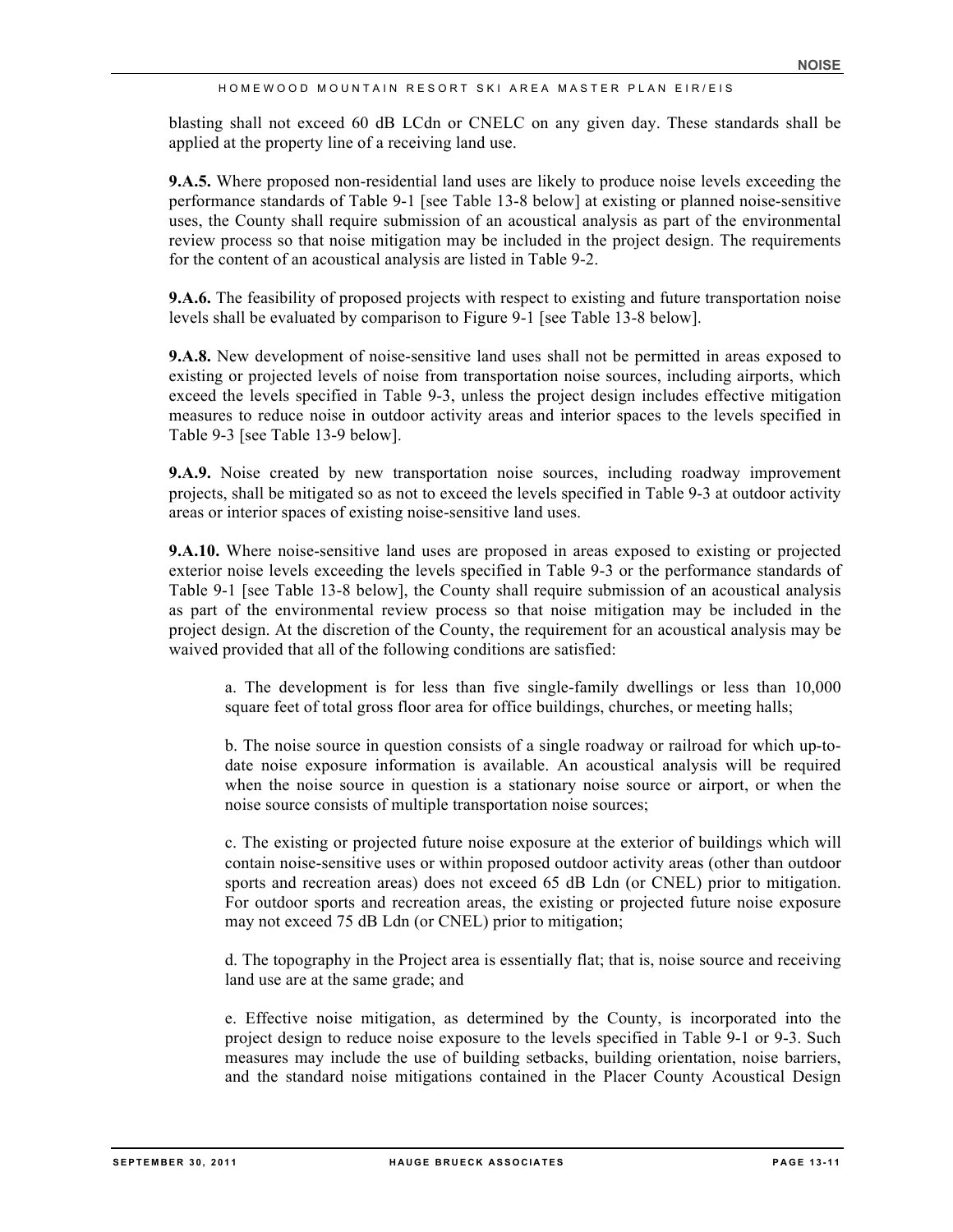Manual. If closed windows are required for compliance with interior noise level standards, air conditioning or a mechanical ventilation system will be required.

**9.A.11.** The County shall implement one or more of the following mitigation measures where existing noise levels significantly impact existing noise-sensitive land uses, or where the cumulative increase in noise levels resulting from new development significantly impacts noisesensitive land uses:

a. Rerouting traffic onto streets that have available traffic capacity and that do not adjoin noise sensitive land uses;

b. Lowering speed limits, if feasible and practical;

c. Programs to pay for noise mitigation such as low cost loans to owners of noiseimpacted property or establishment of developer fees;

- d. Acoustical treatment of buildings; or
- e. Construction of noise barriers.

**9.A.12.** Where noise mitigation measures are required to achieve the standards of Tables 9-1 and 9-3, the emphasis of such measures shall be placed upon site planning and project design. The use of noise barriers shall be considered as a means of achieving the noise standards only after all other practical design-related noise mitigation measures have been integrated into the project.

# **Table 13-8**

## Allowable L<sub>dn</sub> Noise Levels Within Specified Zone Districts Applicable to New Projects Affected by or Including Non-Transportation Noise Sources (Table 9-1 of the *Placer County General Plan*)

| <b>Zone District of Receptor</b>   | Property Line of Receiving Use <sup>1</sup> | Interior Spaces <sup>2</sup> |
|------------------------------------|---------------------------------------------|------------------------------|
| Residential adjacent to industrial | $60$ dBA                                    |                              |
| Other Residential                  | $50 \text{ dBA}$                            | $45 \text{ dBA}$             |
| Office/Professional                | 70 dBA                                      | $45 \text{ dBA}$             |
| <b>Transient Lodging</b>           | $65$ dBA                                    | $45 \text{ dBA}$             |
| Neighborhood Commercial            | 70 dBA                                      | $45 \text{ dBA}$             |
| General Commercial                 | 70 dBA                                      | $45 \text{ dBA}$             |
| Recreation and Forestry            | 70 dBA                                      | $\overline{\phantom{0}}$     |

Notes:

<sup>2</sup> Interior spaces are defined as any locations where some degree of noise-sensitivity exists. Examples include all habitable rooms of residences, and areas here communication and speech intelligibility are essential, such as classrooms and offices.

 $1$  Except where noted otherwise, noise exposures will be those which occur at the property line of the receiving use.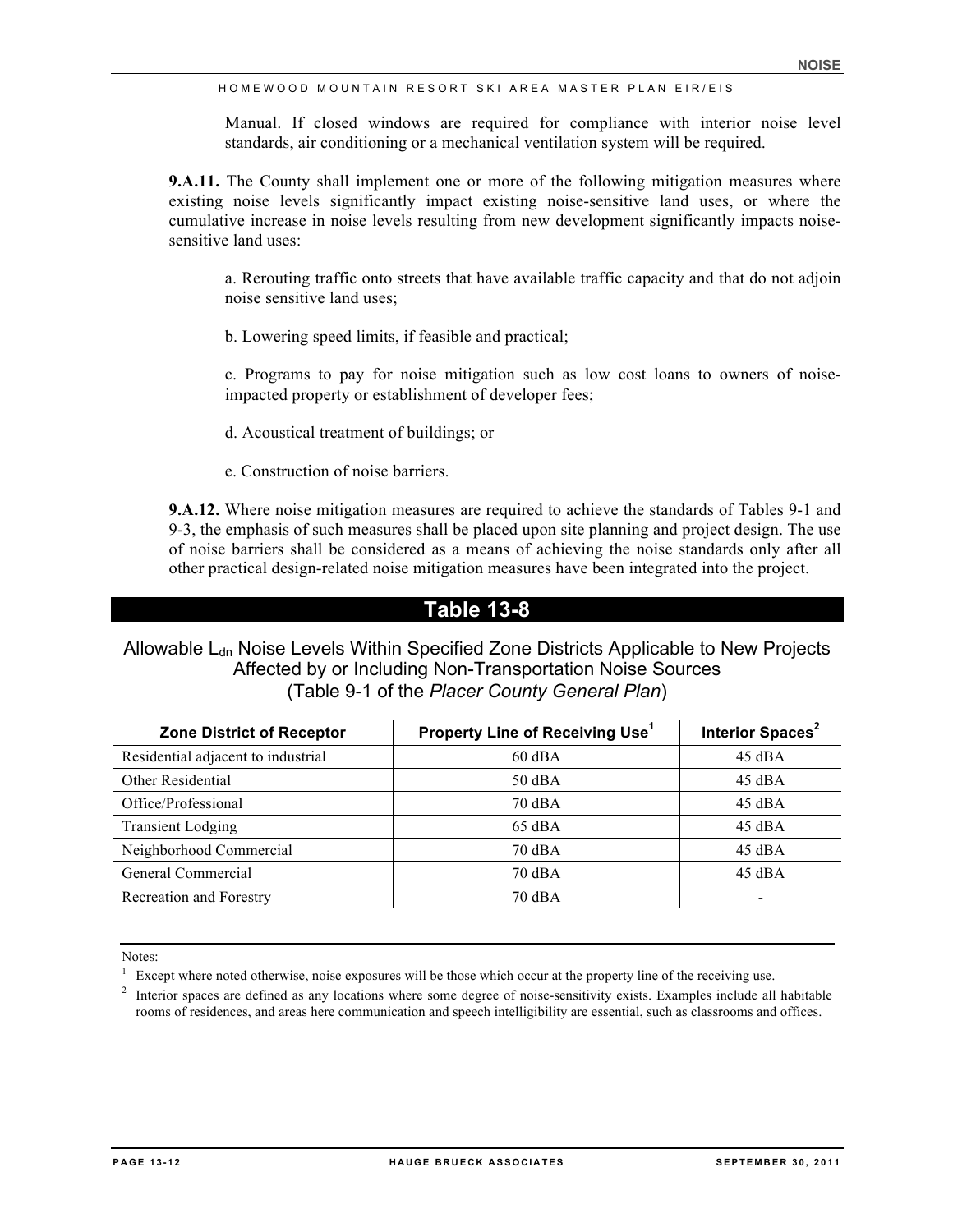#### *Placer County Noise Ordinance*

Placer County's noise ordinance is found in Article 9.36 in the Placer County Code. Placer County's noise ordinance prohibits the creation of any sound that results in a 5 dBA increase in the ambient noise level, as measured at the property line of any affected sensitive receptor, or any sound that exceeds the sound level standards summarized in Table 13-10.

Noise from construction activities is also addressed in Placer County's noise ordinance. Section 9.36.030 stipulates that construction activities between the hours of 6:00 AM and 8:00 PM, Monday through Friday, and 8:00 AM and 8:00 PM, Saturdays and Sundays, are exempt.

## **Table 13-9**

## Maximum Allowable Noise Exposure for Transportation Noise Sources (Table 9-3 of the *Placer County General Plan*)

|                                    | <b>Outdoor Activity Areas1</b> | <b>Interior Spaces</b> |                            |  |
|------------------------------------|--------------------------------|------------------------|----------------------------|--|
| <b>Land Use</b>                    | $L_{dn}/CNEL, dB$              | $L_{dn}/CNEL$ , dB     | $L_{eq}$ , dB <sup>2</sup> |  |
| Residential                        | 603                            | 45                     |                            |  |
| <b>Transient Lodging</b>           | 603                            | 45                     |                            |  |
| Hospitals, Nursing Homes           | 603                            | 45                     | --                         |  |
| Theaters, Auditoriums, Music Halls | --                             | $- -$                  | 35                         |  |
| Churches, Meeting Halls            | 603                            |                        | 40                         |  |
| Office Buildings                   |                                | --                     | 45                         |  |
| Schools, Libraries, Museums        | --                             | --                     | 45                         |  |
| Playgrounds, Neighborhood Parks    | 70                             |                        |                            |  |

Notes:<br><sup>1</sup> Where the location of outdoor activity areas is unknown, the exterior noise level standard shall be applied to the property line of the receiving land use.

<sup>2</sup> As determined for a typical worst-case hour during periods of use.

<sup>3</sup> Where it is not possible to reduce noise in outdoor activity areas to 60 dB Ldn/CNEL or less using a practical application of the best-available noise reduction measures, an exterior noise level of up to 65 dB Ldn/CNEL may be allowed provided that available exterior noise level reduction measures have been implemented and interior noise levels are in compliance with this table.

# **Table 13-10**

# Placer County Noise Ordinance Sound Level Standards

| <b>Sound Level Descriptor</b>       | <b>Daytime</b><br>(7:00 AM to 10:00 PM) | <b>Nighttime</b><br>(10:00 PM to 7:00 AM) |
|-------------------------------------|-----------------------------------------|-------------------------------------------|
| Hourly $L_{eq}$ , dB                |                                         | 45                                        |
| Maximum Level $(L_{\text{max}})$ dB | 70                                      | 65                                        |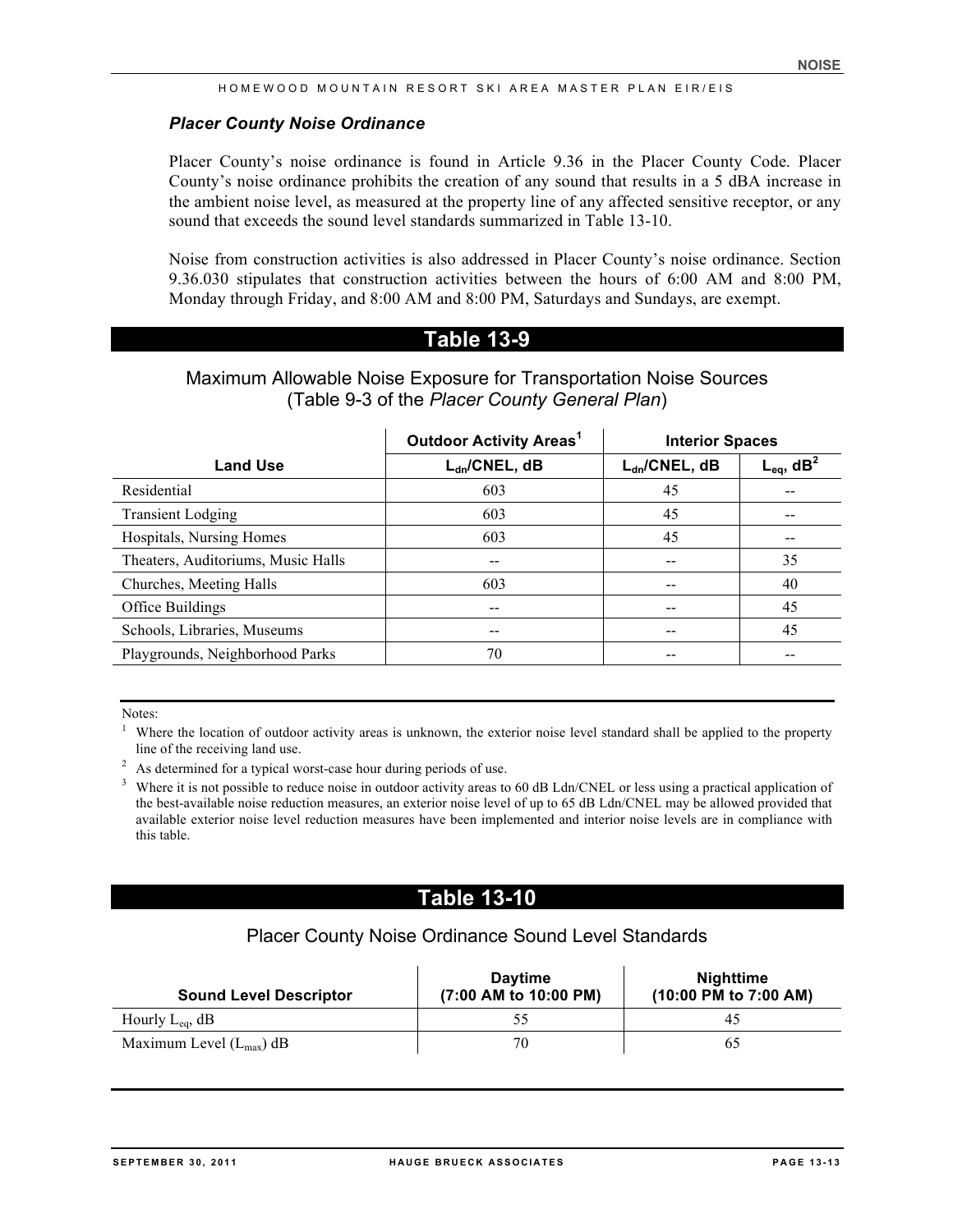## *Tahoe Regional Planning Agency Code of Ordinances, Chapter 23: Noise Limitations*

Chapter 23 (Noise Limitations) of the Tahoe Regional Planning Agency (TRPA*) Code of Ordinances* establishes noise limitations for areas within TRPA's jurisdiction. The purpose is to implement the Goal and Policies of the Noise Subelement of the Land Use Element and maintain the TRPA noise thresholds. Chapter 23 establishes noise limitations for single noise events from aircraft, marine crafts, motor vehicles, motorcycles, off-road vehicles, and oversnow vehicles. Section 23.2 states that TRPA shall use the maximum level recorded on a noise meter,  $L_{\text{max}}$ , for measuring single noise events. The noise levels set forth in Subsection 23.2.A are the maximum permissible noise levels for the types of operations listed, unless specifically exempted under Section 23.8.

Section 23.2.A establishes noise level standards (expressed in CNEL) that shall not be exceeded; projects that result in exceedences of the noise level standards shall not be approved by TRPA. In addition, Section 23.2.A stipulates that community noise levels shall not exceed levels existing on August 26, 1982, where such levels are known.

Chapter 23 also provides guidance on the measurement of noise levels (Section 23.4), noise monitoring (Section 23.5), and performance standards (Section 23.6).

Section 23.8 further states that TRPA-approved construction or maintenance projects, or the demolition of structures, are exempt from Chapter 23 (Noise Limitations) between the hours 8:00 AM and 6:30 PM.

## *Tahoe Regional Planning Agency Regional Plan for the Lake Tahoe Basin: Goals and Policies*

The *1987 Regional Plan* for the Lake Tahoe Basin describes the needs and goals of the region and provides statements of policy to guide decision making as it affects the region's resources and remaining capacities. The *Regional Plan* with all of its elements, as implemented through agency ordinances, rules, and regulations provides for the achievement and maintenance of the adopted environmental threshold carrying capacities (thresholds) while providing opportunities for orderly growth and development. The Goals and Policies contained within the *Regional Plan* establish thresholds applicable for areas within TRPA's jurisdiction.

The *Regional Plan* Land Use Element contains noise thresholds for aircraft noise sources; singleevent noise sources (i.e., noise from boats, motor vehicles, motorcycles, off-road vehicles, and snowmobiles that occur in a non-regular or non-repetitive manner); and community noise levels, which are used to determine land use compatibility. The TRPA community noise thresholds from the *Regional Plan* are summarized in Table 13-11.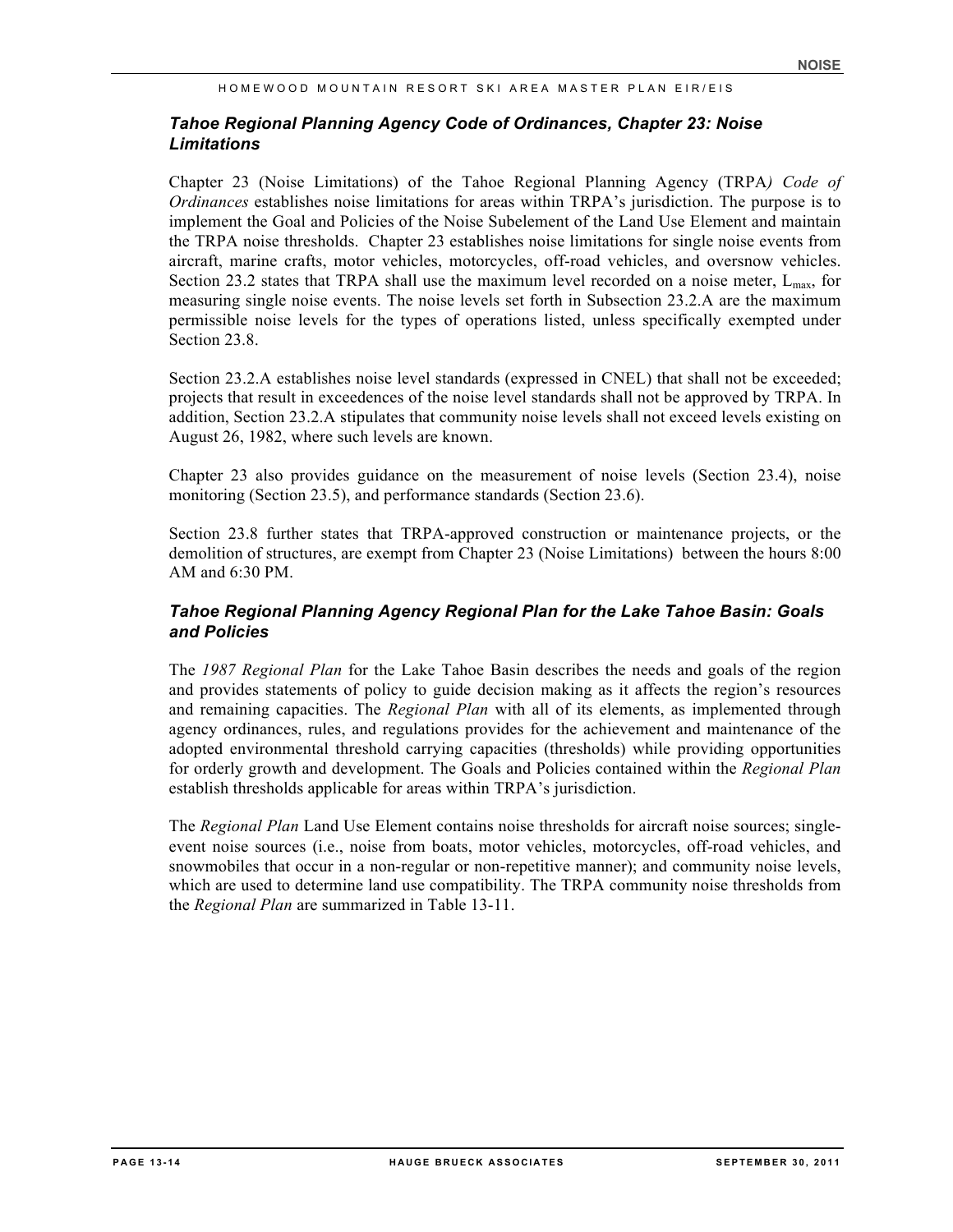# **Table 13-11**

## TRPA Community Noise Level Standards

| <b>Land Use Category/Transportation Corridor</b> | Average Noise Level or CNEL Range (dBA) |
|--------------------------------------------------|-----------------------------------------|
| <b>Land Use Category</b>                         |                                         |
| High Density Residential Areas                   | 55                                      |
| Low Density Residential Areas                    | 50                                      |
| Hotel/Motel Areas                                | 60                                      |
| <b>Commercial Areas</b>                          | 60                                      |
| Industrial Areas                                 | 65                                      |
| <b>Urban Outdoor Recreation Areas</b>            | 55                                      |
| <b>Rural Outdoor Recreation Areas</b>            | 50                                      |
| Wilderness and Roadless Areas                    | 45                                      |
| Critical Wildlife Habitat Areas                  | 45                                      |
| Transportation Corridor <sup>1, 2</sup>          |                                         |
| <b>US 50</b>                                     | $65^3$                                  |
| SR 89, SR 207, SR 28, SR 267 and N 431           | $55^3$                                  |
| South Lake Tahoe Airport                         | 60 <sup>4</sup>                         |

Source: Tahoe Regional Planning Agency 1986

Notes:

- <sup>2</sup> It shall be a policy of the TRPA Governing Board in the development of the *Regional Plan* to define, locate, and establish CNEL levels for transportation corridors.
- <sup>3</sup> Recommended CNEL levels for transportation corridors.
- <sup>4</sup> This recommended threshold overrides the land use CNEL thresholds and is limited to an area within 300 feet from the edge of the road.

<sup>5</sup> This recommended threshold applies to those areas impacted by the approved flight paths.

## *Tahoe Regional Planning Agency Regional Plan for the Lake Tahoe Basin: Plan Area Statements*

TRPA has adopted environmental thresholds for the Lake Tahoe Region. The noise thresholds are numerical CNEL values for various land use categories and transportation corridors.

The TRPA has divided the Lake Tahoe Region into more than 174 separate Plan Areas. For each Plan Area, a "Plan Area Statement" (PAS) is made as to how that particular area should be regulated to achieve regional environmental and land use objectives. As a part of each Statement, an outdoor CNEL standard is established. The Project site is located within Plan Areas 157, 158, and 159. The noise thresholds for these Plan Areas are 55 dB CNEL, 55 dB CNEL and 60 dB CNEL, respectively.

# **13.3 EVALUATION CRITERIA WITH POINTS OF SIGNIFICANCE**

This section describes the significance criteria that will be used to determine potential noise impacts. Table 13-12 presents the evaluation criteria for potential noise impacts. Table 13-12 also cites the source from which the point of significance was derived.

<sup>1</sup> Background noise levels will not exceed the noise levels specified in this table.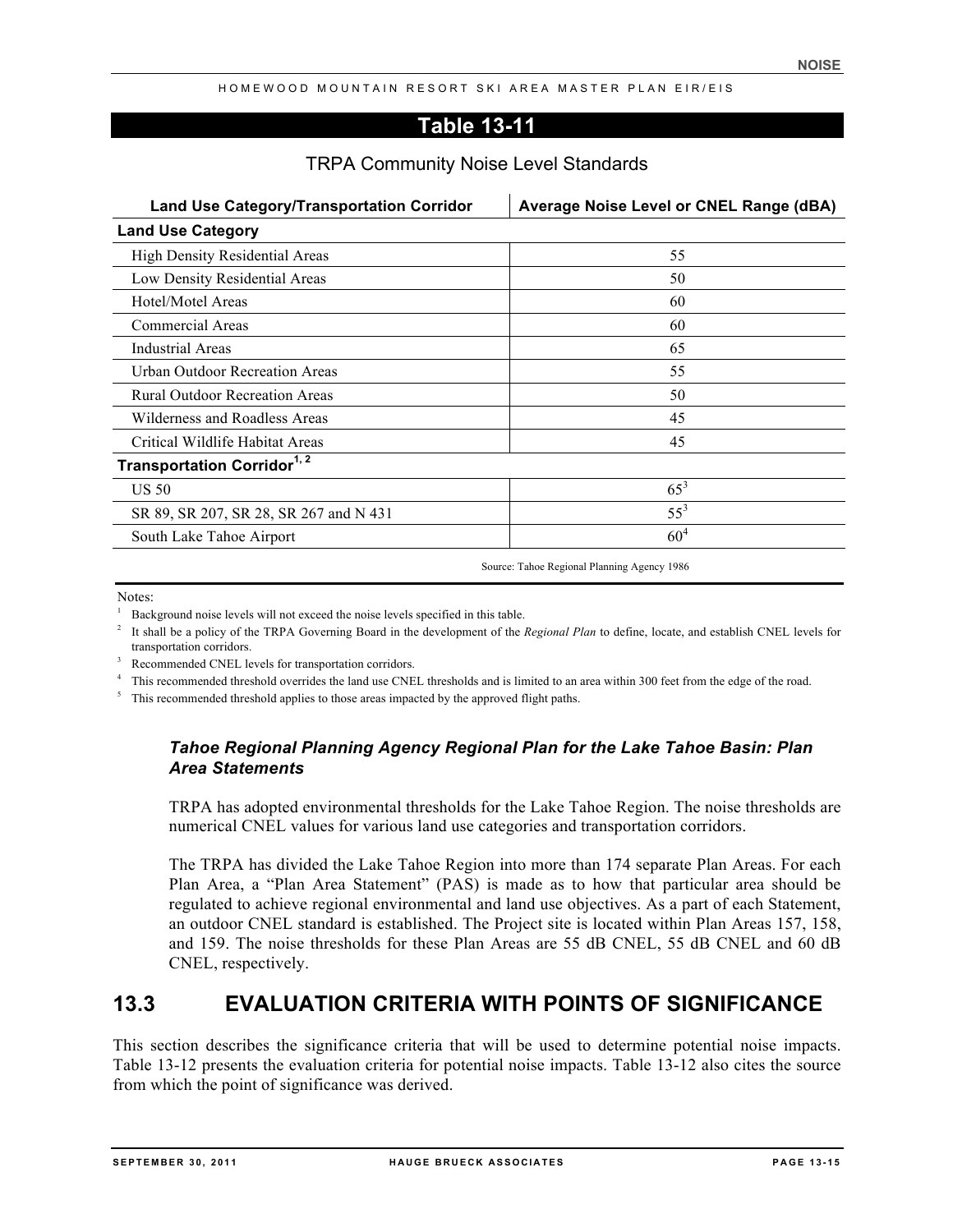# **Table 13-12**

|                                                                                                                                                                                                                                                           | <b>Agency Requirements</b>                                                                                                                                                                                                                                                                                                                                                                                                                                                                                                                                           |                                                                                                                                                                                                                                                                                     |                                                                                                                                                                                                                                                                                                                                                                                                                                                                                                                                                                                                                                                                                                    |
|-----------------------------------------------------------------------------------------------------------------------------------------------------------------------------------------------------------------------------------------------------------|----------------------------------------------------------------------------------------------------------------------------------------------------------------------------------------------------------------------------------------------------------------------------------------------------------------------------------------------------------------------------------------------------------------------------------------------------------------------------------------------------------------------------------------------------------------------|-------------------------------------------------------------------------------------------------------------------------------------------------------------------------------------------------------------------------------------------------------------------------------------|----------------------------------------------------------------------------------------------------------------------------------------------------------------------------------------------------------------------------------------------------------------------------------------------------------------------------------------------------------------------------------------------------------------------------------------------------------------------------------------------------------------------------------------------------------------------------------------------------------------------------------------------------------------------------------------------------|
| <b>Evaluation Criteria</b>                                                                                                                                                                                                                                | <b>Placer County</b>                                                                                                                                                                                                                                                                                                                                                                                                                                                                                                                                                 | <b>TRPA</b>                                                                                                                                                                                                                                                                         | Point of Significance <sup>1</sup>                                                                                                                                                                                                                                                                                                                                                                                                                                                                                                                                                                                                                                                                 |
| NOI-1. Will<br>construction (including<br>blasting activities) of<br>the Project expose the<br>public to high noise<br>levels or vibration?                                                                                                               | Daytime (7:00 AM to 10:00<br>PM) construction noise<br>exceeding 55 dBA, $L_{eq}$ and<br>nighttime $(10:00 \text{ PM to } 7:00$<br>AM) construction noise<br>exceeding 45 dBA, $L_{eq}$<br>outside of the exempted<br>hours of 6:00 AM to after<br>8:00 PM, Monday to Friday.<br>Daytime (7:00 AM to 10:00<br>PM) construction noise<br>exceeding 55 dBA, $L_{eq}$ and<br>nighttime $(10:00 \text{ PM to } 7:00$<br>AM) construction noise<br>exceeding 45 dBA, $L_{eq}$<br>outside of the exempted<br>hours of 8:00 AM to after<br>8:00 PM, Saturday and<br>Sunday. | a) Before 8:00 AM and<br>after 6:30 PM<br>b) 1 inch per second peak<br>particle velocity measured<br>at property line or "yard"<br>line <sup>1</sup>                                                                                                                                | a) Daytime $(7:00 \text{ AM to})$<br>10:00 PM) construction<br>noise exceeding 55 dBA, L <sub>eq</sub><br>and nighttime (10:00 PM to<br>7:00 AM) construction noise<br>exceeding 45 dBA, L <sub>eq</sub><br>outside of the exempted<br>hours of 6:00 AM to after<br>8:00 PM, Monday to Friday.<br>Daytime (7:00 AM to 10:00<br>PM) construction noise<br>exceeding 55 dBA, $L_{eq}$ and<br>nighttime $(10:00 \text{ PM to } 7:00$<br>AM) construction noise<br>exceeding 45 dBA, $L_{eq}$<br>outside of the exempted<br>hours of 8:00 AM to after<br>8:00 PM, Saturday and<br>Sunday.<br>b) 1 inch per second peak<br>particle velocity measured at<br>property line or "yard" line <sup>2</sup> . |
| NOI-2. Will operation<br>and maintenance of the<br>Project expose the<br>public to high noise<br>levels (e.g., above<br>CNEL permitted in the<br>applicable Plan Area<br>Statements, Community<br>Plan or Master Plan)<br>from transportation<br>sources? | Exterior noise levels greater<br>than 50 dBA, $L_{dn}/CNEL$ at<br>the property line of the<br>receiving land use.                                                                                                                                                                                                                                                                                                                                                                                                                                                    | Greater than applicable<br>Plan Area or Community<br>Plan CNEL limits or<br>significant increase in<br>noise $($ >3 dB for areas in<br>Plan Area attainment or<br>any increase in noise for<br>Plan Areas out of<br>attainment) measured at<br>property line or "yard"<br>$line2$ . | Exterior noise levels greater<br>than 50 dBA, $L_{dn}/CNEL$ at<br>the property line of the<br>receiving land use, or<br>greater than applicable Plan<br>Area or Community Plan<br>CNEL limits or significant<br>increase in noise $($ >3 dB for<br>areas in Plan Area<br>attainment or any increase in<br>noise for Plan Areas out of<br>attainment) measured at<br>property line or "yard" line <sup>2</sup> .                                                                                                                                                                                                                                                                                    |
| NOI-3. Will noise from<br>Project concerts,<br>snowmaking, or other<br>resort operations effect<br>existing or proposed<br>noise-sensitive land<br>uses?                                                                                                  | Exterior noise levels greater<br>than 50 dBA, $L_{dn}/CNEL$ at<br>the property line of the<br>receiving land use.                                                                                                                                                                                                                                                                                                                                                                                                                                                    | Greater than applicable<br>Plan Area or Community<br>Plan CNEL limits or<br>significant increase in<br>noise $($ >3 dB for areas in<br>Plan Area attainment or<br>any increase in noise for<br>Plan Areas out of<br>attainment) measured at<br>property line or "yard"<br>$line2$ . | Exterior noise levels greater<br>than 50 dBA, $L_{dn}/CNEL$ at<br>the property line of the<br>receiving land use, or<br>greater than applicable Plan<br>Area or Community Plan<br>CNEL limits or significant<br>increase in noise $($ >3 dB for<br>areas in Plan Area<br>attainment or any increase in<br>noise for Plan Areas out of                                                                                                                                                                                                                                                                                                                                                              |

# Evaluation Criteria with Point of Significance—Noise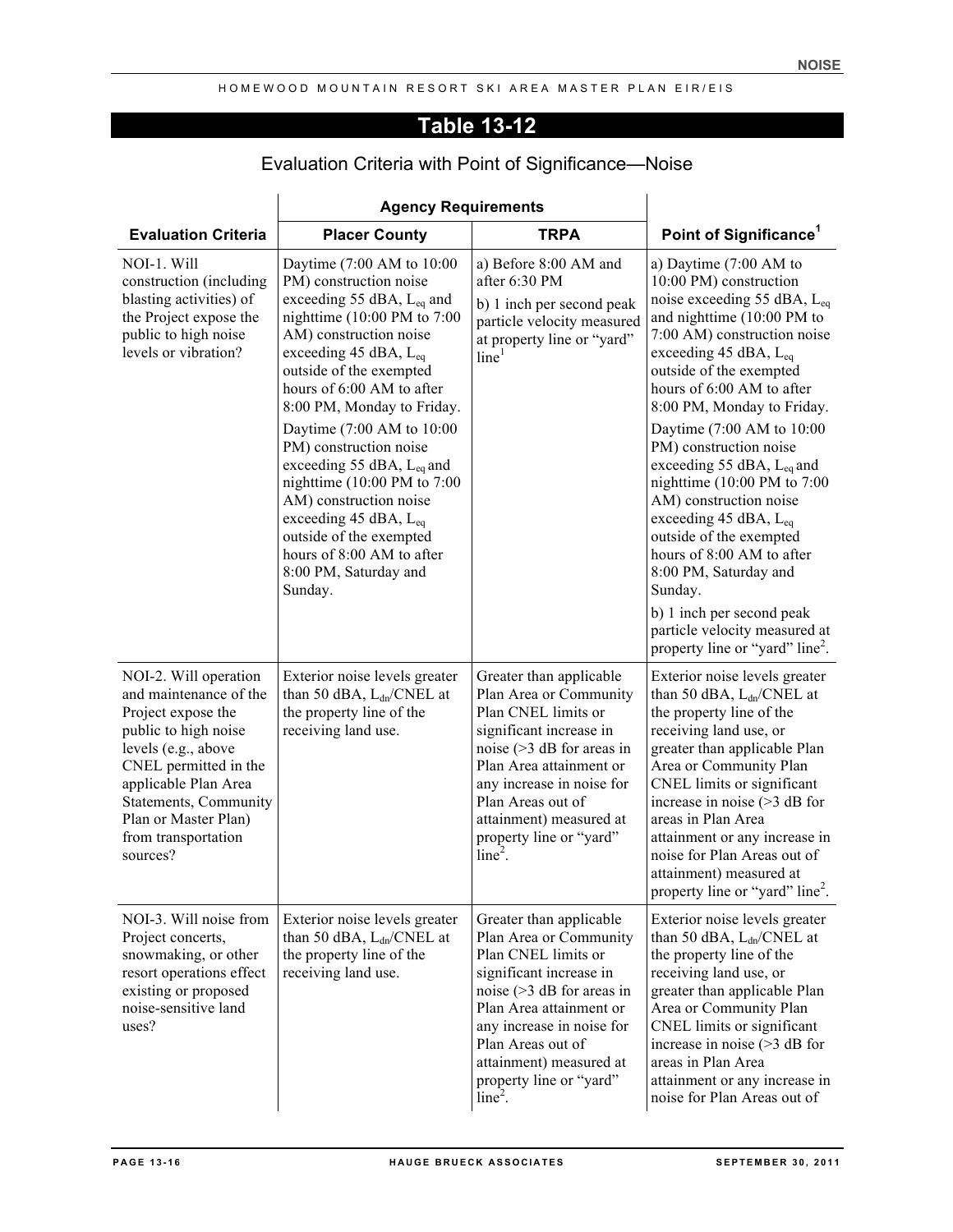|                            | <b>Agency Requirements</b> |             |                                                                        |
|----------------------------|----------------------------|-------------|------------------------------------------------------------------------|
| <b>Evaluation Criteria</b> | <b>Placer County</b>       | <b>TRPA</b> | <b>Point of Significance</b>                                           |
|                            |                            |             | attainment) measured at<br>property line or "yard" line <sup>2</sup> . |

<sup>1</sup> Point of significance represents the most stringent of the two agency requirements.

<sup>2</sup> The property or yard line of the affected receptor whichever is closer to the affected structure.

In 2010, the California Supreme Court clarified that "[n]either CEQA nor the CEQA Guidelines mandates a uniform, inflexible rule for determination of the existing conditions baseline. Rather, an agency enjoys the discretion to decide, in the first instance, exactly how the existing physical conditions without the project can most realistically be measured, subject to review, as with all CEQA factual determinations, for support by substantial evidence." The Court limited this flexibility by further stating that "[a]n approach using hypothetical allowable conditions as the baseline results in 'illusory' comparisons that 'can only mislead the public as to the reality of the impacts and subvert full consideration of the actual environmental impacts, a result at direct odds with CEQA's intent." (Communities for a Better Environment v. South Coast Air Quality Management District (2010) 48 Cal.4th 310.).

Past practice in traffic impact analysis undertaken to help determine the significance of a project's air quality impact has often relied upon a "future no-project" scenario as its CEQA baseline. The project's impact is derived from the difference between "future with-project" and "future no-project" scenarios. This approach has been used because it offers a means of comparing with- and without-project scenarios that share common assumptions for future growth and improvements. It may not, however, conform to the Communities for a Better Environment decision. In fact, that approach was invalidated in late 2010 in the Sixth District Court of Appeal's decision in Sunnyvale West Neighborhood Assn. v. City of Sunnyvale  $(2010)$  —Cal.App.4th—.

In recognition of the Communities for a Better Environment and Sunnyvale West decisions, this EIR uses the baseline year of 2008 to evaluate impacts on air quality under CEQA. Data on existing noise sources, such as mobile (e.g., traffic) and stationary (e.g., snowmaking) sources are used to quantify noise generated by the Pproposed Project, assuming it was constructed in 2008. The estimated noise is compared to existing conditions without the Project to determine the significance of the noise impact. This approach complies with the intent of the Communities for a Better Environment by providing a significance determination based on the change from existing conditions.

Determining the significance of an impact by comparing anticipated project conditions to existing conditions is a relatively straightforward analysis for most impacts. However, the noise impact of a project that will not be operational for years is not easily compared to existing conditions. By the time the Project is operational in 2021 there will be new infrastructure and background growth in the region unrelated to the Project that will impact area roads and noise sources. The 2008 conditions modeled for the Project and used as the basis for the noise analysis do not include reasonable assumptions about new infrastructure, background growth, and future noise generation factors. As a result, although this analysis provides a comparison between existing conditions and existing conditions with the Project in place, the resultant significance determination will likely overstate the extent of change in the noise environment that is a direct result of the Project.

Note that the existing conditions analysis is intended to satisfy the Communities for a Better Environment and Sunnyvale West decisions for the CEQA determination and does not affect the TRPA analysis, which is based on the National Environmental Policy Act (NEPA). The significance of the impacts under buildout conditions in comparison to the future no project scenario is disclosed alongside the existing conditions analysis to satisfy TRPA requirements.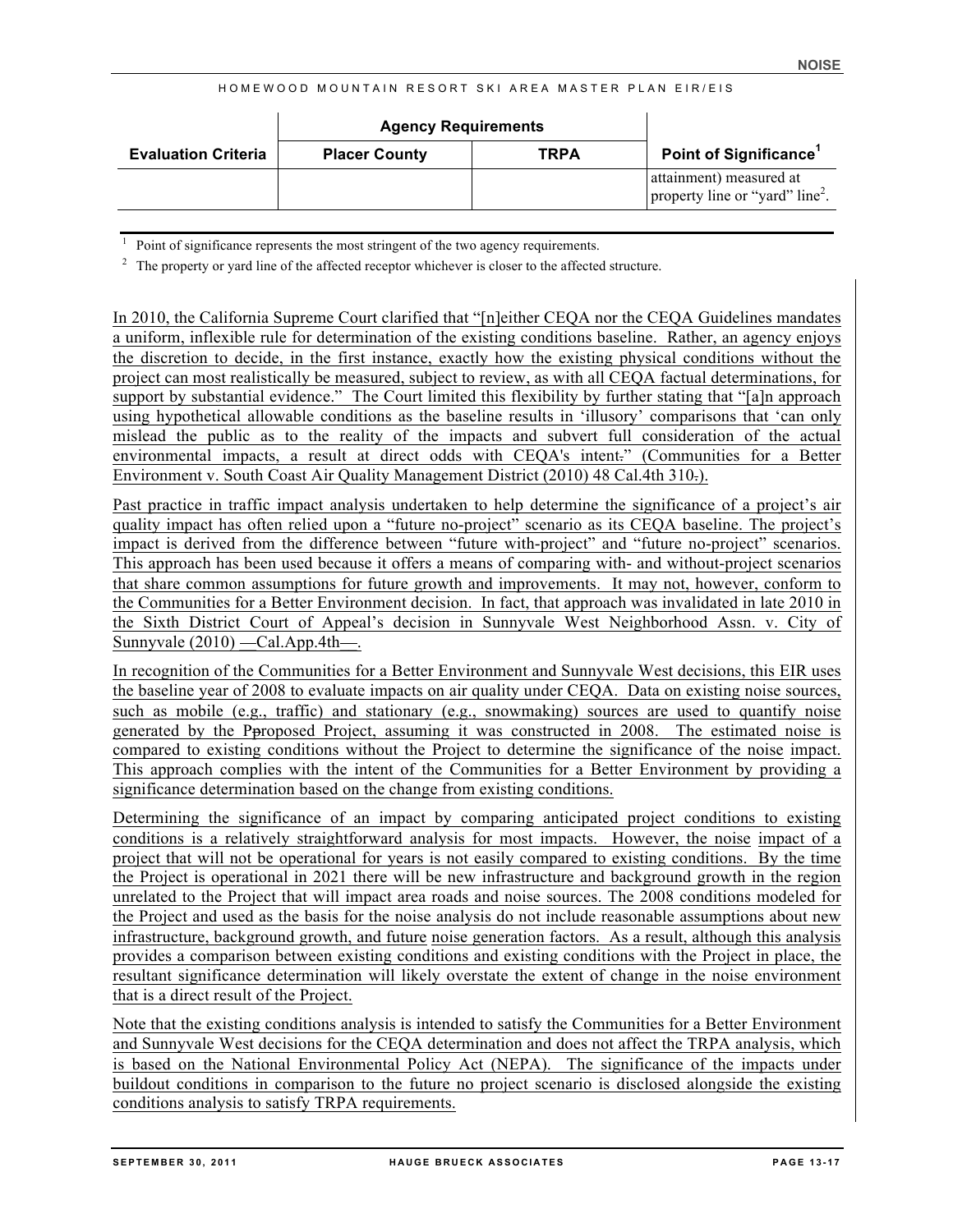# **13.4 ENVIRONMENTAL IMPACTS AND RECOMMENDED MITIGATION**

#### **13.4.1 No Project (Alternative 2)**

No Project (Alternative 2) represents the existing land use configuration, which would remain unchanged in the future. No construction activity would take place, and therefore construction noise was not evaluated. Because the existing land uses would not change under No Project (Alternative 2), operational noise under the No Project (Alternative 2) is not discussed separately below.

## **13.4.2 Proposed Project (Alternative 1/1A) and Alternatives 1A, 3, 4, 5 and 6**

The Proposed Project (Alternative  $1/1$ A) and Alternatives  $1/4$ , 3, 4, 5, and 6 are similar in terms of the impacts they would have on noise and where appropriate are analyzed as a single unit below. Alternative 1A is similar to the Proposed Project, but includes four fewer residential condos. Where appropriate, the Proposed Project (and Alternatives 1/1A) and Alternative 3 are therefore analyzed as a single unit. and will be referred to as Proposed Project (Alternative 1) and Alternatives  $1A/3$ 

#### **13.4.3 Construction Noise**

Specific construction equipment is not known at this time. Therefore, a default list of construction equipment listed in Appendix M of Chapter 12 - Air Quality was used for this analysis. Typical noise levels (dBA) from construction equipment are shown in Table 13-13 below. In order to evaluate a reasonable worst-case scenario, noise from the three loudest pieces of equipment likely to operate at the same time has been evaluated. These include a paver, a bulldozer, and a truck. Noise levels were entered into a spreadsheet model based on FTA 2009 guidelines (Federal Transit Administration 2009) to generate noise levels at nearby receptors.

# **Table 13-13**

| <b>Equipment</b>  | Typical Noise Level (dBA)<br>50 feet from Source |
|-------------------|--------------------------------------------------|
| Grader            | 85                                               |
| <b>Bulldozers</b> | 85                                               |
| Truck             | 88                                               |
| Loader            | 85                                               |
| Roller            | 74                                               |
| Air Compressor    | 81                                               |
| Backhoe           | 80                                               |
| Pneumatic Tool    | 85                                               |
| Paver             | 89                                               |
| Pile Driver       | 101                                              |
| Concrete Pump     | 82                                               |

## Construction Equipment Noise

Source: Federal Transit Administration 2009.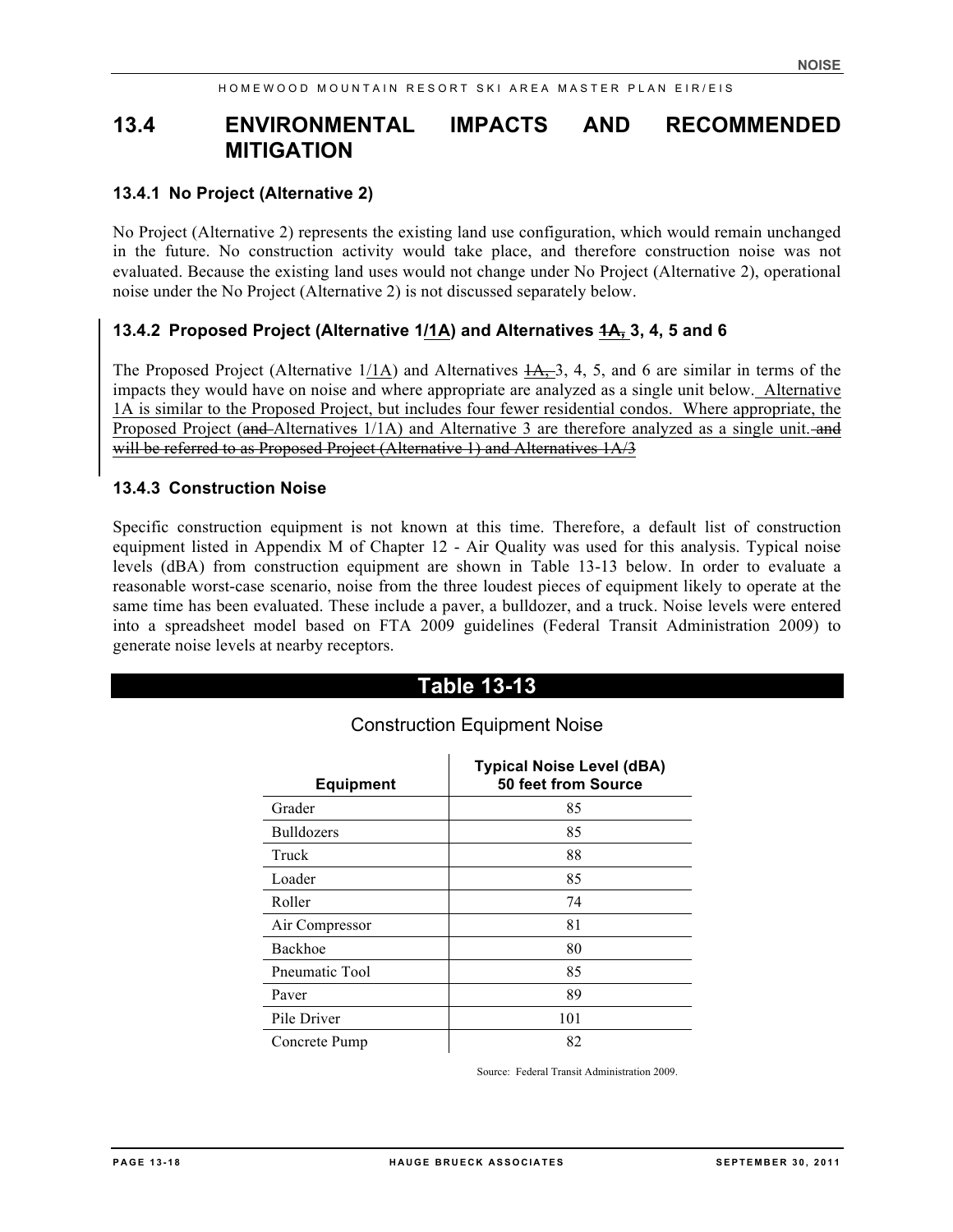Pile driving is not anticipated because current schematic designs indicate perimeter and spread footing foundations rather than piles (Tirman, pers. comm.). However, in order to represent a worst-case scenario it was assumed that a pile driver would be used.

## **13.4.4 Construction Vibration and Airblast**

Construction will potentially require pile driving and blasting, so the impacts of vibration and airblast during construction were evaluated. To assess the damage potential from ground vibration induced by construction equipment, PPV was calculated using Equation 1 [PPV = PPV<sub>ref</sub> x (25/Distance)<sup>1.5</sup>] and compared to Tables 13-14 and 13-15 below. Table 13-2 above summarizes vibration source levels for construction equipment.

Boulders below grade may require blasting. However, it is anticipated that techniques other than blasting will be used to break up boulders. Blasting will be limited if required (Tirman pers. comm.). Details about where and when blasting would occur were not available. Therefore, vibration and airblast from blasting was calculated using methods recommended by the California Department of Transportation 2004 and assuming a 30 lb charge. Although blasting is not likely to occur, effects were quantified to describe a worst-case scenario.

# **Table 13-14**

| Maximum PPV (inches per second)      |                                                           |  |  |  |  |
|--------------------------------------|-----------------------------------------------------------|--|--|--|--|
| <b>Transient Sources<sup>1</sup></b> | <b>Continuous/Frequent</b><br><b>Intermittent Sources</b> |  |  |  |  |
| 0.12                                 | 0.08                                                      |  |  |  |  |
| 0.20                                 | 0.10                                                      |  |  |  |  |
| 0.50                                 | 0.25                                                      |  |  |  |  |
| 0.50                                 | 0.30                                                      |  |  |  |  |
| 1.00                                 | 0.50                                                      |  |  |  |  |
| 2.00                                 | 0.50                                                      |  |  |  |  |
|                                      |                                                           |  |  |  |  |

## Guideline Vibration Damage Potential Threshold Criteria

Source: California Department of Transportation 2004.

Note:

 $<sup>1</sup>$  Transient sources create a single isolated vibration event, such as blasting or drop balls. Continuous/frequent intermittent</sup> sources include impact pile drivers, pogo-stick compactors, crack-and-seat equipment, vibratory pile drivers, and vibratory compaction equipment.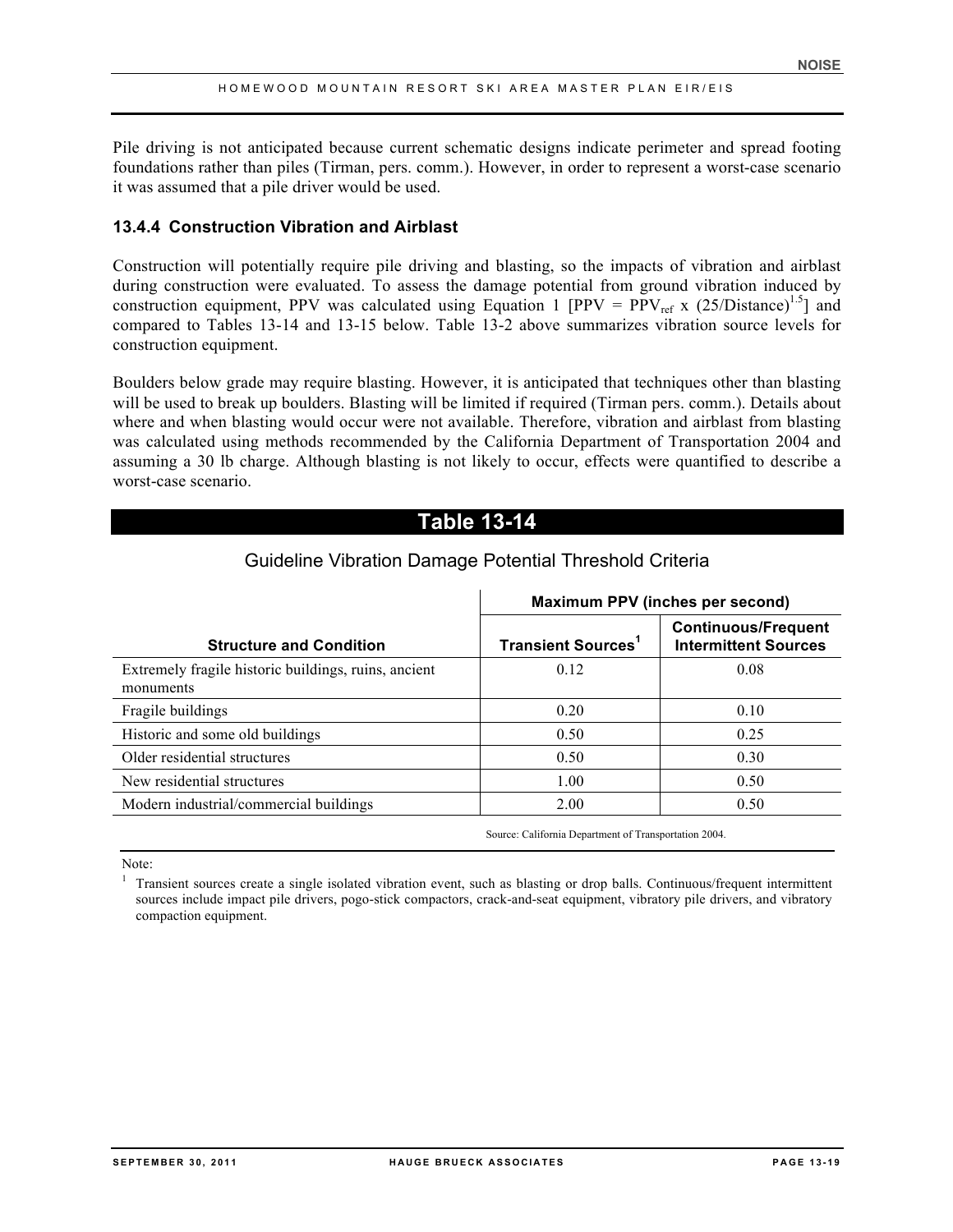## **Table 13-15**

|                        | Maximum PPV (inches per second)      |                                                           |  |  |  |  |
|------------------------|--------------------------------------|-----------------------------------------------------------|--|--|--|--|
| <b>Human Response</b>  | <b>Transient Sources<sup>1</sup></b> | <b>Continuous/Frequent Intermittent</b><br><b>Sources</b> |  |  |  |  |
| Barely perceptible     | 0.04                                 | 0.01                                                      |  |  |  |  |
| Distinctly perceptible | 0.25                                 | 0.04                                                      |  |  |  |  |
| Strongly perceptible   | 0.90                                 | 0.10                                                      |  |  |  |  |
| Severe                 | 2.00                                 | 0.40                                                      |  |  |  |  |

#### Guideline Vibration Annoyance Potential Criteria

Source: California Department of Transportation 2004.

Note:

<sup>1</sup> Transient sources create a single isolated vibration event, such as blasting or drop balls. Continuous/frequent intermittent sources include impact pile drivers, pogo-stick compactors, crack-and-seat equipment, vibratory pile drivers, and vibratory compaction equipment.

## **13.4.5 Operational Noise**

Operational noise includes noise from both mobile and stationary sources. Traffic noise was evaluated by entering existing and future traffic segment volumes provided by the Project traffic engineers (Fehr & Peers 2009, see Chapter 11 – Transportation, Parking, and Circulation) into a spreadsheet model based on the *FHWA's Traffic Noise Model (TNM)*. In addition to the automobile traffic there will be additional trips generated by the dial-a-ride service, employee and ski shuttles, and a water taxi. Impacts from the employee shuttle were evaluated by using the *FTA Noise Lookup Tables* (Federal Transit Administration 2006). Impacts from the skier shuttle, dial-a-ride, and water taxi vehicle trips are discussed qualitatively because these trips will be consistent with existing traffic and boating activity in the area.

Noise from stationary sources includes noise generated by the ski resort operations during winter and by summer concerts at the outdoor amphitheatre. The main source of noise from on-site ski resort activities will be from snowmaking. Impacts on noise from snowmaking are based on noise monitoring conducted for the *Environmental Noise Assessment* by j.c. brennan & associates (j.c. brennan & associates 2009 ). j.c. brennan & associates conducted noise measurements of existing snowmaking equipment used at HMR, and results are shown above in Table 13-7. Noise level data was collected at three locations for three different types of snowmaking guns that would be used in the improved snowmaking system under the Proposed Project (Alternative  $1/1$ A) and Alternatives  $1/4$ , 3, 5, and 6. The monitoring locations were at 50 feet in front, side, and rear of the equipment. Table 13-16 shows the results of the noise level data associated with the snowmaking equipment. Other stationary sources including the outdoor amphitheatre are discussed qualitatively.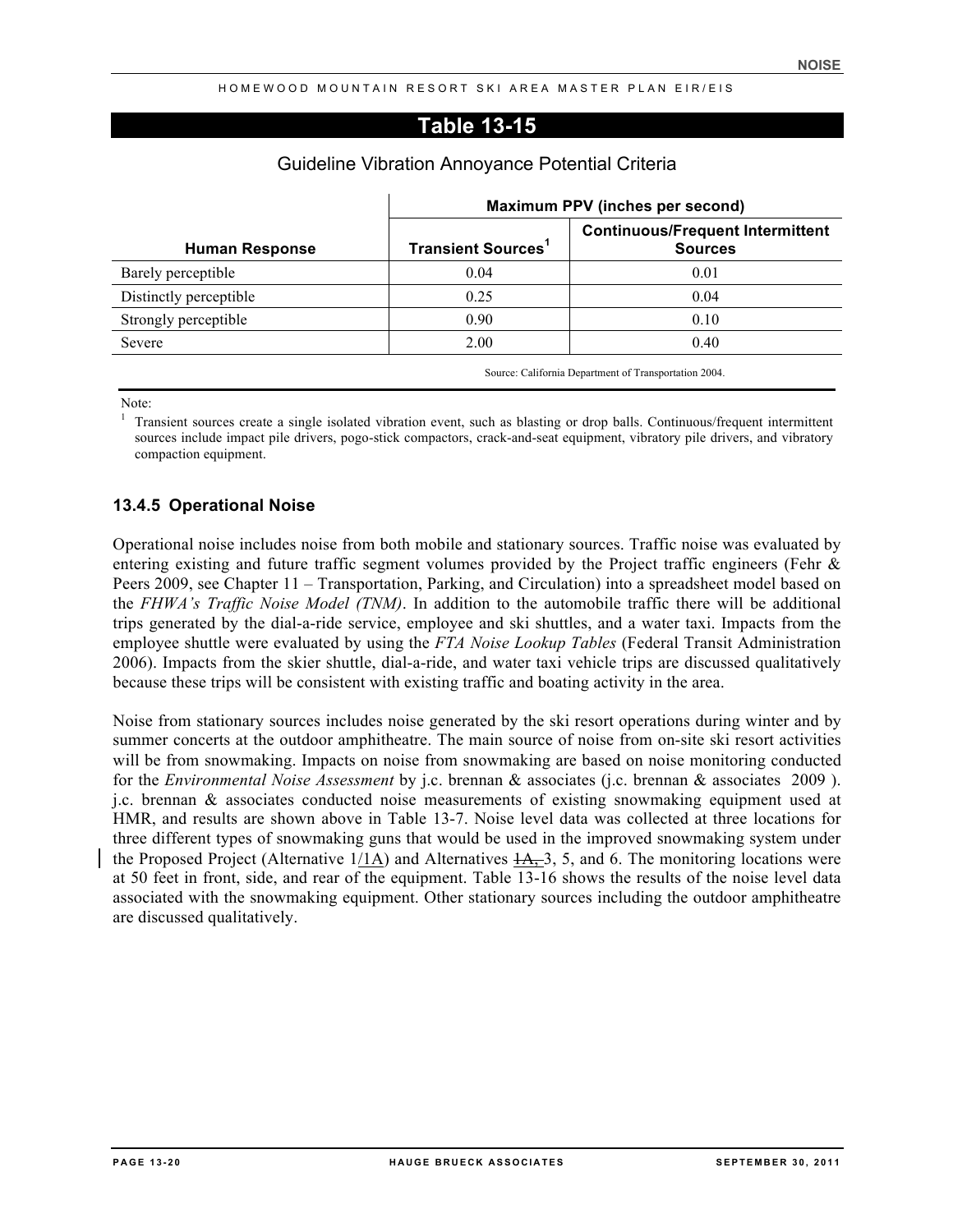# **Table 13-16**

# Snowmaking Equipment Noise Levels

| Snowmaking                     |         |               | <b>Noise Levels at Position</b> |                  |
|--------------------------------|---------|---------------|---------------------------------|------------------|
| <b>Equipment</b>               | Type    | Front $@$ 50' | Side @ 50'                      | Rear @ 50'       |
| Super Polecat 25<br>horsepower | Fan Gun | 75 dBA        | 71 dBA                          | $77 \text{ dBA}$ |
| Super Wizzard 25<br>horsepower | Fan Gun | 76 dBA        | 70 dBA                          | 76 dBA           |
| Viking Snowtower               | Fan Gun | 78 dBA        | 70 dBA                          | $65$ dBA         |

Source: j.c. brennan & associates 2009.

# **Table 13-17**

| <b>Distance Between</b><br><b>Source and Receiver</b><br>(feet) | <b>Geometric</b><br><b>Attenuation (dB)</b> | <b>Ground Effect</b><br><b>Attenuation</b><br>(dB) | <b>Calculated L<sub>max</sub></b><br><b>Sound Level</b><br>(dBA) | <b>Calculated Leq</b><br><b>Sound Level</b><br>(dBA) |
|-----------------------------------------------------------------|---------------------------------------------|----------------------------------------------------|------------------------------------------------------------------|------------------------------------------------------|
| 50                                                              | $\boldsymbol{0}$                            | $\boldsymbol{0}$                                   | 92                                                               | 91                                                   |
| 100                                                             | $-6$                                        | $-2$                                               | 85                                                               | 83                                                   |
| 150                                                             | $-10$                                       | $-3$                                               | 80                                                               | 78                                                   |
| 200                                                             | $-12$                                       | $-4$                                               | 77                                                               | 75                                                   |
| 225                                                             | $-13$                                       | $-4$                                               | 75                                                               | 74                                                   |
| 300                                                             | $-16$                                       | $-5$                                               | 72                                                               | 71                                                   |
| 400                                                             | $-18$                                       | $-6$                                               | 69                                                               | 67                                                   |
| 500                                                             | $-20$                                       | $-6$                                               | 66                                                               | 65                                                   |
| 600                                                             | $-22$                                       | $-7$                                               | 64                                                               | 63                                                   |
| 700                                                             | $-23$                                       | $-7$                                               | 62                                                               | 61                                                   |
| 800                                                             | $-24$                                       | $-7$                                               | 61                                                               | 59                                                   |
| 900                                                             | $-25$                                       | $-8$                                               | 60                                                               | 58                                                   |
| 1,000                                                           | $-26$                                       | $-8$                                               | 58                                                               | 57                                                   |
| 1,200                                                           | $-28$                                       | $-9$                                               | 56                                                               | 55                                                   |
| 1,400                                                           | $-29$                                       | $-9$                                               | 55                                                               | 53                                                   |
| 1,600                                                           | $-30$                                       | $-9$                                               | 53                                                               | 51                                                   |
| 1,800                                                           | $-31$                                       | $-10$                                              | 52                                                               | 50                                                   |
| 2,000                                                           | $-32$                                       | $-10$                                              | 50                                                               | 49                                                   |
| 2,500                                                           | $-34$                                       | $-10$                                              | 48                                                               | 46                                                   |
| 3,000                                                           | $-36$                                       | $-11$                                              | 46                                                               | 44                                                   |

# Calculated Construction Noise Levels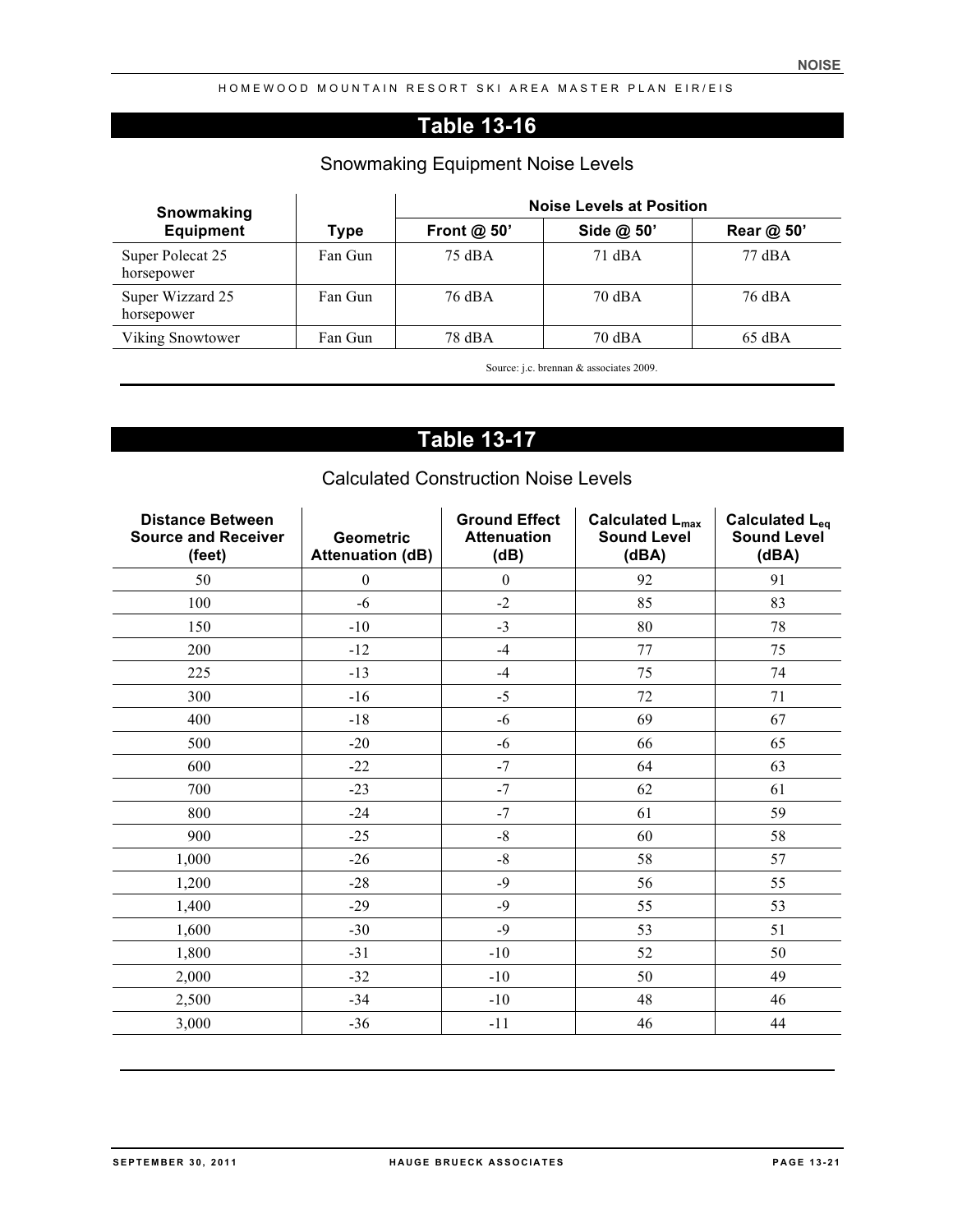#### **13.4.6 Construction Noise Impacts**

#### **Impact: NOI-1. Will construction (including blasting activities) of the Project expose the public to high noise levels or vibration?**

Analysis: *Significant Impact; Proposed Project (Alternative 1/1A), and Alternatives 1A, 3, 5, and 6*

Noise impacts resulting from construction depend on the noise generated by construction equipment, the timing and duration of noise generating activities, and the distance and shielding between construction noise sources and noise sensitive areas. Noise levels from excavation and grading activities will typically be in the range of 79 to 84 dBA ( $L_{eq}$ ) at 50 feet. Noise from building construction (foundations, structure, finishing) will typically be in the range of 75 to 78 dBA ( $L_{eq}$ ) at 50 feet from the source (U.S. Environmental Protection Agency 1971). Combined noise from the three loudest pieces of equipment likely to be used would reach 93 dB,  $L_{eq}$  at 50 feet. In order to evaluate noise from construction activity, the three loudest pieces of equipment in Table 13-13 were combined in order to represent a worst-case scenario.

Construction noise levels attenuate at a rate of about 6 dBA per doubling of distance between the source and receptor. Shielding by buildings or terrain often result in much lower construction noise levels at distant receptors. Table 13-17 shows the calculated maximum  $(L_{\text{max}})$  and  $L_{\text{eq}}$  sounds levels that would result from Project construction.

The nearest residences to the North Base area are located along Sacramento Avenue south of the existing gravel parking lot, as close as 100 feet from the Project area. Residences along Silver Street are as close as 150 feet from the Project area, and residences east of SR 89 are approximately 200 feet from the Project area. As shown in Table 13-17, noise at these locations could reach 85 dBA, 80 dBA, and 77 dBA, respectively.

The nearest residences to the South Base area are located along Tahoe Ski Bowl Way and Lagoon Road east of the existing parking lots and maintenance facility, as close as 100 feet to the Project area. As shown in table 13-17, maximum noise levels at adjacent residences could reach 85 dBA without acoustical shielding from structures or terrain.

In addition, pile drivers could be used under the Proposed Project (Alternative 1/1A) and Alternatives 3, 5, and 6. As shown in Table 13-18, noise from pile drivers could be as loud as 93 dBA at 100 feet from the source.

Construction would occur seasonally between May 2011 and December 2020 at various locations throughout the Project area and is anticipated to occur during normal working hours. Construction would occur at particular locations for only a fraction of the time between May 2011 and December 2020 (i.e. construction would not occur over the entire Project area for nine continuous years). Appendix N details the estimated construction schedule.

Construction activities associated with the operation of heavy equipment may generate localized groundborne vibration. Vibration from non-impact construction activity is typically below the threshold of perception when the activity is more than 50 feet from the receptor. Additionally, vibration from these activities will be of limited duration and will end when construction is completed. Vibration from non-impact equipment would be less than 0.10 inches per second at 25 feet. Vibration from pile driving, assuming a typical pile driver (Table 13-2), would be less than 0.5 inches per second (the damage threshold for older buildings and residences in Table 13-14) within about 30 feet of pile driving.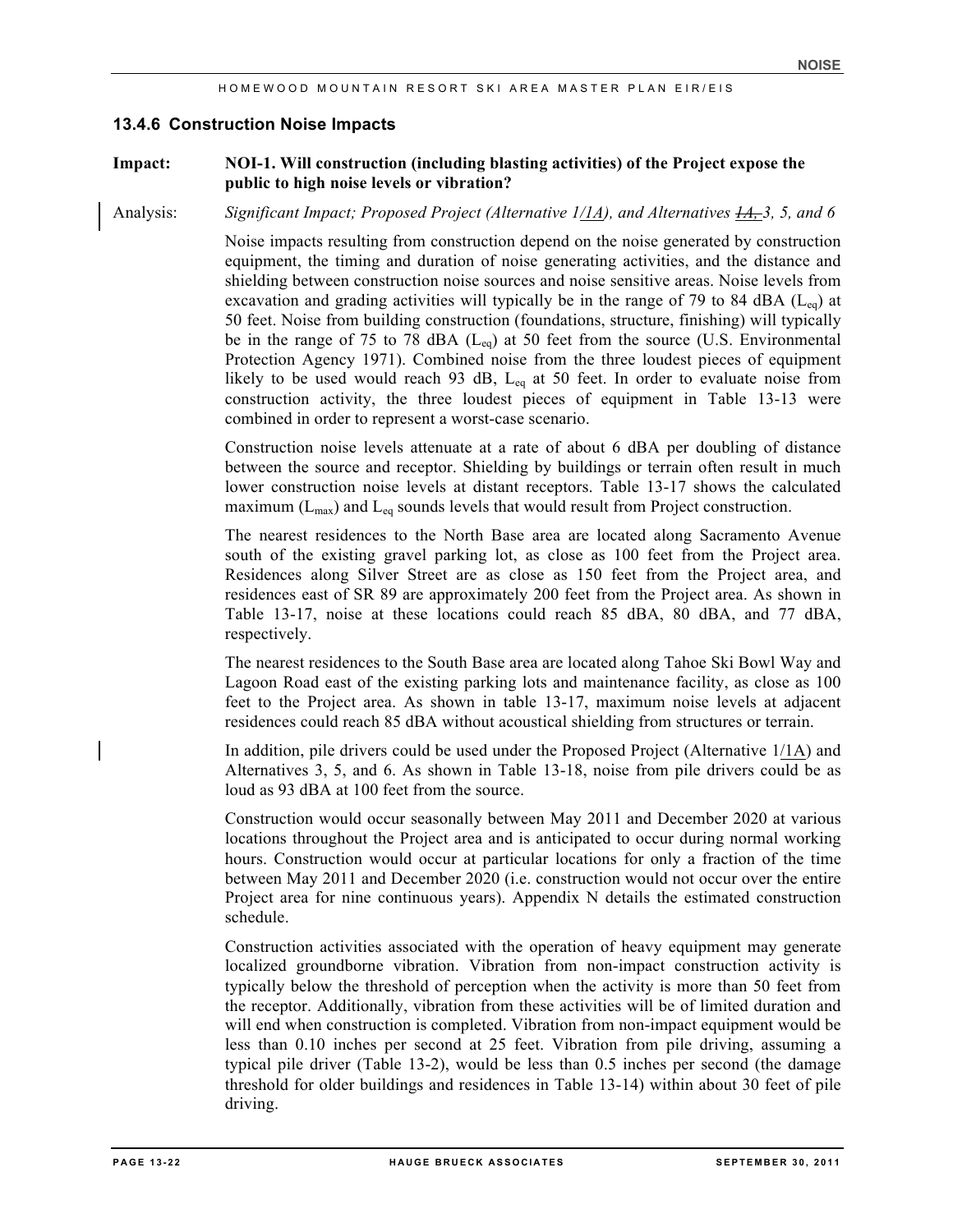Vibration and airblast would also occur if blasting techniques are used. Tables 13-19 and 13-20 below depict calculated PPV and PSI at three distances from Project construction areas to represent potential impacts at the nearest sensitive receptors under a worst-case scenario.

Construction noise in Placer County is exempt from 6:00 AM to 8:00 PM. Construction noise outside of these hours would be significant if it exceeds 55 dBA from 8:00 PM to 10:00 PM or 45 dBA from 10:00 PM to 6:00 AM. Noise from pile driving would reach maximum levels of 93 dBA at the nearest residences to the Project area. Placer County does not have thresholds for vibration. As stated in Table 13-14, an appropriate damage potential threshold at older residential structures should be 0.3 PPV (inches per second). As stated in Table 13-15, strongly perceptible PPV would be 0.10 inches per second.

Construction noise from 8:00 AM to 6:30 PM is exempt under the TRPA Codes of Ordinances Chapter 23 – Noise Limitations.

## **Table 13-18**

| <b>Distance Between</b><br><b>Source and Receiver</b><br>(feet) | <b>Geometric</b><br><b>Attenuation (dB)</b> | <b>Ground Effect</b><br><b>Attenuation (dB)</b> | Calculated L <sub>max</sub><br><b>Sound Level</b><br>(dBA) | <b>Calculated</b><br>L <sub>eq</sub> Sound<br>Level (dBA) |
|-----------------------------------------------------------------|---------------------------------------------|-------------------------------------------------|------------------------------------------------------------|-----------------------------------------------------------|
| 50                                                              | $\boldsymbol{0}$                            | $\boldsymbol{0}$                                | 101                                                        | 99                                                        |
| 100                                                             | $-6$                                        | $-2$                                            | 93                                                         | 92                                                        |
| 150                                                             | $-10$                                       | $-3$                                            | 89                                                         | 87                                                        |
| 200                                                             | $-12$                                       | $-4$                                            | 85                                                         | 84                                                        |
| 225                                                             | $-13$                                       | $-4$                                            | 84                                                         | 82                                                        |
| 300                                                             | $-16$                                       | $-5$                                            | 81                                                         | 79                                                        |
| 400                                                             | $-18$                                       | $-6$                                            | 77                                                         | 76                                                        |
| 500                                                             | $-20$                                       | $-6$                                            | 75                                                         | 73                                                        |
| 600                                                             | $-22$                                       | $-7$                                            | 73                                                         | 71                                                        |
| 700                                                             | $-23$                                       | $-7$                                            | 71                                                         | 69                                                        |
| 800                                                             | $-24$                                       | $-7$                                            | 69                                                         | 68                                                        |
| 900                                                             | $-25$                                       | $-8$                                            | 68                                                         | 67                                                        |
| 1,000                                                           | $-26$                                       | $\mbox{-}8$                                     | 67                                                         | 65                                                        |
| 1,200                                                           | $-28$                                       | $-9$                                            | 65                                                         | 63                                                        |
| 1,400                                                           | $-29$                                       | $-9$                                            | 63                                                         | 62                                                        |
| 1,600                                                           | $-30$                                       | $-9$                                            | 62                                                         | 60                                                        |
| 1,800                                                           | $-31$                                       | $-10$                                           | 60                                                         | 59                                                        |
| 2,000                                                           | $-32$                                       | $-10$                                           | 59                                                         | 58                                                        |
| 2,500                                                           | $-34$                                       | $-10$                                           | 57                                                         | 55                                                        |
| 3,000                                                           | $-36$                                       | $-11$                                           | 54                                                         | 53                                                        |

## Calculated Noise Levels from Pile Driver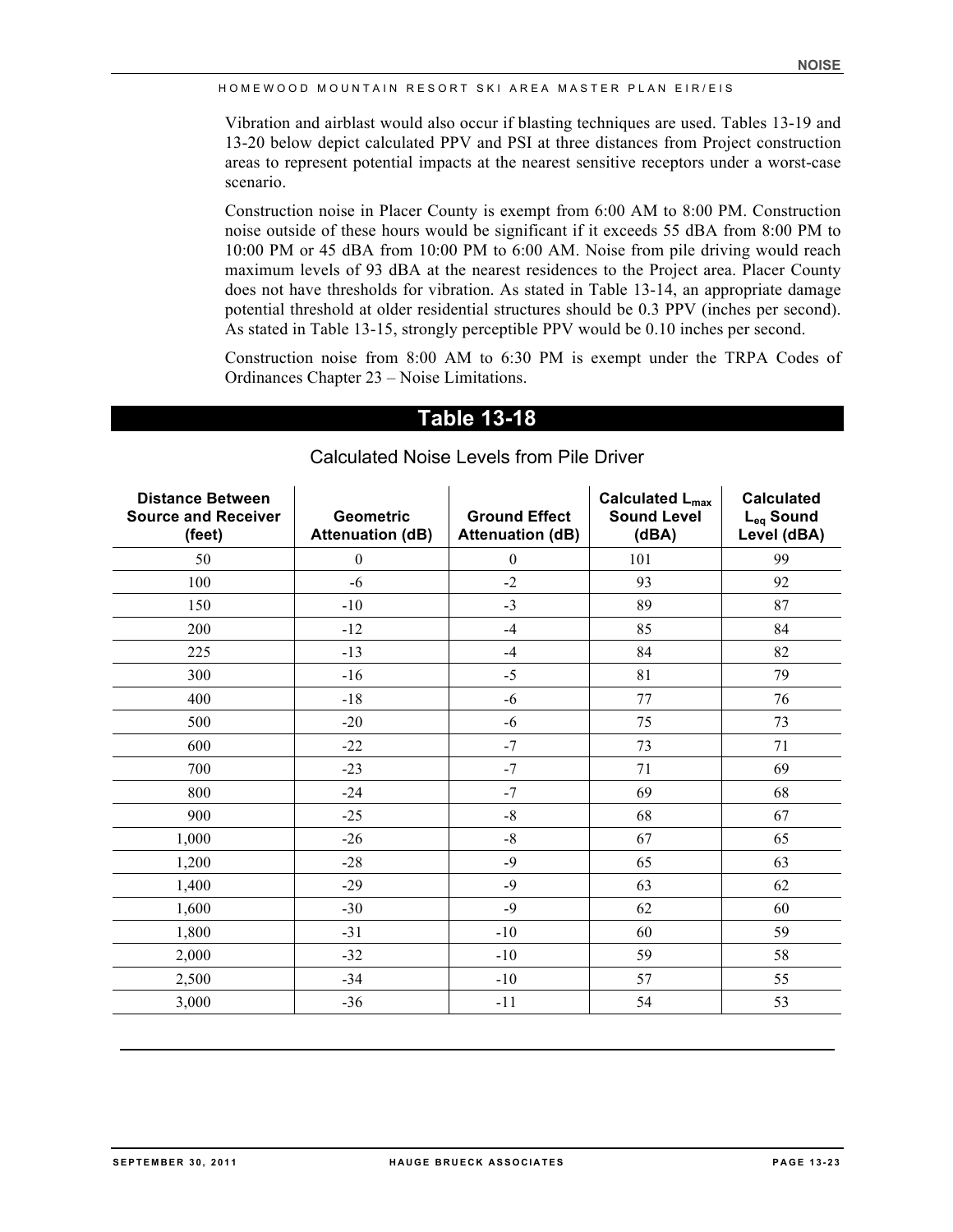# **Table 13-19**

#### Calculated Vibration from Blasting

| <b>Calculated PPV</b><br>(inches/second) | Distance (feet) |
|------------------------------------------|-----------------|
| 0.501                                    | 150             |
| 0.262                                    | 225             |
| 0.165                                    | 300             |
| Source: Caltrans 2004.                   |                 |

## **Table 13-20**

## Calculated Airblast from Blasting

| Distance (feet) | <b>Calculated PSI</b><br>(pounds per square<br>inch) | <b>Calculated dB</b> |
|-----------------|------------------------------------------------------|----------------------|
| 150             | 0.00715                                              | 127.8                |
| 225             | 0.00440                                              | 123.6                |
| 300             | 0.00311                                              | 120.6                |

The results in Tables 13-19 and 13-20 indicate that blasting with a 30 pound charge would result in a maximum of 0.501 PPV (inches per second) and 127.8 dB would occur at the nearest residence. The predicted vibration level is below the TRPA thresholds of 1.0 PPV inches per second for vibration and the recommended threshold of 133 dB for blasting. However, depending on the location of blasting and the size of the charge, there is potential for blasting to result in vibration that exceeds the 0.5 inches per second damage threshold for older buildings and residential structures indicated in Table 13-14. Consequently, vibration and airblast impacts from blasting are potentially significant. Mitigation Measures NOI-1a and NOI-1b would reduce this impact to less than significant. Vibration from pile driving is not expected to exceed 0.5 in/sec beyond 30 feet from pile driving is therefore considered to be less than significant.

As shown in Table 13-17, construction noise could reach up to 85 dBA at the nearest residences, and if pile drivers are used noise could reach up to 93 dBA. Using the most stringent thresholds, noise from construction activity occurring within the hours of 8:00 AM to 6:30 PM is exempt. Therefore, if construction activity occurs outside of these hours, this impact would be considered significant and mitigation would be required. Detailed information on the construction schedule is not available. Because it is possible that construction activity could take place outside of the exempted hours, this impact is considered significant and Mitigation Measure NOI-1c is required to reduce this impact.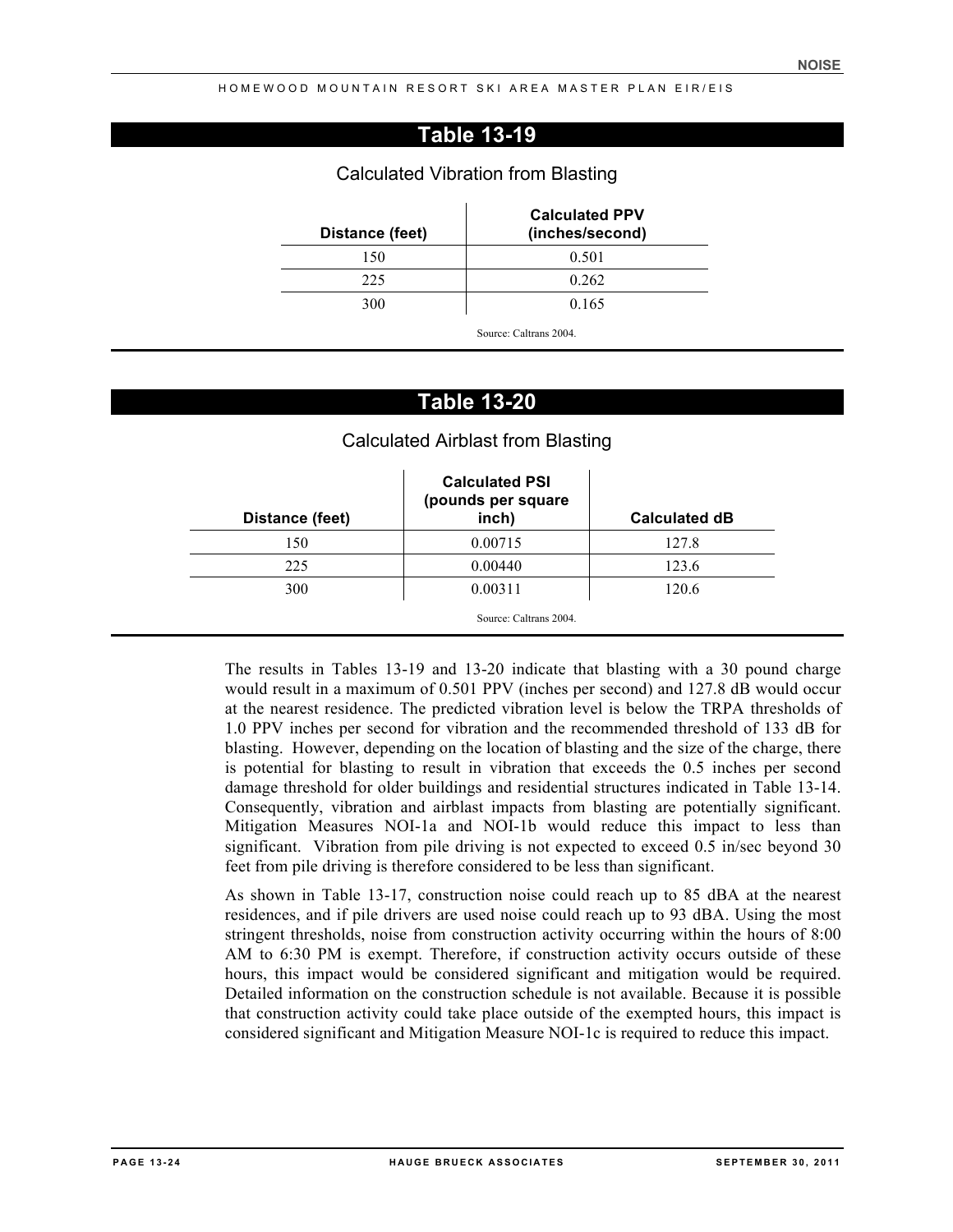#### Mitigation: **Mitigation Measure NOI-1a: Employ Measures to Reduce Airblast and Vibration from Blasting.**

Contractors shall retain a qualified blasting specialist to develop a site-specific blasting program report to assess, control, and monitor airblast and ground vibration from blasting. The report shall be reviewed and approved by the County prior to issuance of a blasting permit. The report shall include, at minimum, the following measures:

- The contractor shall use current state-of-the-art technology to keep blast-related vibration at offsite residential, other occupied structures and well sites as low as possible, consistent with blasting safety. In no instance shall blast vibration, measured on the ground adjacent to a residential, other occupied structure, or well site be allowed to exceed the frequency-dependent limits specified in the Alternative Blasting Level Criteria contained in USBM Report of Investigations 8507.
- The project contractor shall use current state-of-the-art technology to keep airblast at offsite residential and other occupied structures as low as possible. In no instance shall airblast, measured at a residence or other occupied structure, be allowed to exceed the 0.013-psi (133-dB) limit recommended in USBM Report of Investigations 8485.
- The project contractor shall monitor and record airblast and vibration for blasts within 1,000 feet of residences and other occupied structures to verify that measured levels are within the recommended limits at those locations. The contractor shall use blasting seismographs containing three channels that record in three mutually perpendicular axes and which have a fourth channel for recording airblast. The frequency response of the instrumentation shall be from 2 to 250 Hz, with a minimum sampling rate of 1,000 samples per second per channel. The recorded data must be such that the frequency of the vibrations can be determined readily. If blasting is found to exceed specified levels, blasting shall cease, and alternative blasting or excavation methods shall be employed that result in the specified levels not being exceeded.
- Airblast and vibration monitoring shall take place at the nearest offsite residential or other occupied structure. If vibration levels are expected to be lower than those required to trigger the seismograph at that location, or if permission cannot be obtained to record at that location, recording shall be accomplished at some closer site in line with the structure. Specific locations and distances where airblast and vibration are measured shall be documented in detail along with measured airblast and vibration amplitudes.

#### **Mitigation Measure NOI-1b: Conduct Building Inspection prior to Blasting.**

HMR shall inspect any existing buildings located within a 500-foot radius of planned blasting activities. The inspection shall document preexisting conditions. The preinspection survey of the buildings shall be completed with the use of photographs, videotape, or visual inventory, and shall include inside and outside locations. All existing cracks in walls, floors, driveways, etc., shall be documented with sufficient detail for comparison during and upon completion of blasting activities to determine whether actual vibration damage has occurred. The results of both surveys shall be provided to the County for review and acceptance of conclusions. Should damage occur, construction operations shall be halted until the problem activity can be identified. Once identified, the problem activity shall be modified to eliminate the problem and protect the adjacent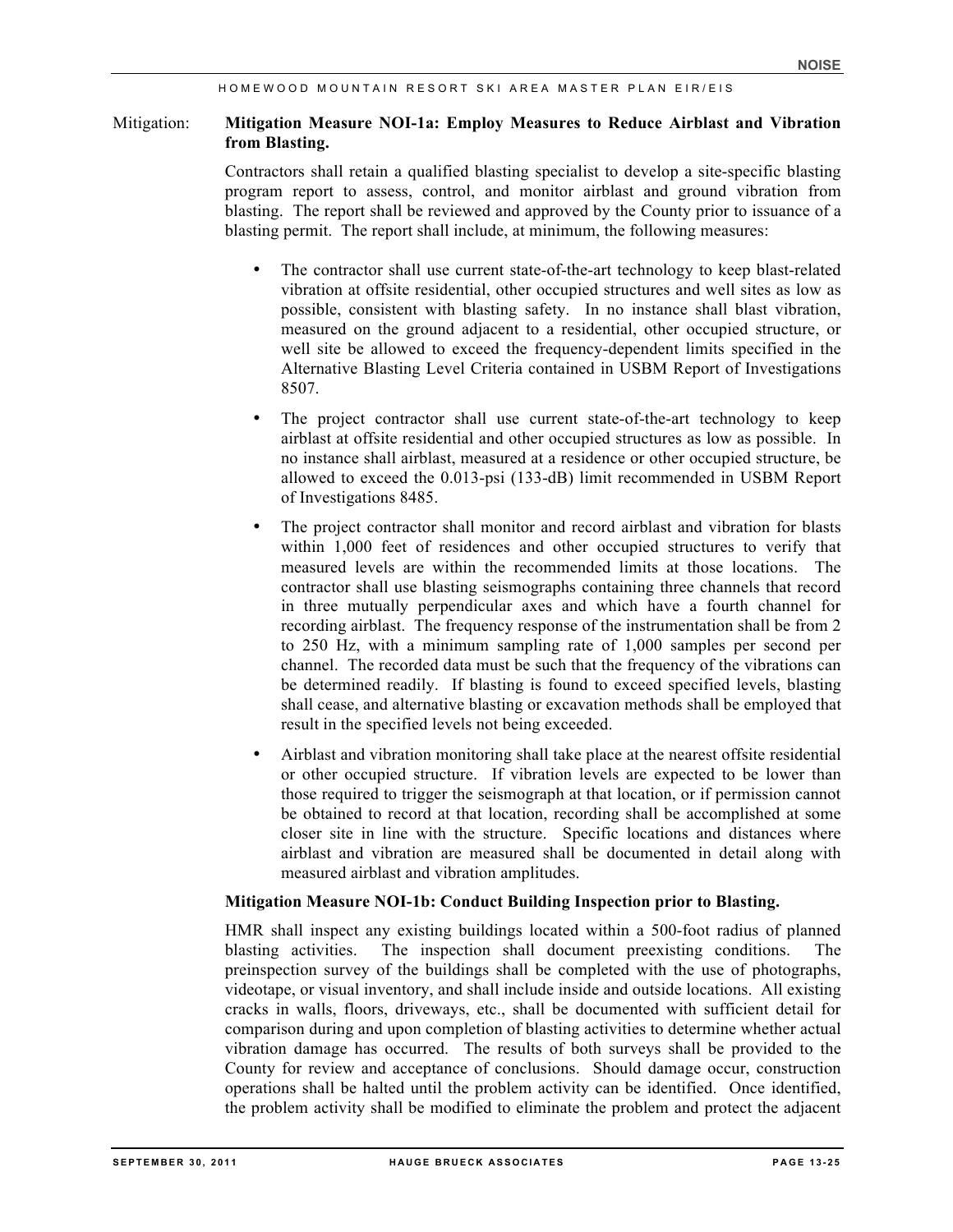buildings. Any damage to nearby buildings shall be repaired back to the pre-existing condition.

#### **Mitigation Measure NOI-1c: Employ noise-reducing construction practices.**

HMR shall design and implement measures to reduce noise from construction. HMR will prepare a noise control plan that will identify feasible measures that can be employed to reduce construction noise, including enclosing or shielding noise-generating equipment and locating equipment as far as practical from sensitive uses would also be effective. Implementation of such measures is anticipated to provide up to 10 dB of noise reduction. The noise control plan shall employ noise-reducing construction practices such that construction noise does not exceed: (1) 55 dBA Leq between the hours of 8:00 PM to 10:00 PM and 45 dBA between the hours of 10:00 PM to 6:00 AM on weekdays; or (2) 55 dBA between the hours of 8:00 PM and 10:00 PM and 45 dBA between the hours of 10:00 PM and 8:00 AM on weekends. The plan must be approved by the TRPA and Placer County prior to issuing a Grading Permit. The noise control plan may include, and is not limited to, the following measures:

- Gasoline or diesel engine construction equipment shall have sound-control devices that are at least as effective as those originally provided by the manufacturer and that equipment be operated and maintained to minimize noise generation.
- Prohibit gasoline or diesel engines from having unmuffled exhaust.
- Locate noise-generating equipment as far as practical from noise-sensitive uses.
- Use noise-reducing enclosures around noise-generating equipment.
- Schedule substantial noise-generating activity, and blasting in particular, during daytime or early evening hours.
- Place temporary barriers between noise sources and noise-sensitive land uses or taking advantage of existing barrier features (terrain, structures, edge of trench) to block sound transmission.
- Cover trenches where blasting will occur.
- Prohibit backup alarms and provide an alternate warning system, such as a flagman or radar-based alarm that is compliant with State regulations.

After

## Mitigation: *Less than Significant Impact; Proposed Project (Alternative 1/1A) and Alternatives 1A, 3, 5, and 6*

Mitigation Measures NOI-1a and NOI-1b reduce vibration impacts from blasting. Mitigation Measure NOI-1c reduces construction noise levels below the County thresholds of 55 dBA  $L_{eq}$  between the hours of 8:00 PM to 10:00 PM and 45 dBA  $L_{eq}$ between the hours of 10:00 PM to 6:00 AM on weekdays, and 55 dBA between the hours of 8:00 PM and 10:00 PM and 45 dBA between the hours of 10:00 PM and 8:00 AM on weekends.

#### Analysis: *Significant Impact; Alternative 4*

Alternative 4 entails closing the ski resort and creating up to 16 estate residential lots and one commercial lot. A majority of the estate home lots would be located on the mountain of the ski resort. Pile driving and blasting would not occur under Alternative 4. Because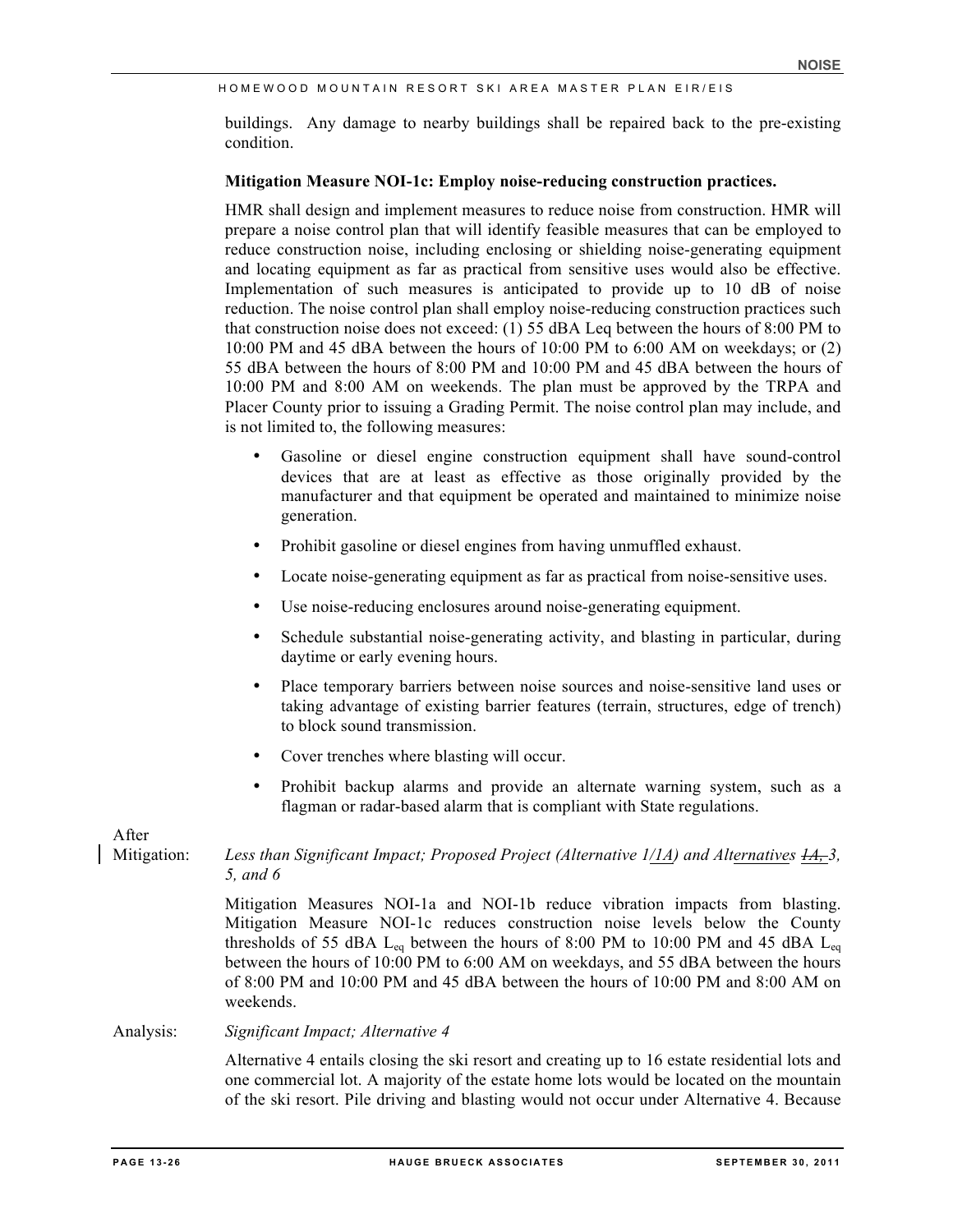the nearest residences to construction activities will be at least 50 feet from on-site construction activity, the vibration impact of construction activity is considered less than significant.

To evaluate noise from construction activity, the three loudest pieces of equipment in Table 13-13 were combined in order to represent a worst case scenario. Construction noise potential under Alternative 4 would be similar to noise under the Proposed Project (Alternative  $1/1$ A) and Alternatives  $1/4$ , 3, 5, and 6 (Table 13-17) but would be limited to the commercial lot at the North Base area and the home sites which are generally located on the mountain and away from adjacent land uses.

Residences are located within 150 feet of the North Base area commercial lot. Maximum noise levels at the residences could reach 80 dBA without acoustical shielding from structures or terrain. Residences are located within 300 feet from the potential home site located at the South Base area, and maximum noise levels could reach 72 dBA without acoustical shielding. Construction would occur from May 2011 through October 2011 and would typically occur during normal working hours. Appendix N includes a detailed construction schedule.

Construction activities associated with the operation of heavy equipment may generate localized groundborne vibration. Vibration from non-impact construction activity is typically below the threshold of perception when the activity is more than about 50 feet from the receptor. Additionally, vibration from these activities will be of limited duration and will end when construction is completed.

Construction noise in Placer County is exempt from 6:00 AM to 8:00 PM. Construction noise outside of these hours would be significant if it exceeds 55 dBA from 8:00 PM to 10:00 PM or 45 dBA from 10:00 PM to 6:00 AM. Placer County does not have thresholds for vibration. As stated in Table 13-14, an appropriate damage potential threshold at older residential structures should be 0.3 PPV (inches per second). As stated in Table 13-15, strongly perceptible PPV would be 0.10 inches per second.

Construction noise from 8:00 AM to 6:30 PM is exempt under the *TRPA Codes of Ordinances Chapter 23 – Noise Limitations*.

Using the most stringent thresholds, noise from construction activity from 8:00 AM to 6:30 PM is exempt. If construction activity occurs outside of these hours, this impact would be considered significant and mitigation would be required. Detailed information on the hours construction would take place is currently not available. Because it is possible that construction activity could take place outside of the exempted hours, this impact is considered significant and mitigation is required to reduce this impact to less than significant.

#### Mitigation: **Mitigation Measure NOI-1c: Employ noise-reducing construction practices**

After

Mitigation: *Less than Significant Impact; Alternative 4*

Mitigation Measure NOI-1c reduces construction noise levels below the County thresholds of 55 dBA  $L_{eq}$  between the hours of 8:00 PM to 10:00 PM and 45 dBA  $L_{eq}$ between the hours of 10:00 PM to 6:00 AM on weekdays, and 55 dBA between the hours of 8:00 PM and 10:00 PM and 45 dBA between the hours of 10:00 PM and 8:00 AM on weekends.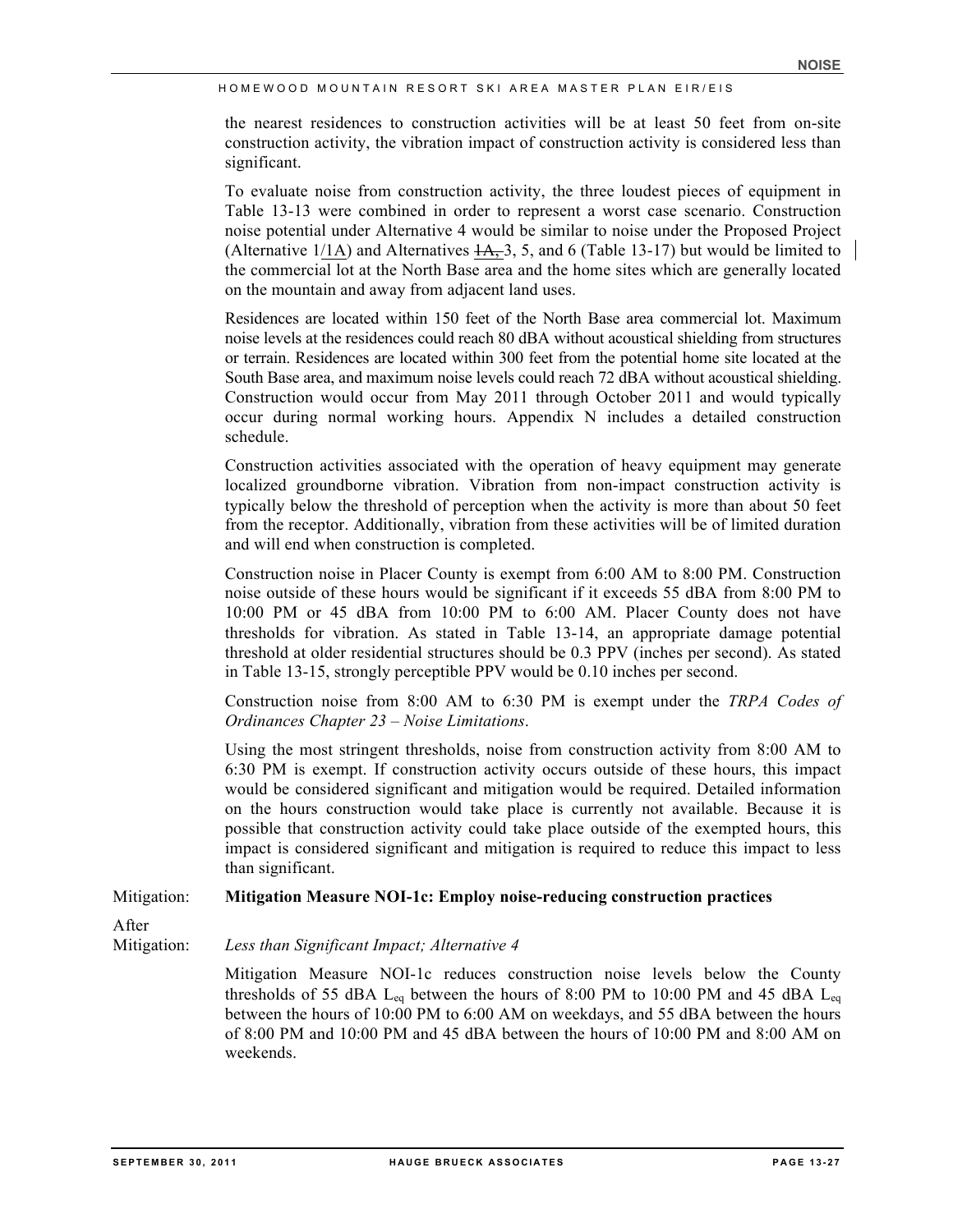#### **13.4.7 Operational Noise Impacts**

Operational impacts include stationary sources such as noise from snowmaking, and mobile sources such as traffic and additional trips generated by the shuttle, dial-a-ride, and water taxi.

#### **Impact: NOI-2. Will operation and maintenance of the Project expose the public to high noise levels (e.g., above CNEL permitted in the applicable Plan Area Statements, Community Plan or Master Plan) from transportation sources?**

Analysis: *Significant Impact; Proposed Project (Alternative 1/1A) and Alternatives 1A and 3* 

Residences are located throughout the surrounding roadway network. In addition, new residences will be built with the Proposed Project (Alternative  $1/1$ A) and Alternatives  $1/4$ and 3. Significant noise impacts are identified where existing noise sensitive receptors would be exposed to noise increases that exceed the noise significance thresholds.

Traffic-related noise will be generated by existing and anticipated traffic on SR 89. The Project will contribute to traffic on SR 89, and will therefore contribute to traffic-related noise. Traffic generated by the Project is a small proportion of the overall amount of traffic on SR 89 (see Chapter 11 – Transportation, Parking, and Circulation). In addition, as shown in Table 11-4 (Historic Traffic Volumes) in Chapter 11 – Transportation, Parking, and Circulation, historic traffic volumes in the HMR area are steadily decreasing. Therefore, because traffic-related noise is a function of all traffic on the roadway (existing and Project-related traffic), the focus is on noise levels that will occur if the Project is approved, in conjunction with existing and anticipated traffic.

Traffic noise levels on SR 89 were calculated based on traffic noise modeling using the *FHWA TNM*. The calculated traffic noise levels at 100 feet from the centerline of SR 89 under future traffic conditions are summarized in Table 13-21.

The Project will generate trips from employee and ski shuttles, dial-a-rides, and water taxis. The employee shuttle buses are planned to operate during both the summer and winter seasons. The employee shuttle will be a 20-25 passenger van and will serve the employee housing areas on the North Shore, which will reduce employee vehicle traffic. Shuttle and dial-a-ride vehicles will be smaller vans, such as a 195 horsepower Chevrolet Express. Scheduled shuttle service is planned to operate between Homewood and Tahoe City seven days a week from 7:00 AM to 11:00 PM every hour.

Dial-a-ride service will operate during the summer and winter seasons from 8:00 AM to 6:30 PM. Service will be provided in the winter as far north as Tavern Shores and Granlibakken, and as far south as Rubicon Bay (excluding the Talmont and Upper Ward Canyon areas). Summer service will accommodate rides to/from the HMR in an area bounded by Granlibakken Road to the north and Sugar Pine Point to the south.

The water taxi will likely be a 20-25 passenger hybrid vehicle and will operate in the summer months between Homewood and Tahoe City. This service is planned to operate seven days a week between 9:00 AM and 8:00 PM at least every hour. Vehicle trips from the shuttles and dial-a-ride will run on local roadways. Noise from the employee shuttle can reach 45  $L_{eq}$  on local roadways (Federal Transit Administration 2006). The shuttles, dial-a-rides, and water taxis will help to minimize single-passenger automobile trips.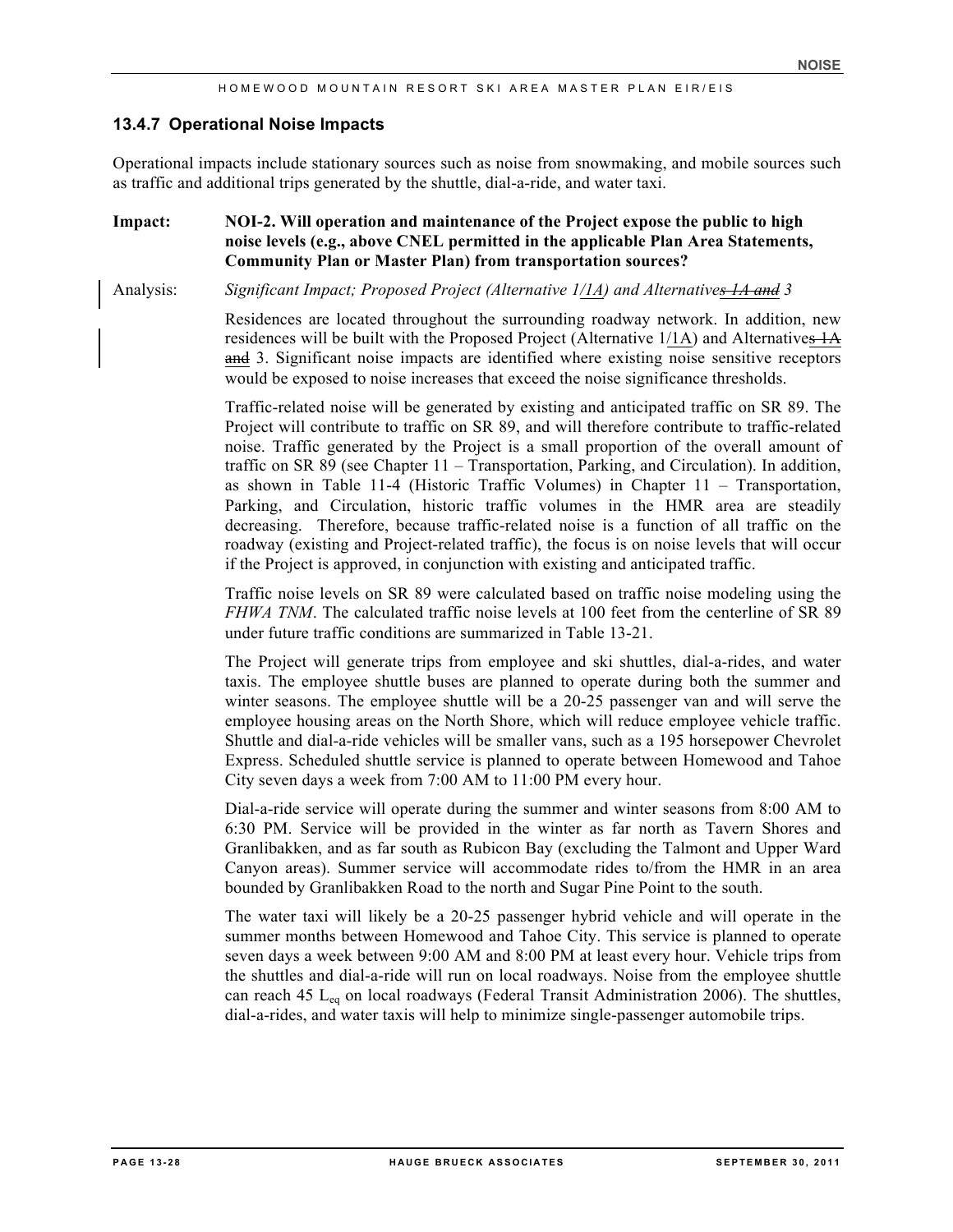# **Table 13-21**

# Noise Levels for Existing plus the Project (Alternatives 1/1A) and Alternative 3, 1A, &3.

|                                  | Noise Level at 100 feet CNEL            |                                                       |        | <b>Distance to Contours (feet)</b> |           |           |                  |
|----------------------------------|-----------------------------------------|-------------------------------------------------------|--------|------------------------------------|-----------|-----------|------------------|
| Segment along SR 89              | <b>Existing</b><br>No<br><b>Project</b> | <b>Existing</b><br>+ Alts.<br>1/1A, 1A,<br>and $-8.3$ | Change | 55<br>dBA                          | 60<br>dBA | 65<br>dBA | 70<br><b>dBA</b> |
| Driveway to SR 28                | 55.5                                    | 55.4                                                  | $-0.2$ | 102.6                              | 55.4      |           |                  |
| SR 28 to Granlibakken            | 62.8                                    | 63.0                                                  | 0.2    | 291.3                              | 146.3     | 77.5      | 38.3             |
| Granlibakken to Sequoia          | 62.0                                    | 62.2                                                  | 0.2    | 261.4                              | 130.7     | 69.8      |                  |
| Sequoia to Pineland              | 61.6                                    | 61.9                                                  | 0.2    | 249.4                              | 125.3     | 66.3      |                  |
| Pineland to Grand                | 62.2                                    | 62.5                                                  | 0.3    | 262.8                              | 135.3     | 74.0      | 36.3             |
| Grand to Park                    | 62.1                                    | 62.4                                                  | 0.3    | 258.6                              | 132.9     | 72.7      | 35.4             |
| Park to Silver                   | 61.1                                    | 61.5                                                  | 0.4    | 235.5                              | 119.1     | 63.2      |                  |
| Silver to Homewood Driveway      | 61.1                                    | 61.4                                                  | 0.3    | 235.1                              | 118.9     | 63.1      |                  |
| Homewood Driveway to Fawn        | 61.1                                    | 61.4                                                  | 0.3    | 235.0                              | 118.8     | 63.1      |                  |
| Fawn to Tahoe Ski Bowl Way       | 61.3                                    | 61.6                                                  | 0.2    | 239.7                              | 120.9     | 64.1      |                  |
| Tahoe Ski Bowl Way to Elm Street | 62.1                                    | 62.3                                                  | 0.2    | 255.6                              | 131.1     | 71.9      | 34.8             |
| Elm Street to Pine Street        | 60.9                                    | 61.1                                                  | 0.2    | 225.5                              | 114.3     | 60.9      |                  |

# Noise Levels for 2030 plus Project (Alternative 1/1A) and Alternative 3Alternatives 1&3.

|                                  | Noise Level at 100 feet CNEL |                       |        | <b>Distance to Contours (feet)</b> |           |                              |                  |
|----------------------------------|------------------------------|-----------------------|--------|------------------------------------|-----------|------------------------------|------------------|
| <b>Segment along SR 89</b>       | 2030 No<br><b>Project</b>    | $2030 +$<br>Alts, 1&3 | Change | 55<br>dBA                          | 60<br>dBA | 65<br><b>dBA</b>             | 70<br><b>dBA</b> |
| Driveway to SR 28                | 55.6                         | 55.5                  | $-0.1$ | 101.4                              | 54.8      | $\qquad \qquad \blacksquare$ |                  |
| SR 28 to Granlibakken            | 66.4                         | 66.6                  | 0.2    | 468.5                              | 232.5     | 117.7                        | 62.5             |
| Granlibakken to Sequoia          | 65.6                         | 65.8                  | 0.2    | 419.2                              | 208.9     | 105.9                        | 56.9             |
| Sequoia to Pineland              | 65.1                         | 65.4                  | 0.3    | 394.6                              | 196.2     | 99.3                         | 53.9             |
| Pineland to Grand                | 67.6                         | 66.0                  | $-1.6$ | 407.5                              | 208.0     | 108.3                        | 59.2             |
| Grand to Park                    | 65.4                         | 65.9                  | 0.5    | 401.2                              | 204.9     | 106.7                        | 58.5             |
| Park to Silver                   | 64.5                         | 64.8                  | 0.3    | 365.5                              | 182.6     | 93.6                         | 49.9             |
| Silver to Homewood Driveway      | 64.5                         | 64.8                  | 0.3    | 363.9                              | 181.8     | 93.3                         | 49.7             |
| Homewood Driveway to Fawn        | 64.5                         | 64.8                  | 0.3    | 364.2                              | 182.0     | 93.3                         | 49.8             |
| Fawn to Tahoe Ski Bowl Way       | 63.7                         | 64.9                  | 1.2    | 371.7                              | 185.5     | 94.7                         | 50.8             |
| Tahoe Ski Bowl Way to Elm Street | 65.5                         | 66.5                  | 1.0    | 440.9                              | 224.2     | 116.7                        | 63.3             |
| Elm Street to Pine Street        | 64.3                         | 64.5                  | 0.2    | 350.4                              | 174.8     | 90.5                         | 47.7             |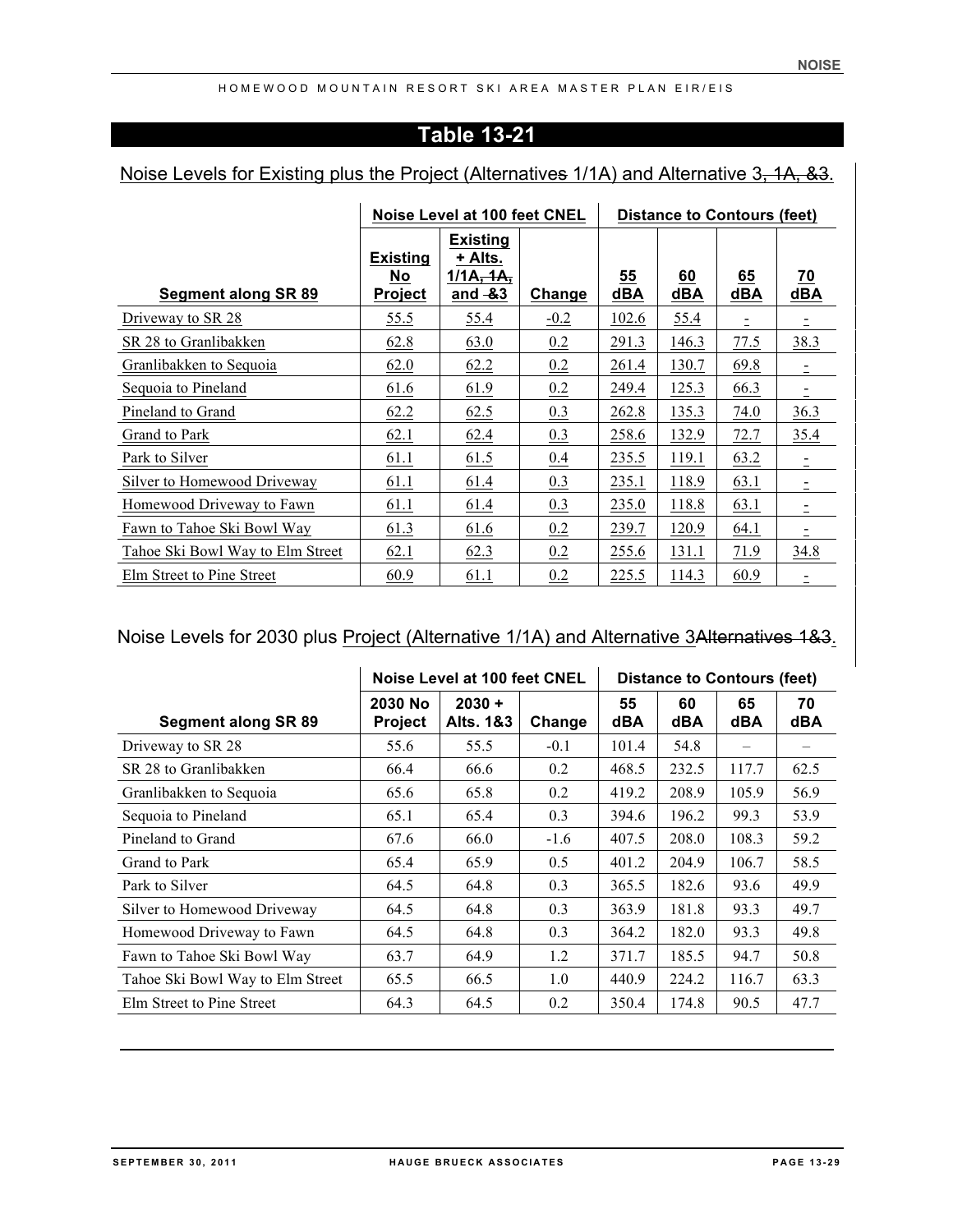In Placer County, noise from mobile sources would be significant if exterior noise levels are greater than 50 dBA,  $L_{dn}/CNEL$  at the property line of the receiving land use. The *TRPA Community Plan* regulates noise for transportation corridors. For SR 89, noise is regulated to 55 dBA within 300 feet of the roadway. Noise from mobile sources would be significant if exterior noise levels are greater than 55 dBA within 300 feet of the roadway, or if the change in noise is greater than 3 dBA. In addition, for Plan Areas that are out of attainment, any increase in noise would be significant.

Plan Areas 156, 157, and 160 have noise standards of 55, 55, and 60 dBA, respectively. As shown in Table 13-21, noise exceeds 55 dBA (the more stringent threshold) even without the Project. Based on a personal communication with TRPA staff, any increase in noise, relative to future no project conditions, would be significant because the standard is currently exceeded. Therefore, it is necessary to fully mitigate/offset the incremental increase in noise, relative to future no project conditions (Emmett, pers. comm.). Using an existing baseline indicates that traffic noise levels would increase by 0.4 dBA under the Project (Alternative  $1/1$ A) and Alternative 3. The greatest incremental increase in noise levels, relative to existing conditions, due to project-related traffic is predicted to be 0.4 dBA, while the greatest incremental increase in noise levels, Rrelative to future no project conditions, due to Pproject-related traffic noise is predicted to increase bybe 1.2 dBA. Noise from the shuttles and dial-a-ride vehicles will be consistent with current noise on local roadways. Noise from the water taxi will be consistent with other boating activities in the Tahoe City and Homewood areas. Traffic noise would increase by  $0.4$  dBA, relative to existing conditions, and  $1.2$  dBA, relative to future conditions, for areas that are currently out of attainment with regards to TRPA Plan Areas. Therefore, this impact is considered to be significant.

#### Mitigation: **Mitigation Measure NOI-2: Employ measures to ensure Project-related traffic noise does not increase relative to existing and future no project conditions.**

The Project Applicant shall design and implement measures to reduce noise from traffic related to the Proposed Project (Alternative 1). HMR will prepare a noise control plan that will identify feasible measures that can be employed to reduce traffic noise by 0.4  $dBA<sub>z</sub>$  relative to existing conditions. and 1.2  $dBA<sub>z</sub>$  relative to future conditions. The noise control plan shall employ noise-reducing measures such that Project-related noise does not increase relative to future no project conditions. This is in addition to the ongoing reduction in traffic volumes observed on SR 89 (see Chapter 11 – Transportation, Parking, and Circulation). The plan must be approved by the TRPA and Placer County prior to issuing a Grading Permit. The noise control plan may include, and is not limited to, the following measures:

- Constructing/use of barriers, berms, and acoustical shielding (reductions of 3dB to 5dB).
- Utilizing noise-reducing pavement (reductions of 2-5dB).
- Lowering speed limits, if feasible and practical (reductions of 1-2dB).
- Programs to pay for noise mitigation such as low cost loans to owners of noiseimpacted property or establishment of developer fees (no actual noise reduction from this, reduction depends on actual measure that is implemented.).
- Acoustical treatment of buildings (reductions of 3-5dB).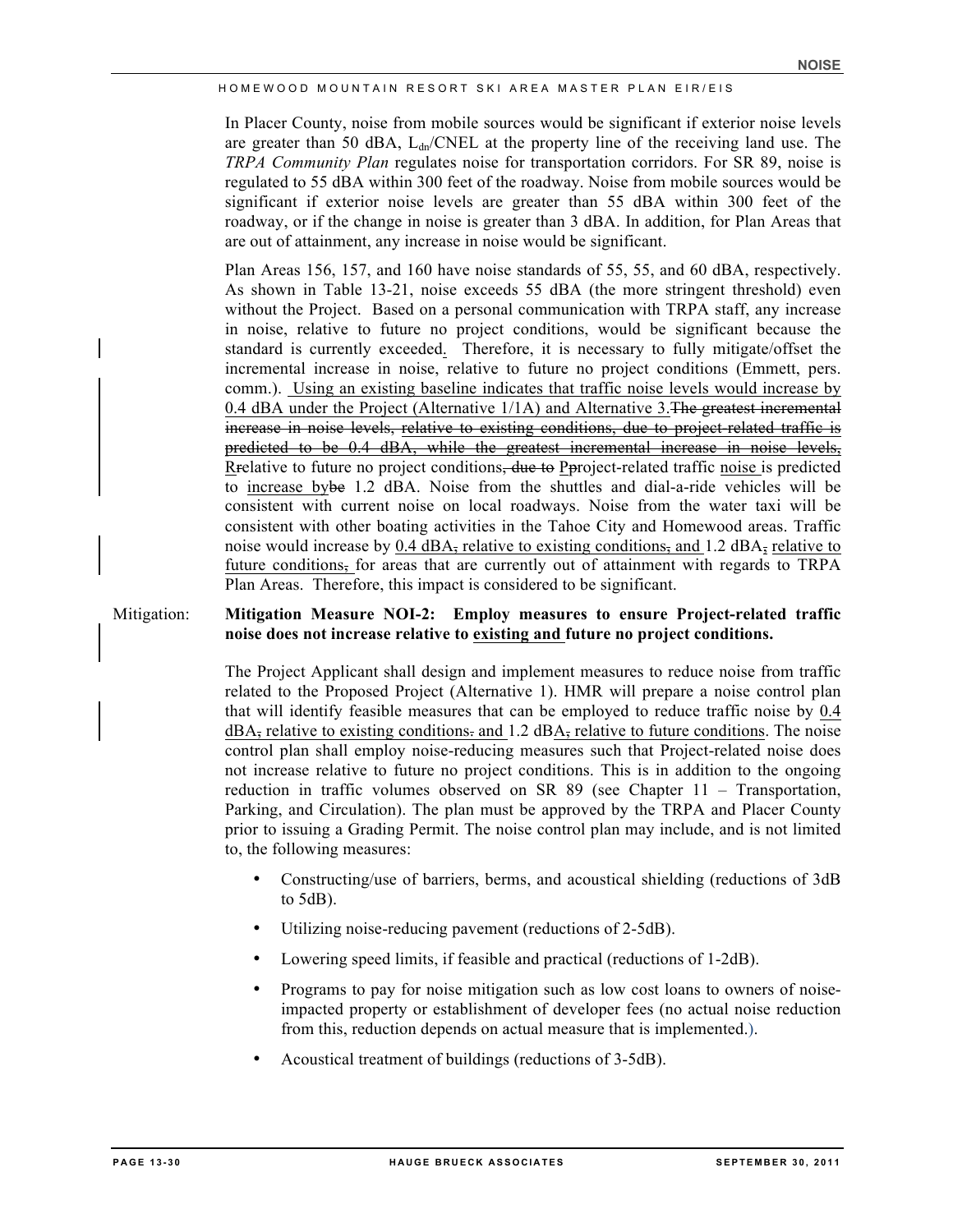After

Mitigation: *Less than Significant Impact; Proposed Project (Alternative 1/1A) and Alternatives 1A and 3*

> Mitigation Measure NOI-2 would ensure that the Project-related traffic noise impacts would not result in any increase in noise levels (CNEL) relative to existing and future no project conditions, which would mitigate the Project's impact on traffic noise.

Analysis: *Less than Significant Impact; Alternative 4*

Alternative 4 entails closing the existing ski resort and creating up to 16 estate residential lots and one commercial lot. A majority of the estate lots would be accessed from the South Base area of the ski resort. Scattered residences are located throughout the surrounding roadway network. Significant noise impacts are identified where existing noise sensitive receptors would be exposed to noise increases that exceed the noise significance thresholds.

Traffic noise levels on SR 89 were calculated based on traffic noise modeling using the FHWA TNM. As stated in the Air Quality chapter, the traffic data indicated that roadway volumes would be worse in the PM peak-hour than in the AM peak hour. The data included traffic volumes in the surrounding area, which indicated that traffic volumes are highest during the summer season. Therefore, summer PM peak-hour traffic was modeled. The calculated traffic noise levels at 100 feet from the centerline SR 89 under future traffic conditions are summarized in Table 13-22.

# **Table 13-22**

|                                  |                                         | Noise Level at 100 feet CNEL                           | <b>Distance to Contours (feet)</b> |           |           |           |                  |
|----------------------------------|-----------------------------------------|--------------------------------------------------------|------------------------------------|-----------|-----------|-----------|------------------|
| Segment along SR 89              | <b>Existing</b><br>No<br><b>Project</b> | <b>Existing</b><br>+ Alt. 4 <del>s.</del><br>1, 1A, 83 | Change                             | 55<br>dBA | 60<br>dBA | 65<br>dBA | 70<br><b>dBA</b> |
| Driveway to SR 28                | 55.5                                    | 54.5                                                   | $-1.0$                             | 92.9      | 49.4      |           |                  |
| SR 28 to Granlibakken            | 62.8                                    | 62.8                                                   | 0.0                                | 283.1     | 142.0     | 75.4      | 36.8             |
| Granlibakken to Sequoia          | 62.0                                    | 62.0                                                   | 0.0                                | 253.7     | 127.2     | 67.6      | $\equiv$         |
| Sequoia to Pineland              | 61.6                                    | 61.6                                                   | 0.0                                | 240.9     | 121.5     | 64.3      |                  |
| Pineland to Grand                | 62.2                                    | 62.2                                                   | 0.0                                | 252.5     | 129.8     | 71.0      | 34.1             |
| Grand to Park                    | 62.1                                    | 62.1                                                   | 0.0                                | 247.8     | 127.6     | 69.6      | 33.1             |
| Park to Silver                   | 61.1                                    | 61.1                                                   | 0.0                                | 225.0     | 114.1     | 60.8      | Ξ                |
| Silver to Homewood Driveway      | 61.1                                    | 61.1                                                   | 0.0                                | 225.3     | 114.2     | 60.9      |                  |
| Homewood Driveway to Fawn        | 61.1                                    | 61.2                                                   | 0.1                                | 227.0     | 115.1     | 61.3      |                  |
| Fawn to Tahoe Ski Bowl Way       | 61.3                                    | 61.4                                                   | 0.1                                | 233.3     | 118.1     | 62.7      |                  |
| Tahoe Ski Bowl Way to Elm Street | 62.1                                    | 62.2                                                   | 0.1                                | 250.1     | 128.6     | 70.2      | <u>33.6</u>      |
| Elm Street to Pine Street        | 60.9                                    | 61.0                                                   | 0.0                                | 220.1     | 111.6     | 59.6      |                  |

## Noise Levels for Existing plus Alternative 4.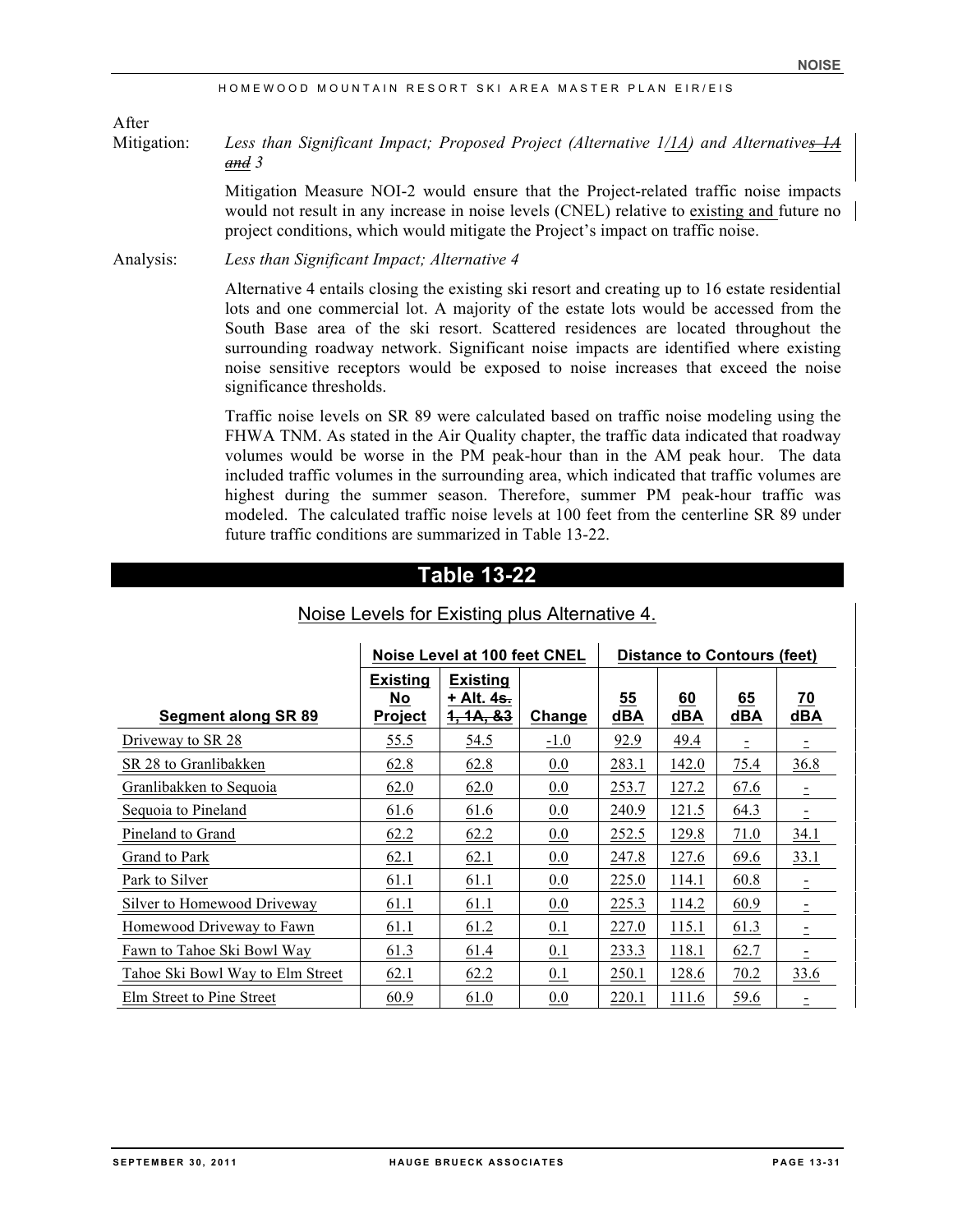|                                  |                           | Noise Level at 100 feet CNEL |                |           | <b>Distance to Contours (feet)</b> |           |           |  |
|----------------------------------|---------------------------|------------------------------|----------------|-----------|------------------------------------|-----------|-----------|--|
| <b>Segment along SR 89</b>       | 2030 No<br><b>Project</b> | $2030 +$<br>Alt 4            | Change         | 55<br>dBA | 60<br>dBA                          | 65<br>dBA | 70<br>dBA |  |
| Driveway to SR 28                | 55.6                      | 55.5                         | $-0.1$         | 101.7     | 54.9                               | $\equiv$  |           |  |
| SR 28 to Granlibakken            | 66.4                      | 66.4                         | $\theta$       | 456.3     | 226.6                              | 114.9     | 61.2      |  |
| Granlibakken to Sequoia          | 65.6                      | 65.6                         | $\theta$       | 407.8     | 202.9                              | 102.8     | 55.5      |  |
| Sequoia to Pineland              | 65.1                      | 65.1                         | $\mathbf{0}$   | 382.0     | 190.3                              | 96.7      | 52.2      |  |
| Pineland to Grand                | 67.6                      | 65.7                         | $-1.9$         | 391.2     | 199.8                              | 104.0     | 57.2      |  |
| Grand to Park                    | 65.4                      | 65.5                         | 0.1            | 380.3     | 194.1                              | 100.8     | 55.6      |  |
| Park to Silver                   | 64.5                      | 64.5                         | $\theta$       | 350.7     | 175.0                              | 90.5      | 47.7      |  |
| Silver to Homewood Driveway      | 64.5                      | 64.5                         | $\overline{0}$ | 351.1     | 175.2                              | 90.6      | 47.8      |  |
| Homewood Driveway to Fawn        | 64.5                      | 64.6                         | 0.1            | 353.3     | 176.4                              | 91.1      | 48.1      |  |
| Fawn to Tahoe Ski Bowl Way       | 63.7                      | 64.8                         | 1.1            | 362.5     | 181.2                              | 93.0      | 49.5      |  |
| Tahoe Ski Bowl Way to Elm Street | 65.5                      | 65.5                         | $\Omega$       | 382.8     | 195.3                              | 101.5     | 56.0      |  |
| Elm Street to Pine Street        | 64.3                      | 64.3                         | $\overline{0}$ | 342.5     | 170.6                              | 88.8      | 46.4      |  |

## Noise Levels for 2030 + Alternative 4.

Under Alternative 4, HMR would close and there would be substantially less winter traffic. In Placer County, noise from mobile sources would be significant if exterior noise levels were greater than 60 dBA, Ldn/CNEL at the property line of the receiving land use. The *TRPA Community Plan* regulates noise for transportation corridors. For SR 89, noise from mobile sources would be significant if exterior noise levels were greater than 55 dBA within 300 feet of the roadway, or if the change in noise is greater than 3 dBA.

Plan Areas 156, 157, and 160 have noise standards of 55, 55, and 60 dBA, respectively. As shown in Table 13-22, noise exceeds 55 dBA (the more stringent threshold) even without the Project. -Based on a conversation with TRPA, any increase in noise, relative to future no project conditions, would be significant and that it is necessary to fully mitigate/offset the incremental increase in noise, relative to future no project conditions (Emmett, pers. comm.). Using an existing baseline indicates that traffic noise levels would increase by 0.1 dBA under Alternative 4. Relative to future no project conditions Project-related traffic noise under Alternative 4 is predicted to increase by 1.1 dBA. The greatest incremental increase in noise levels, relative to existing conditions, due to project-related traffic is predicted to be 0.1 dBA, while the greatest incremental increase in noise levels, relative to future no project conditions, due to project-related traffic is predicted to be 1.1 dBA. Because traffic noise would increase for areas that are currently out of attainment with regards to TRPA Plan Areas, this impact is considered significant.

#### Mitigation: **Mitigation Measure NOI-2: Employ measures to ensure Project-related traffic noise does not increase relative to existing and future no project conditions.**

After

Mitigation: *Less than Significant Impact; Alternative 4*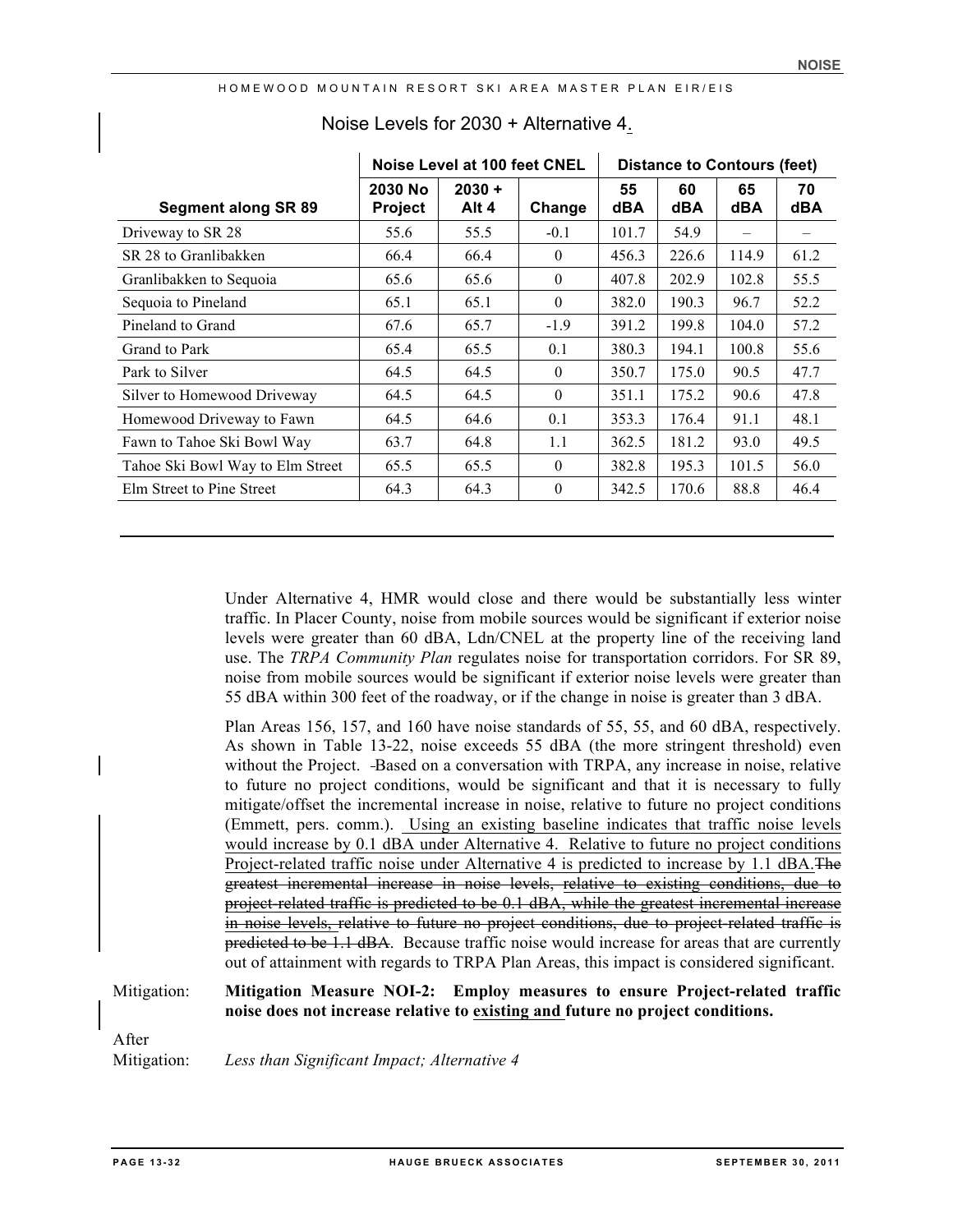Mitigation Measure NOI-2 would ensure that the Project-related traffic noise impacts would not result in any increase in noise levels (CNEL) relative to existing and future no project conditions, which would mitigate the Project's impact on traffic noise.

Analysis: *Significant Impact; Alternative 5* 

Alternative 5 includes multi-family residential uses at the North Base parking area along with skier services, retail and hotel uses. Up to 16 single-family lots would be developed at the South Base area. Scattered residences are located throughout the surrounding roadway network. Significant noise impacts are identified where existing noise sensitive receptors would be exposed to noise increases that exceed the noise significance thresholds.

Traffic noise levels on SR 89 were calculated based on traffic noise modeling using the *FHWA TNM*. As stated in the Air Quality chapter, the traffic data indicated that roadway volumes would be worse in the PM peak-hour than in the AM peak hour. The data included traffic volumes in the surrounding area, which indicated that traffic volumes are highest during the summer season. Therefore, summer PM peak-hour traffic was modeled. The calculated traffic noise levels at 100 feet from the centerline of SR 89 under future traffic conditions are summarized in Table 13-23.

# **Table 13-23**

| Noise Levels for Existing plus Alternative 5. |  |
|-----------------------------------------------|--|
|                                               |  |

|                                  | Noise Level at 100 feet CNEL            |                                            |        | <b>Distance to Contours (feet)</b> |           |           |           |  |
|----------------------------------|-----------------------------------------|--------------------------------------------|--------|------------------------------------|-----------|-----------|-----------|--|
| <b>Segment along SR 89</b>       | <b>Existing</b><br>No<br><b>Project</b> | <b>Existing</b><br>+ Alt. 5s.<br>1, 1A, 83 | Change | 55<br>dBA                          | 60<br>dBA | 65<br>dBA | 70<br>dBA |  |
| Driveway to SR 28                | 55.5                                    | 55.4                                       | $-0.1$ | 102.8                              | 55.5      |           | Ξ         |  |
| SR 28 to Granlibakken            | 62.8                                    | 62.9                                       | 0.1    | 288.7                              | 145.0     | 76.9      | 37.8      |  |
| Granlibakken to Sequoia          | 62.0                                    | 62.1                                       | 0.1    | 258.6                              | 129.4     | 69.0      |           |  |
| Sequoia to Pineland              | 61.6                                    | 61.8                                       | 0.2    | 246.5                              | 124.0     | 65.5      |           |  |
| Pineland to Grand                | 62.2                                    | 62.5                                       | 0.2    | 260.0                              | 133.7     | 73.1      | 35.7      |  |
| Grand to Park                    | 62.1                                    | 62.3                                       | 0.2    | 255.6                              | 131.1     | 71.9      | 34.8      |  |
| Park to Silver                   | 61.1                                    | 61.4                                       | 0.3    | 232.4                              | 117.7     | 62.5      | $\equiv$  |  |
| Silver to Homewood Driveway      | 61.1                                    | 61.4                                       | 0.3    | 232.2                              | 117.6     | 62.5      |           |  |
| Homewood Driveway to Fawn        | 61.1                                    | 61.4                                       | 0.2    | 232.0                              | 117.5     | 62.4      |           |  |
| Fawn to Tahoe Ski Bowl Way       | 61.3                                    | 61.5                                       | 0.2    | 237.6                              | 120.0     | 63.6      |           |  |
| Tahoe Ski Bowl Way to Elm Street | 62.1                                    | 61.1                                       | $-1.0$ | 218.0                              | 113.5     | 61.7      |           |  |
| Elm Street to Pine Street        | 60.9                                    | 61.1                                       | 0.2    | 223.9                              | 113.5     | 60.5      |           |  |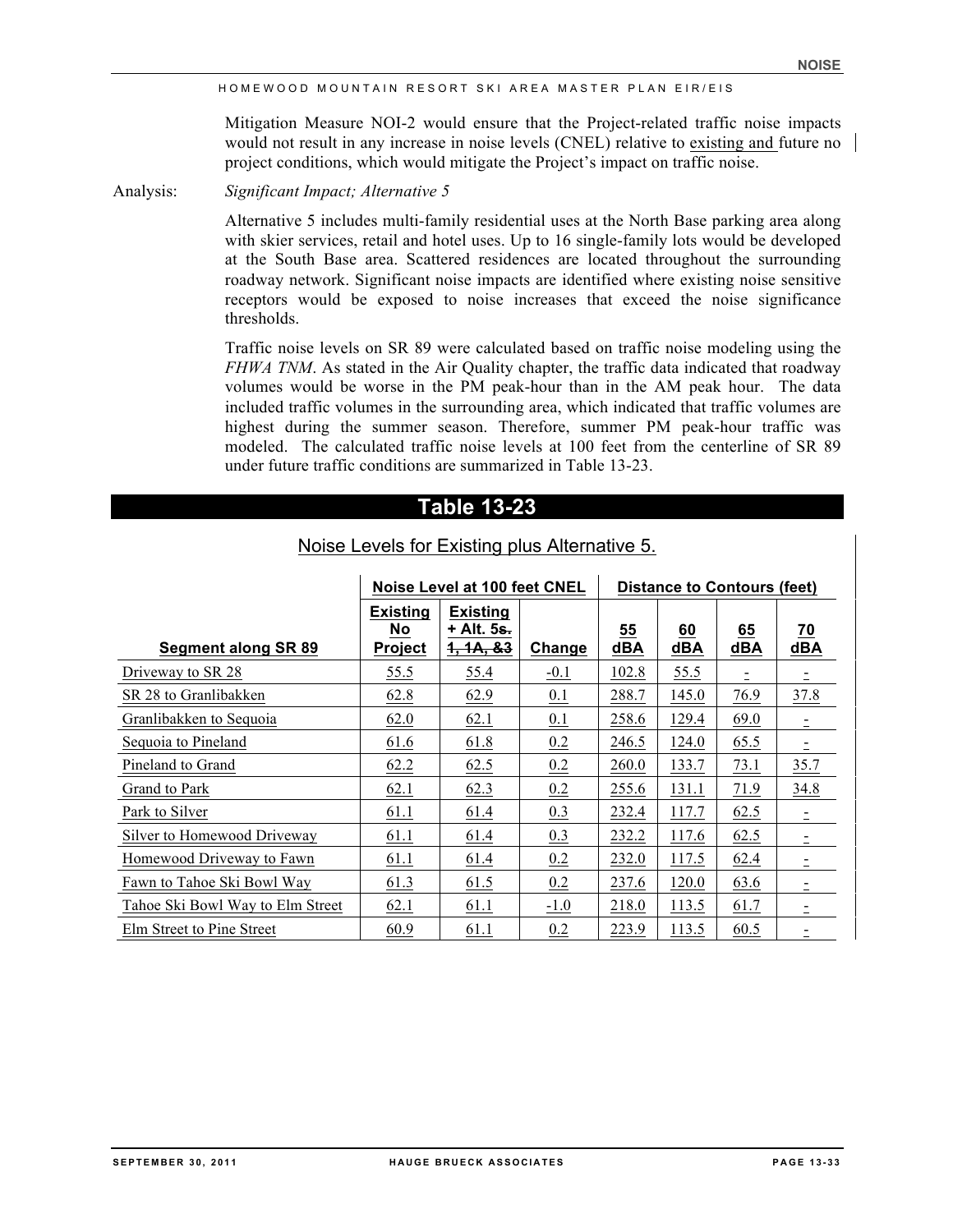| HOMEWOOD MOUNTAIN RESORT SKI AREA MASTER PLAN EIR/EIS |  |  |  |  |  |  |
|-------------------------------------------------------|--|--|--|--|--|--|
|-------------------------------------------------------|--|--|--|--|--|--|

|                                  | Noise Level at 100 feet CNEL |                    |        | <b>Distance to Contours (feet)</b> |           |           |                  |  |
|----------------------------------|------------------------------|--------------------|--------|------------------------------------|-----------|-----------|------------------|--|
| Segment along SR 89              | 2030 No<br><b>Project</b>    | $2030 +$<br>Alt. 5 | Change | 55<br>dBA                          | 60<br>dBA | 65<br>dBA | 70<br><b>dBA</b> |  |
| Driveway to SR 28                | 55.6                         | 55.5               | $-0.1$ | 101.7                              | 54.9      |           |                  |  |
| SR 28 to Granlibakken            | 66.4                         | 66.5               | 0.1    | 464.7                              | 230.5     | 116.8     | 62.1             |  |
| Granlibakken to Sequoia          | 65.6                         | 65.7               | 0.1    | 415.0                              | 206.7     | 104.7     | 56.4             |  |
| Sequoia to Pineland              | 65.1                         | 65.3               | 0.2    | 390.5                              | 194.3     | 98.3      | 53.3             |  |
| Pineland to Grand                | 67.6                         | 65.9               | $-1.7$ | 402.9                              | 205.7     | 107.1     | 58.7             |  |
| Grand to Park                    | 65.4                         | 65.7               | 0.3    | 391.2                              | 199.8     | 104.0     | 57.2             |  |
| Park to Silver                   | 64.5                         | 64.7               | 0.2    | 361.0                              | 180.5     | 92.7      | 49.3             |  |
| Silver to Homewood Driveway      | 64.5                         | 64.7               | 0.2    | 360.3                              | 180.1     | 92.6      | 49.2             |  |
| Homewood Driveway to Fawn        | 64.5                         | 64.7               | 0.2    | 360.4                              | 180.2     | 92.6      | 49.2             |  |
| Fawn to Tahoe Ski Bowl Way       | 63.7                         | 64.9               | 1.2    | 367.9                              | 183.7     | 94.0      | 50.3             |  |
| Tahoe Ski Bowl Way to Elm Street | 65.5                         | 65.6               | 0.1    | 386.8                              | 197.3     | 102.7     | 56.6             |  |
| Elm Street to Pine Street        | 64.3                         | 55.5               | $-8.8$ | 245.2                              | 123.4     | 65.2      |                  |  |

# Noise Levels for 2030 + Alternative 5

In Placer County, noise from mobile sources would be significant if exterior noise levels were greater than 60 dBA,  $L_{dn}/CNEL$  at the property line of the receiving land use. The *TRPA Community Plan* regulates noise for transportation corridors. For SR 89, noise from mobile sources would be significant if exterior noise levels were greater than 55 dBA within 300 feet of the roadway, or if the change in noise is greater than 3 dBA. In addition, for Plan Areas that are out of attainment, any increase in noise would be significant.

Plan Areas 156, 157, and 160 have noise standards of 55, 55, and 60 dBA, respectively. As shown in Table 13-2123, noise exceeds 55 dBA (the more stringent threshold) even without the Project. Based on a conversation with TRPA, any increase in noise, relative to future no project conditions, would be significant and it is necessary to mitigate the incremental increase in noise, relative to future no project conditions (Emmett, pers. comm.). Using an existing baseline indicates that traffic noise levels would increase by 0.3 dBA under Alternative 5. Relative to future no project conditions Project-related traffic noise under Alternative 5 is predicted to increase by  $1.2 \text{ dBA}$ . The greatest incremental increase in noise levels, relative to existing conditions, due to project-related traffic is predicted to be 0.3 dBA, while the greatest incremental increase in noise levels, relative to future no project conditions, due to project-related traffic is predicted to be 1.2 dBA. Noise from the shuttles and dial-a-ride vehicles will be consistent with current noise on local roadways. Noise from the water taxi will be consistent with other boating activities in the Tahoe City and Homewood areas. However, because traffic noise would increase by  $0.3$  dBA, relative to existing conditions, and  $1.2$  dBA, relative to future conditions, for areas that are currently out of attainment with regards to TRPA Plan Areas, this impact is considered significant.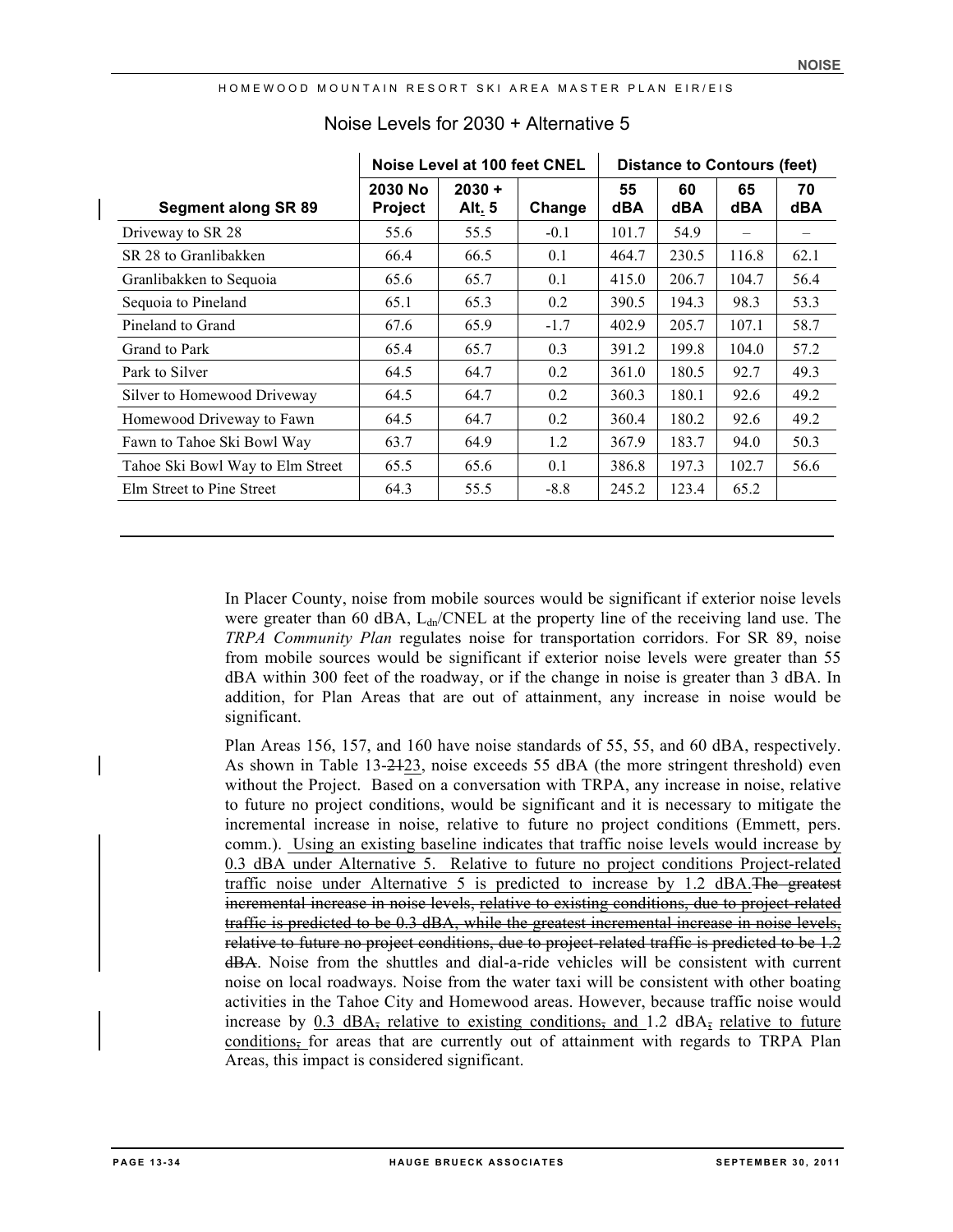#### Mitigation: **Mitigation Measure NOI-2: Employ measures to ensure Project-related traffic noise does not increase relative to existing and future no project conditions.**

After

Mitigation: *Less than Significant Impact; Alternative 5.*

Mitigation Measure NOI-2 would ensure that the Project-related traffic noise impacts would not result in any increase in noise levels (CNEL) relative to existing and future no project conditions, which would mitigate the Project's impact on traffic noise.

Analysis: *Significant Impact; Alternative 6*

Alternative 6 includes multi-family residential uses at the North Base parking area along with skier services, retail and hotel uses. Up to 16 single-family lots would be developed at the South Base area. Scattered residences are located throughout the surrounding roadway network. Significant noise impacts are identified where existing noise sensitive receptors would be exposed to noise increases that exceed the noise significance thresholds.

Traffic noise levels on SR 89 were calculated based on traffic noise modeling using the FHWA TNM. As stated in the Air Quality chapter, the traffic data indicated that roadway volumes would be worse in the PM peak-hour than in the AM peak hour. The data included traffic volumes in the surrounding area, which indicated that traffic volumes are highest during the summer season. Therefore, summer PM peak-hour traffic was modeled. The calculated traffic noise levels at 100 feet from the centerline of SR 89 under future traffic conditions are summarized in Table 13-24.

In Placer County, noise from mobile sources would be significant if exterior noise levels were greater than 60 dBA,  $L_{dn}/CNEL$  at the property line of the receiving land use. The *TRPA Community Plan* regulates noise for transportation corridors. For SR 89, noise from mobile sources would be significant if exterior noise levels were greater than 55 dBA within 300 feet of the roadway, or if the change in noise is greater than 3 dBA. In addition, for Plan Areas that are out of attainment, any increase in noise would be significant.

Plan Areas 156, 157, and 160 have noise standards of 55, 55, and 60 dBA, respectively. As shown in Table 13-2124, noise exceeds 55 dBA (the more stringent threshold) even without the Project. Based on a conversation with TRPA, any increase in noise, relative to future no project conditions, would be significant and it is necessary to mitigate the incremental increase in noise, relative to future no project conditions because the area is out of attainment (Emmett, pers. comm.). Using an existing baseline indicates that traffic noise levels would increase by 0.2 dBA under Alternative 6. Relative to future no project conditions Project-related traffic noise under Alternative 6 is predicted to increase by 1.2 dBA.The greatest increase in noise levels, relative to existing conditions, due to projectrelated traffic is predicted to be 0.2 dBA, while the greatest incremental increase in noise levels, relative to future no project conditions, due to the traffic is predicted to be 1.2 dBA. Noise from the shuttles and dial-a-ride vehicles will be consistent with current noise on local roadways. Noise from the water taxi will be consistent with other boating activities in the Tahoe City and Homewood areas. However, because traffic noise would increase by  $0.2$  dBA<sub>7</sub> relative to existing conditions, and  $1.2$  dBA<sub>7</sub> relative to future conditions, for areas that are currently out of attainment with regards to TRPA Plan Areas, this impact is considered significant.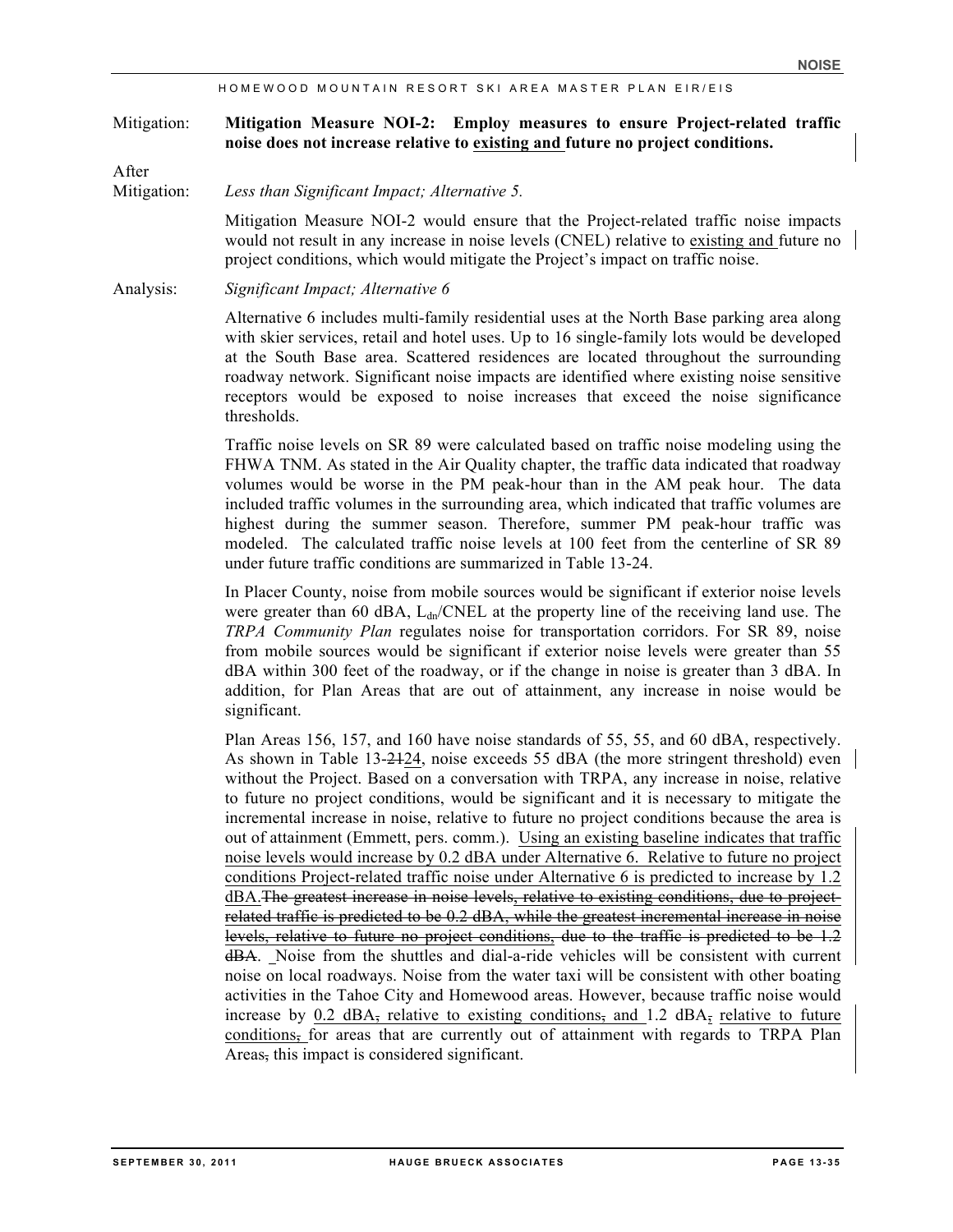# **Table 13-24**

|                                  | Noise Level at 100 feet CNEL     | <b>Distance to Contours (feet)</b>                  |        |           |           |           |                        |
|----------------------------------|----------------------------------|-----------------------------------------------------|--------|-----------|-----------|-----------|------------------------|
| Segment along SR 89              | Existing<br>No<br><b>Project</b> | <b>Existing</b><br>+ Alts. <del>1,</del><br>1A, &36 | Change | 55<br>dBA | 60<br>dBA | 65<br>dBA | $\overline{20}$<br>dBA |
| Driveway to SR 28                | 62.8                             | 62.9                                                | 0.1    | 287.1     | 144.1     | 76.5      | 37.6                   |
| SR 28 to Granlibakken            | 62.0                             | 62.1                                                | 0.1    | 257.7     | 129.0     | 68.8      |                        |
| Granlibakken to Sequoia          | 61.6                             | 61.8                                                | 0.2    | 246.4     | 123.9     | 65.5      |                        |
| Sequoia to Pineland              | 62.2                             | 62.4                                                | 0.2    | 259.5     | 133.4     | 73.0      | 35.6                   |
| Pineland to Grand                | 62.1                             | 62.3                                                | 0.2    | 254.8     | 130.8     | 71.6      | 34.6                   |
| Grand to Park                    | 61.1                             | 61.3                                                | 0.2    | 231.4     | 117.2     | 62.3      | $\equiv$               |
| Park to Silver                   | 61.1                             | 61.3                                                | 0.2    | 231.0     | 117.0     | 62.2      |                        |
| Silver to Homewood Driveway      | 61.1                             | 61.3                                                | 0.2    | 231.8     | 117.4     | 62.4      |                        |
| Homewood Driveway to Fawn        | 61.3                             | 61.5                                                | 0.2    | 236.8     | 119.6     | 63.5      |                        |
| Fawn to Tahoe Ski Bowl Way       | 62.1                             | 62.2                                                | 0.1    | 251.2     | 129.2     | 70.6      | 33.8                   |
| Tahoe Ski Bowl Way to Elm Street | 60.9                             | 61.1                                                | 0.2    | 225.0     | 114.1     | 60.8      |                        |
| Elm Street to Pine Street        | 62.8                             | 62.9                                                | 0.1    | 287.1     | 144.1     | 76.5      | 37.6                   |

# Noise Levels for Existing plus Alternative 6.

# Noise Levels for 2030 + Alternative 6.

|                                  | Noise Level at 100 feet CNEL |                   |        | <b>Distance to Contours (feet)</b> |           |                  |                  |  |
|----------------------------------|------------------------------|-------------------|--------|------------------------------------|-----------|------------------|------------------|--|
| <b>Segment along SR 89</b>       | 2030 No<br><b>Project</b>    | $2030 +$<br>Alt 5 | Change | 55<br>dBA                          | 60<br>dBA | 65<br><b>dBA</b> | 70<br><b>dBA</b> |  |
| Driveway to SR 28                | 55.6                         | 55.5              | $-0.1$ | 101.7                              | 54.9      |                  |                  |  |
| SR 28 to Granlibakken            | 66.4                         | 66.5              | 0.1    | 464.1                              | 230.3     | 116.7            | 62.1             |  |
| Granlibakken to Sequoia          | 65.6                         | 65.7              | 0.1    | 414.5                              | 206.4     | 104.6            | 56.3             |  |
| Sequoia to Pineland              | 65.1                         | 65.3              | 0.2    | 390.2                              | 194.1     | 98.2             | 53.3             |  |
| Pineland to Grand                | 67.6                         | 65.9              | $-1.7$ | 401.9                              | 205.2     | 106.8            | 58.5             |  |
| Grand to Park                    | 65.4                         | 65.7              | 0.3    | 390.5                              | 199.4     | 103.8            | 57.1             |  |
| Park to Silver                   | 64.5                         | 64.7              | 0.2    | 360.3                              | 180.1     | 92.6             | 49.2             |  |
| Silver to Homewood Driveway      | 64.5                         | 64.7              | 0.2    | 359.8                              | 179.8     | 92.5             | 49.1             |  |
| Homewood Driveway to Fawn        | 64.5                         | 64.7              | 0.2    | 360.7                              | 180.3     | 92.7             | 49.3             |  |
| Fawn to Tahoe Ski Bowl Way       | 63.7                         | 64.9              | 1.2    | 368.7                              | 184.1     | 94.2             | 50.4             |  |
| Tahoe Ski Bowl Way to Elm Street | 65.5                         | 65.6              | 0.1    | 389.3                              | 198.7     | 103.4            | 56.9             |  |
| Elm Street to Pine Street        | 64.3                         | 64.5              | 0.2    | 348.6                              | 173.8     | 90.1             | 47.4             |  |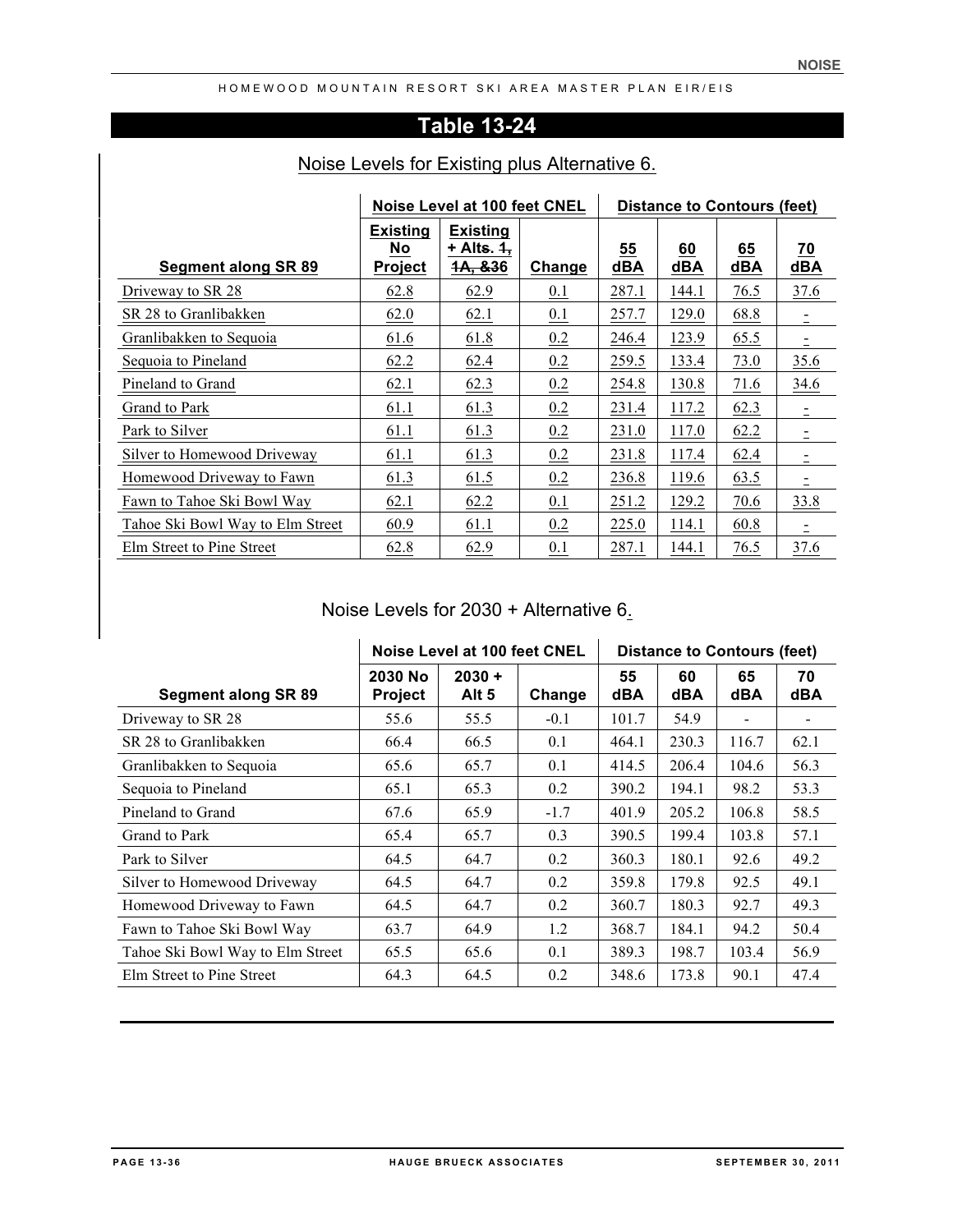#### Mitigation: **Mitigation Measure NOI-2: Employ measures to ensure Project-related traffic noise does not increase relative to existing and future no project conditions.**

After

Mitigation: *Less than Significant Impact; Alternative 6.*

Mitigation Measure NOI-2 would ensure that the Project-related traffic noise impacts would not result in any increase in noise levels (CNEL) relative to existing and future no project conditions, which would mitigate the Project's impact on traffic noise.

#### **Impact: NOI-3. Will noise from Project concerts, snowmaking, or other resort operations effect existing or proposed noise-sensitive land uses?**

Analysis: *Significant Impact; Proposed Project (Alternative 1/1A) and Alternatives 1A, 3, 5, and 6*

Noise from operational sources would be significant if exterior noise levels were greater than the Placer County standards of 50 dBA,  $L_{dn}/CNEL$  at the property line of the receiving land use. Noise is regulated under the *TRPA Community Plan* by land use category. Noise for high density residential uses are regulated to 55 dBA, noise from hotels and commercial uses are regulated to 60 dBA, and noise for outdoor recreational uses are regulated to 55 dBA. For Plan Areas that are out of attainment, any increase in noise would be considered significant. Plan Areas 156, 157, and 160 have noise standards of 55, 55, and 60 dBA, respectively.

Operations and maintenance at HMR would generate noise under the Proposed Project (Alternative 1/1A) and Alternatives  $1\overline{A}$ , 3, 5, and 6 due to activities such as snow grooming, ski patrol activities, avalanche control, snowmaking, and concerts. The Proposed Project (Alternative  $1/1$ A) and Alternatives  $1/4$ , 3, 5, and 6 propose no changes to existing grooming, or ski patrol activities at HMR, so no impact would occur. Other operational noise sources include HVAC systems, cooling towers/evaporative condensers, loading docks, lift stations, emergency generators, and outdoor public address systems. Similarly, these noise sources are a part of the existing noise environment with HMR operations and noise levels associated with other noise sources are not anticipated to increase under the Proposed Project (Alternative  $1/1$ A) and Alternatives  $1A$ , 3, 5, and 6.

Snowmaking typically occurs at nighttime throughout the ski season depending upon the amount of natural snowfall. To represent a worst-case scenario, it was assumed that snowmaking would occur every night of the ski season from midnight until 7:00 AM, and for 3 continual days per week for two weeks in the beginning of the season (Tirman pers. comm.). This is comparable to existing snowmaking operations. HMR currently uses 25 horsepower fan-gun technology for snowmaking. Fan guns include the Super Polecat, Super Wizzard, and the Viking Snowtower models. There are five guns operating at the north side and 5 guns operating at the south side of HMR. The Proposed Project (Alternative 1/1A) and Alternatives  $\frac{4A}{3}$ , 5, and 6 would add guns on both the north and south sides, but it is currently unknown how many new guns will be used and the exact locations of the guns relative to existing and proposed noise sensitive land uses (Tirman, pers. comm.). Because the number and type of guns as well as the location of each gun is currently unknown, the noise levels from snowmaking cannot be quantified.

The new amphitheatre is planned to be the permanent home of the annual Lake Tahoe Music Festival. Amplification of voice and music, combined with applause and other audience reactions could result in audible sound at nearby residential units. The amphitheatre will be located between the base of the gondola and the hotel outdoor deck area. The nearest existing residence is on Sacramento Avenue and is located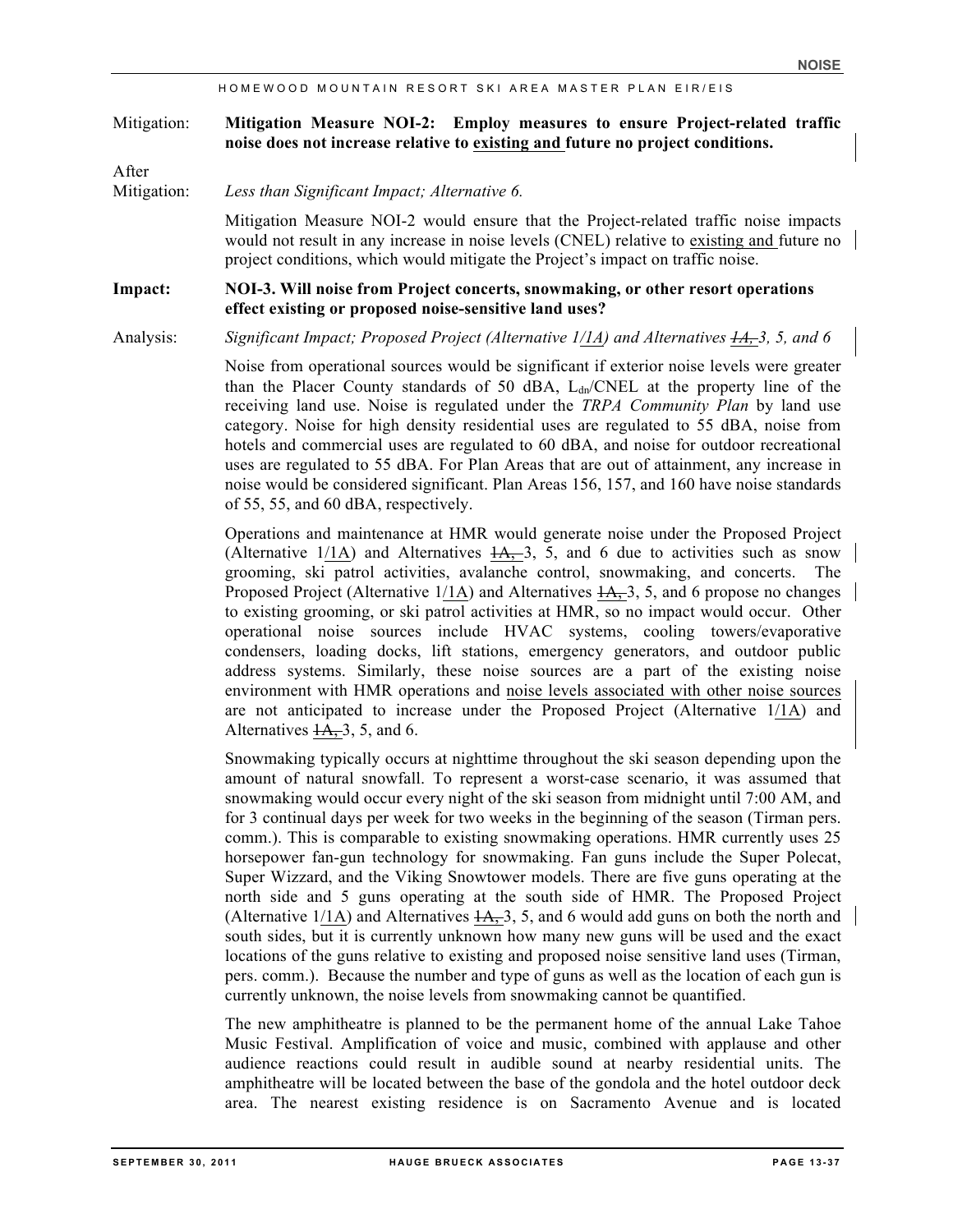approximately 400 feet from the new amphitheatre. New residential units along Tahoe Ski Bowl Way would be as close as 250 feet to the amphitheatre, and the hotel would be immediately adjacent to the amphitheatre. Although sound levels at a rock concerts can reach 110 dBA (see Table 13-1), concerts at the amphitheatre are smaller-scale and are not anticipated to reach this level. Residential Building A is located between the amphitheatre and existing residences on Sacramento Avenue and will provide substantial acoustical shielding between the amphitheatre and existing residences. The building will also provide acoustical shielding between the amphitheater and most of the new residential units along Tahoe Ski Bowl Way. New residential townhome units at the north end of Tahoe Ski Bowl way would not be shielded by the building. The amphitheatre will project amplified sound towards the mountain, and sound energy will primarily dissipate in that direction.

Sound from the amphitheatre is anticipated to result in significant impacts at new HMR proposed residential townhomes located along the north end of Tahoe Ski Bowl Way. Depending on the type of music acts and the degree of amplification there is potential for significant noise impacts to occur at existing residences as well. Concerts, which are currently held periodically throughout the year, would require a special use permit from TRPA specifying hours of activities and specific sound level limits. Mitigation Measures NOI-3a and NOI-3b would reduce this impact to a less-than-significant level.

As shown in Table 13-7, noise from snowmaking currently exceeds these standards at the residential uses near the South Base area and residential uses near the North Base area (e.g., the eastern Project boundary). Therefore, any increase in noise from snowmaking in these locations is considered significant. Mitigation Measure NOI-3a is required to reduce this impact at new residences in the Project area. Mitigation Measure NOI-3c is required to reduce this impact at existing residences to a less than significant level.

## Mitigation: **Mitigation Measure NOI-3a: Design new residences to reduce interior noise below 45 dBA, Ldn.**

HMR shall design and construct new residences such that interior noise from snowmaking and other sources of noise (including concerts, HVAC systems, cooling towers/evaporative condensers, loading docks, lift stations, emergency generators, and outdoor public address systems) in the area does not exceed 45 dBA,  $L_{dn}$ . HMR will retain a qualified acoustical consultant to design the necessary acoustical treatments. Measures that can be implemented include installing acoustically rated doors and windows, use of upgraded wall and roof materials to provide additional acoustical insulation, and sealing gaps in walls and ceilings with acoustical caulking. The acoustical consultant will prepare a report for the TRPA and Placer County demonstrating compliance with noise standards inside of residential units.

## **Mitigation Measure NOI-3b: Implement design and operational measures at the amphitheater to ensure compliance with the adjacent Planning Area Statement (PAS) CNEL limit at existing residences.**

HMR shall demonstrate that the amphitheater has been designed such that operational noise at existing residences will be in compliance with the adjacent Planning Area Statement (PAS) CNEL limit. An acoustical engineer with experience in the prediction and mitigation of outdoor theater sound levels, HVAC systems, cooling towers/evaporative condensers, loading docks, lift stations, emergency generators, and outdoor public address systems shall be consulted prior to design and construction of the proposed amphitheater and other stationary pProject elements with the potential to generate noise. The acoustical engineer shall identify feasible mitigation measures for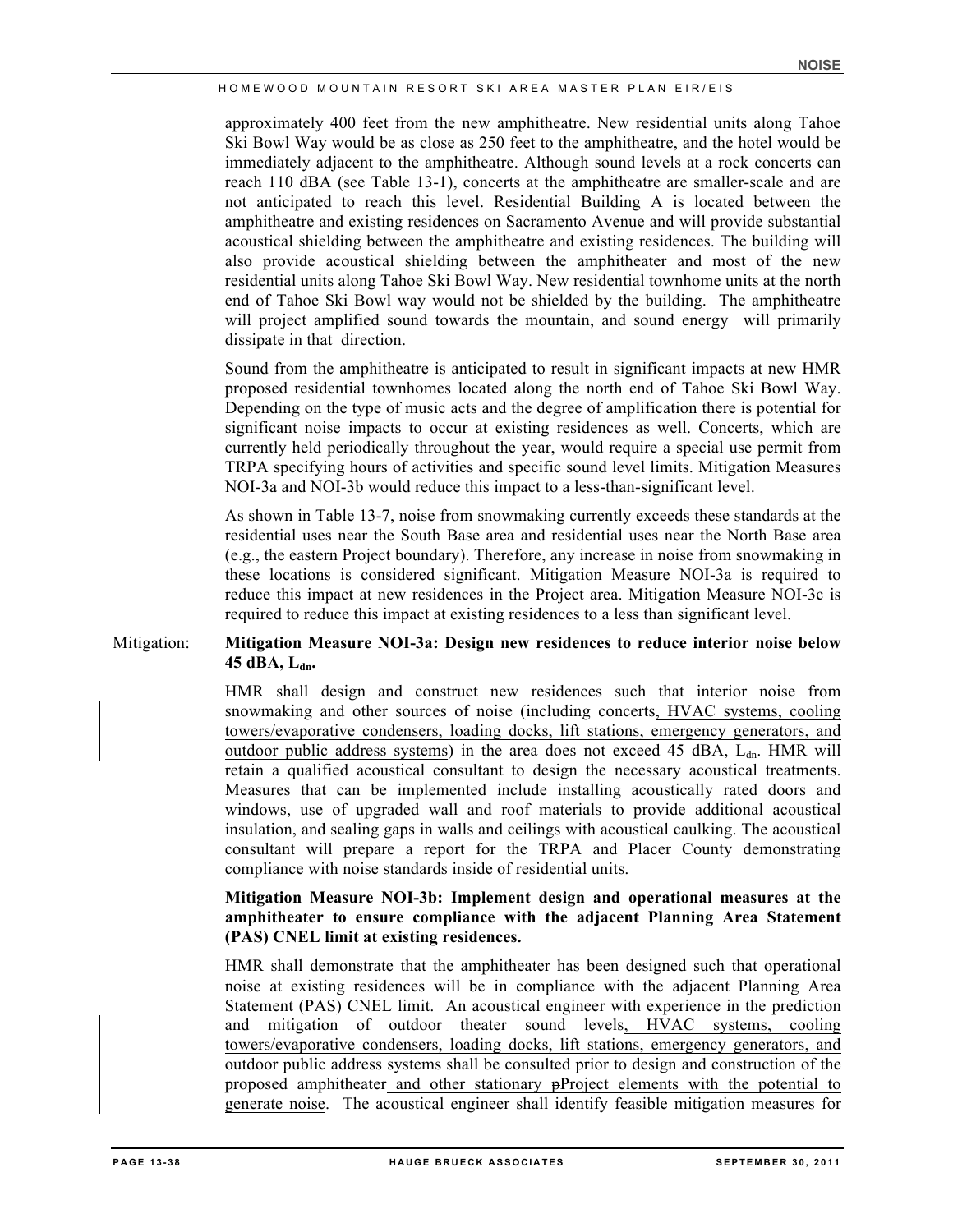reducing noise-related impacts to nearby residences. Mitigation measures may include, but are not limited to, orientation and location of the amphitheater, construction of noise barriers and shielding, limitations on speaker orientation, limitations on noise-generation levels, and hours of activity. The project-Project Aapplicant shall incorporate the mitigation measures into the design and operation of the amphitheater and other stationary pProject elements with the potential to generate noise.

## **Mitigation Measure NOI-3c: Implement measures to ensure noise levels at existing residences are reduced to meet the adjacent Plan Area Statement (PAS) CNEL limit.**

To reduce existing and proposed snowmaking noise levels to a less than significant level, HMR must reduce noise levels to meet adjacent PAS CNEL limits. The reduction of noise to PAS CNEL levels shall be reevaluated annually to ensure that HMR is implementing all possible snowmaking measures available to work towards the attainment of the PAS CNEL noise standards for Plan Areas 157, 158, and 159 (55dB, 55dB, and 60dB, CNEL, respectively). HMR will prepare a noise control plan to design, construct/install, and operate new snowmaking equipment so that the increase in noise associated with snowmaking conditions, (see Table 13-7) is reduced to meet the appropriate PAS limit. The plan must be approved by the TRPA and Placer County prior to HMR using any new snowmaking equipment. The noise control plan may include, and is not limited to, the following measures:

- Situate snowmaking equipment as far as practicable from existing noise sensitive land uses (reductions of 2-3dB). If setbacks are used to control snowmaking noise, snow could be moved from the location where it is made, and mechanically deposited in the desired location. This measure would involve the use of snow grooming equipment, which would also produce noise. In general, snow grooming equipment produces lower levels than snowmaking equipment, and the time required to move the snow would be less than the time required to make snow on a continuous basis. Typical snow grooming equipment is approximately the size of a bulldozer. Bulldozers between 100 and 250 HP can generate maximum noise levels of 81-85 dBA (Hoover & Keith, 2000). It is reasonable to assume that snowgrooming equipment would generate similar noise levels. Thus the overall noise impacts of this alternative in a given area would be lower than for continuous snowmaking using snowmaking nozzles.
- Place temporary barriers between noise sources and noise-sensitive land uses or taking advantage of existing barrier features (terrain, structures, edge of trench) to block sound transmission. Barriers would be most effective where the nozzles are close to the noise sensitive land uses. The barriers should be solid and massive, and placed close to the nozzles to block line of sight to the receivers. Thick (1/2 inch) plywood or wood, and straw bales are examples of suitable materials for such an application. Where nozzles are placed in fixed, elevated positions, barriers could consist of tower structures with plywood sides blocking line of sight to the nozzles (reductions of 3-9dB). At the South and North Base areas, the construction of proposed HMR buildings may provide permanent barriers between snowmaking operations and adjacent land uses.
- Select quieter snow making equipment (reductions of 2-3dB). HMR currently uses fan gun technology for its snowmaking system, which is quieter than compressed air/water nozzles used at other resorts. However, the latest snowmaking gun technology shall be consulted when purchasing new equipment.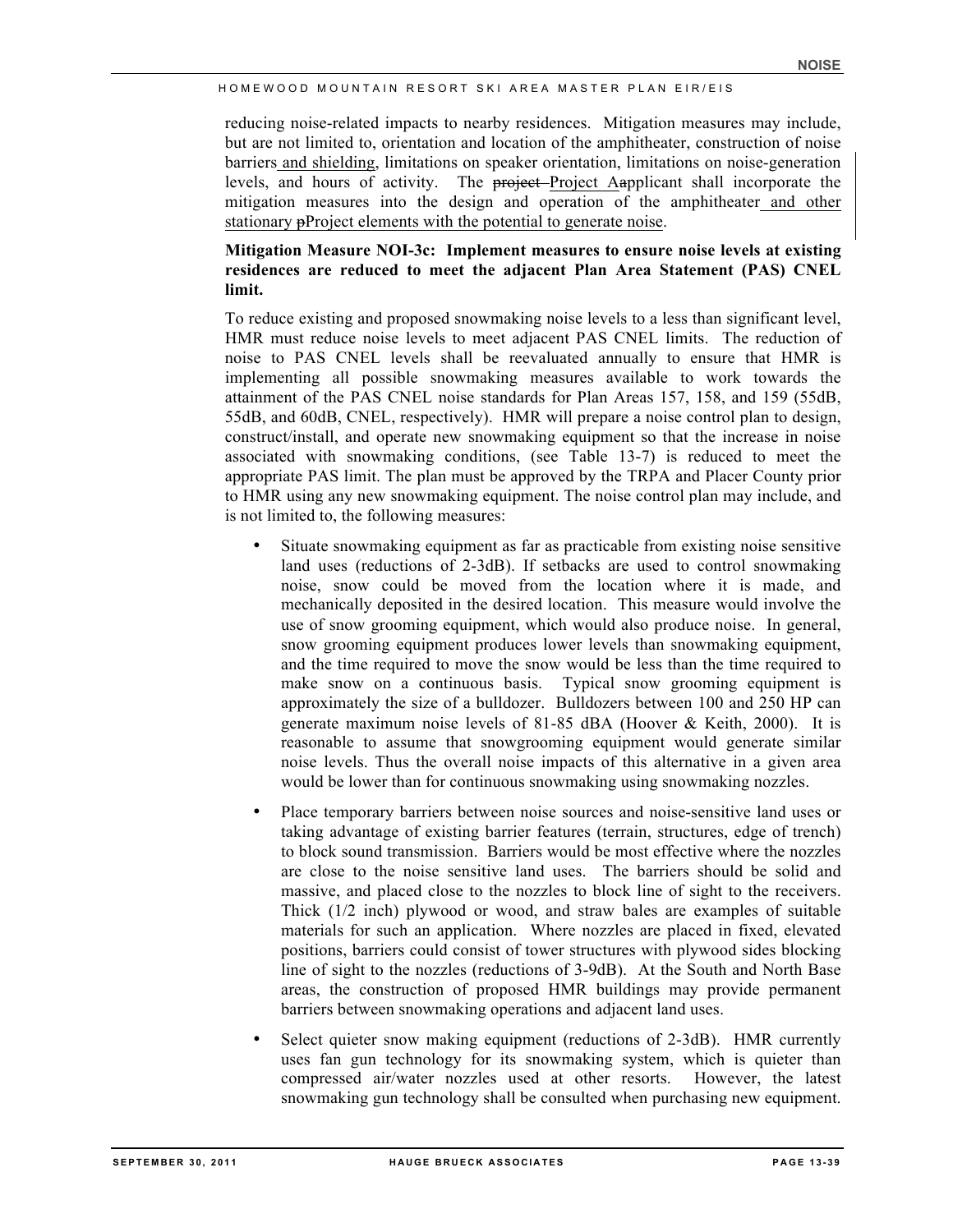The new and quieter equipment shall be used in locations closest to noise sensitive land uses.

- Prohibit/minimize the operation of snow making activities during nighttime hours (prohibition eliminates nighttime noise that is penalized in the calculation of CNEL averages).
- Reduce the number of snow making equipment operating concurrently (reduction of  $2-3$  dB).
- Reducing the number of nozzles close to noise sensitive land uses. (In general, a 50 percent reduction in the number of nozzles in a given area will result in a reduction of 3 dB, which is considered to be a perceptible reduction in noise levels).

After

Mitigation: *Less than Significant; Proposed Project (Alternative 1/1A), and Alternatives 1A, 3, 5, and 6*

> As stated above, in Plan Areas out of attainment, any increase in noise would be significant. Mitigation Measures NOI-3a and NOI-3b would reduce impacts from the amphitheatre, and Mitigation Measures NOI-3a and NOI-3c would reduce impacts from snowmaking to meet PAS CNEL levels, and therefore would be less than significant.

Analysis: *Less than Significant Impact; Alternative 4*

Alternative 4 entails closing HMR and creating up to 16 estate residential lots and one commercial lot at the North Base area. A majority of the estate lots would be accessed from the South Base area of the ski resort. Operational noise under Alternative 4 would be similar to the adjacent residential neighborhoods east of the South Base area.

Noise from operational sources would be significant if exterior noise levels were greater than the Placer County standards of 50 dBA,  $L_{dn}/CNEL$  at the property line of the receiving land use. Noise is regulated under the *TRPA Community Plan* by land use category. Under Alternative 4, impacts would include typical noise from residential and commercial areas, which is not anticipated to exceed the Placer County threshold of 60 dBA or TRPA PAS standards. This impact is considered less than significant.

Mitigation: No mitigation is required.

# **13.5 CUMULATIVE IMPACTS AND MITIGATION MEASURES**

**Impact: NOISE-C1: Will the Project result in a substantial impact upon the cumulative noise environment?**

Analysis: *No Impact; No Project (Alternative 2)*

The No Project (Alternative 2) will not contribute new noise sources to the existing environment, and no impacts would result. The No Project (Alternative 2) would not have a cumulatively considerable impact on noise.

Mitigation: No mitigation is required.

Analysis: *Significant Impact; Proposed Project (Alternative 1/1A) and Alternatives 1A, 3, 5, and 6*

The traffic volumes in the traffic analysis in Chapter 11 – Traffic, Parking, and Circulation were based on cumulative growth in the HMR area. Consequently, the noise analysis was also based on cumulative growth and represents cumulative effect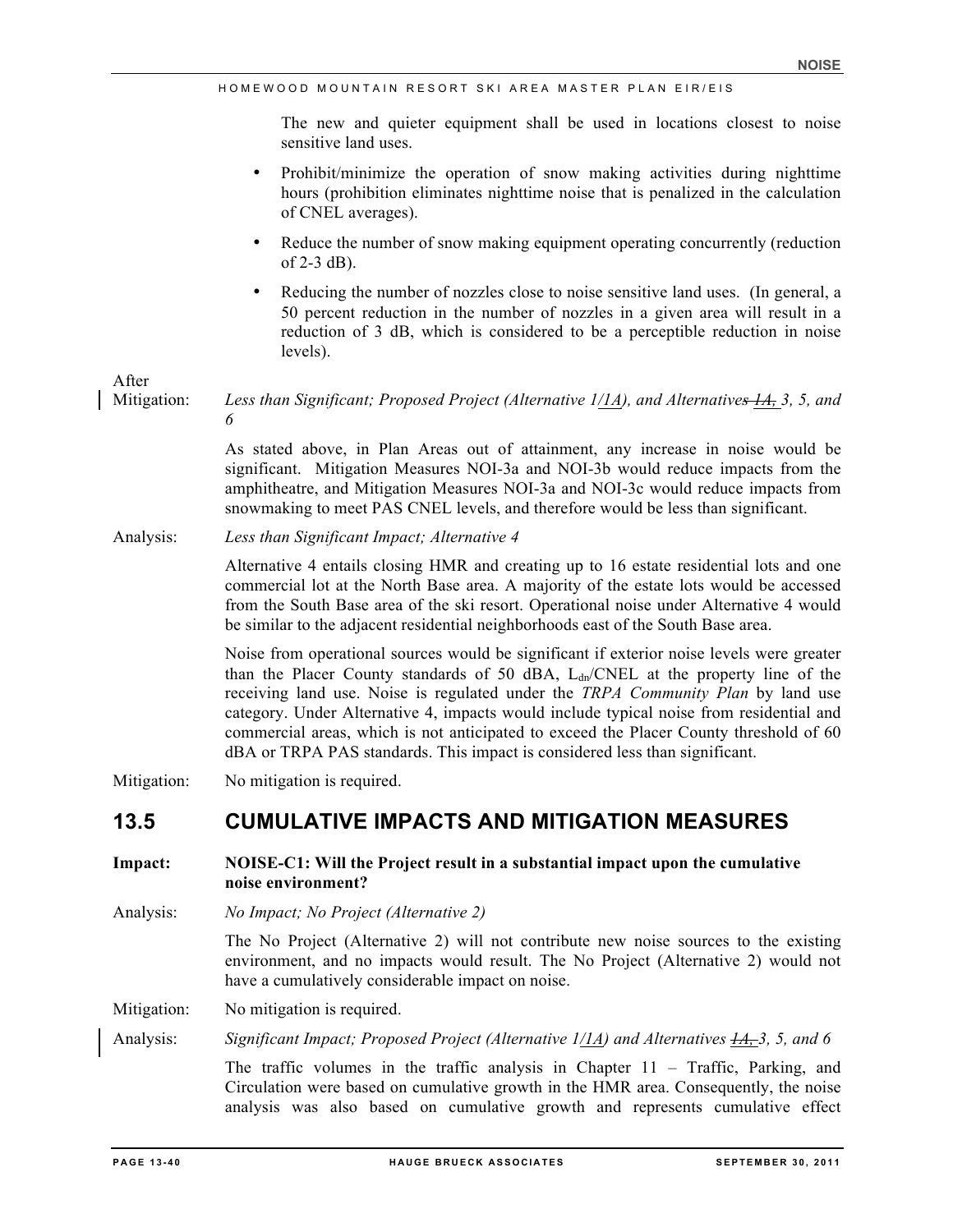conditions. The Proposed Project (Alternative  $1/1$ A) and Alternatives  $1/4$ , 3, 5, and 6 would result in minor increased in noise compared to the No Project (Alternative 2) (see Tables 3.6-21 through 3.6-23). Based on a conversation with TRPA, any increase in noise, relative to future no project conditions, would be significant and that it is necessary to fully mitigate/offset the incremental increase in noise, relative to future no project conditions (Emmett, pers. comm.). Plan Areas 156, 157, and 160 are currently out of attainment due to traffic and snowmaking noise. Noise from traffic is anticipated to increase with the Proposed Project (Alternative  $1/1$ A) and Alternatives  $4A$ , 3, 5, and 6. Noise from snowmaking is also expected to increase. However, Mitigation Measure NOI-2 would reduce traffic noise relative to existing and future no-project conditions, and Mitigation Measures NOI-3a and NOI-3c would reduce snowmaking noise to PAS CNEL levels. In addition, Mitigation Measures NOI-3a and NOI-3b would reduce noise from the amphitheatre at new and existing residences. Therefore, impacts from noise would be reduced to less than significant levels.

#### Mitigation: **Mitigation Measure NOI-2: Employ measures to ensure Project-related traffic noise does not increase relative to existing and future no project conditions.**

**Mitigation Measure NOI-3a: Design new residences to reduce interior noise below 45 dBA, Ldn.**

**Mitigation Measure NOI-3b: Implement design and operational measures at the amphitheater to ensure compliance with the adjacent Planning Area Statement (PAS) CNEL limit at existing residences.** 

**Mitigation Measure NOI-3c: Implement measures to ensure noise levels at existing residences are reduced to meet the adjacent Plan Area Statement (PAS) limit.**

After

Mitigation: *Less than Significant Impact; Proposed Project (Alternative 1/1A) and Alternatives 1A, 3, 5, and 6*

> Cumulative impacts would be considered less than significant with implementation of Mitigation Measures NOI-2, NOI-3a, NOI-3b and NOI-3c.

Analysis: *Less than Significant Impact; Alternative 4*

Alternative 4 would remove the ski resort and build single-family residences on the mountain and a retail facility along SR 89. Alternative 4 is expected to reduce noise in the Project area and vicinity by reducing traffic volumes on area roadways and by closing summer and winter ski area activities, including snowmaking, concerts, snow grooming, and parking lot activities. Consequently, Alternative 4 would not have a cumulatively considerable impact on noise.

Mitigation: No mitigation is required.

# **13.6 REFERENCES**

California Department of Transportation. 1998. *Technical Noise Supplement.* October. Sacramento, CA: Environmental Program, Noise, Air Quality, and Hazardous Waste Management Office. Sacramento, CA. Available: <http://www.dot.ca.gov/hq/env/noise/pub/tens\_complete.pdf>.